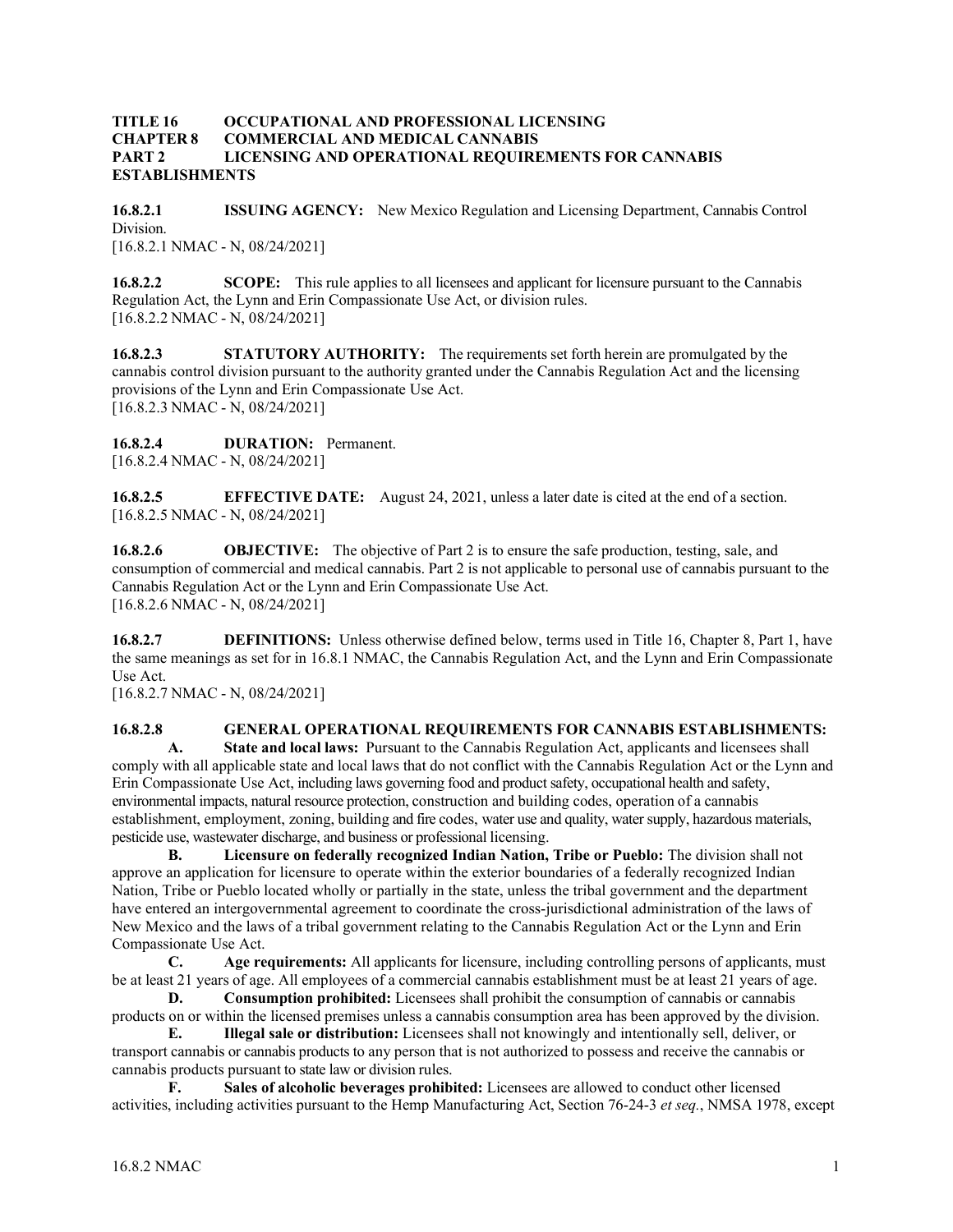for sales of alcoholic beverages.

**G. No guarantee of licensure:** An applicant may not exercise any of the privileges of licensure until the division approves the license application and issues a license. The submission of an application is in no way a guarantee that the application will be accepted as complete. A license shall be granted or denied within 90 days upon acceptance of a completed application. Information provided by the applicant and used by the division for the licensing process shall be accurate and truthful. The division may initiate action to deny licensure, or other administrative action against an applicant or licensee, pursuant to the Uniform Licensing Act.

**H. Computation of time:** The word "days" as used in this rule means calendar days unless otherwise noted.

**I. Display of license:** A division license shall be displayed in a conspicuous place on the licensed premises and must be made available upon request by state and local agencies. If the licensed premises is open to the public, the license shall be displayed in an area that is within plain sight of the public.

**J. Inventory and sales equipment:** The division shall require licensees to utilize division approved track and trace equipment, software, and services.

**K. Limitation of licensed premises:** Licensees shall conduct cannabis establishment operations solely on licensed premises approved by the division.

**L. Multiple licensee premises:** Multiple licensees may, upon determination by the division, occupy a single licensed premises, provided each is individually licensed by the division.

**M. Reporting of theft or security incident to division:** Licensees shall submit to the division written notification of any attempted theft, theft, assault of employees or patrons, robbery or attempted robbery, break-in, or security breach that occurs on the licensee's premises, no later than 24 hours after the licensee first becomes aware of the event. The description shall include a description of any property that was stolen or destroyed, and the quantity of any cannabis plants, cannabis and cannabis products that were stolen. The licensee must provide a copy of the police report, video footage and any other supporting evidence requested by the division. The premises must be secured prior to continuing operations, including the replacement of locks, doors, windows, repair of damaged structures or access points with comparable or more secure replacement material.

**N. Non-transferable or assignable license:** A license shall not be transferred by assignment or otherwise to other persons or locations. Unless the licensee applies for and receives an amended license, the license shall be void and returned to the division when any one of the following situations occurs:

- **(1)** location of the licensed premises changes;
- **(2)** the discontinuance of operation at a licensed premises; or

 **(3)** suspension or revocation of the license by the division.

**O. Online application: Online application:** All applications for initial licensure, amended licensure, additional premises, and renewal must be made available on the division website. If applicable, applicants shall first register for a user account.

**P. Complete application and fees required:** Applicants must submit a completed application to the division before it will be accepted by the division as complete and considered for approval or denial. License and additional premises application or renewal fees must be paid at the time of application submission. Annual plant fees must be paid upon the division's approval of the initial application or renewal application and approval of the number of cannabis plants that a licensee may produce.

**Q. Process for incomplete application:** In the event that an application for licensure is determined by the division to be incomplete, the division shall notify the applicant by email and specify the information or materials that remain to be submitted. All licensing or renewal fees are non-refundable and must be paid for each new application.

**R. Provisional license with contingencies:** Upon written request of the applicant, the division may issue a provisional license letter with defined contingencies that the applicant must obtain documents that may be pending approval of a cannabis establishment license or must be obtained from other state agencies or local jurisdictions for the application to be considered complete. The provisional license letter shall list the remaining items necessary for the application to be complete and shall expire six-months from the date the provisional license letter was issued to the applicant. Upon written request of the applicant, the division may extend a provisional license letter for an additional six-months. Final approval or denial of a license shall be stated on the provisional license letter as contingent on the applicant submitting all remaining items. Such a provisional license letter shall not authorize an applicant to begin licensed cannabis activity.

**S. Request for clarifying information:** Upon request of the division, an applicant shall provide additional information required to process and fully review the application. If the requested information is not received by the division within 90 days from the date the application was deemed to be complete, the division shall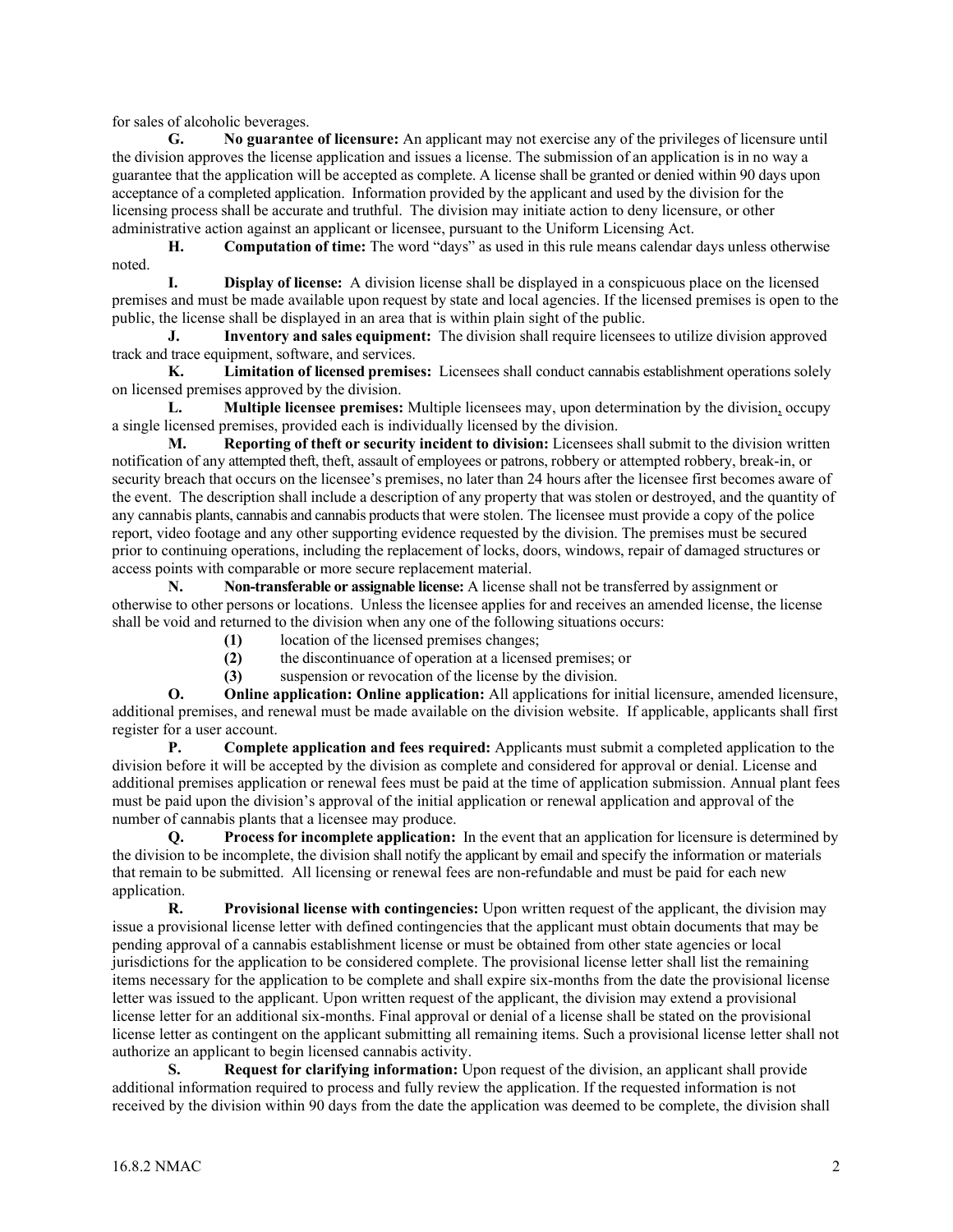initiate action to deny licensure pursuant to the Uniform Licensing Act.

**T. Physical and email address:** Applicants and licensees must provide a physical mailing address and an email address. General correspondence from the division will be sent to the applicant or licensee's email address of record. Legal notice and determinations regarding an application, renewal or an administrative action, including an action taken by the division to deny, suspend, or revoke a license or impose a sanction and civil monetary penalty, shall be sent to the last mailing address and to the last email address furnished to the division. Licensees must inform the division in writing of any change to its physical mailing address or email address within 10 days of the change. If applicable, such changes may be submitted via the online licensing portal. An applicant or licensee's failure to notify the division of a change in physical or email address does not relieve the applicant or licensee from the obligation of responding to a division communication.

**U. Electronic signature:** The division will accept an electronic signature that complies with the Uniform Electronic Transactions Act, Section 14-16-1 *et seq.*, NMSA 1978, or the Revised Uniform Law on Notarial Acts, or rules promulgated pursuant thereto, on any documents required to be submitted to the division and that are submitted electronically.

**V. Withdrawal of Application:** An applicant may withdraw an application at any time prior to the division's issuance of a license or denial of a license. Requests to withdraw an application must be submitted to the division in writing, dated, and signed by the applicant. Withdrawal of an application shall not, unless the division has consented in writing to such withdrawal, deprive the division of its authority to institute or continue a proceeding against the applicant for the denial of the license upon any ground provided by law or to enter an order denying the license upon any such ground. The division shall not refund application fees for a withdrawn application. An applicant may reapply at any time following the withdrawal of an application and shall be required to submit a new application and fee.

**W. Closure of a licensed cannabis establishment:** A licensee that anticipates permanently ceasing its business operations shall notify the division no later than 30 days prior to closure. The licensee shall post public notice of the anticipated closure at all licensed premises that are accessible to the public at least 14 days prior to the closure. Any cannabis or cannabis products that are held by a licensee on behalf of the licensee ceasing its business operations shall be returned to the licensee ceasing business operations. Any cannabis or cannabis products that are held by the licensee ceasing its business operations on behalf of another licensee shall be returned to the originating licensee. Cannabis or cannabis products that are otherwise held by a licensee shall, prior to the licensee's closure, be surrendered to either state or local law enforcement, destroyed by the licensee in accordance with the wastage standards of this rule, or donated to patients via a licensed cannabis establishment, provided that the donation has been approved in writing by the division and that the licensee has submitted documentation of the donation to the division. State and local law enforcement are authorized to remove and destroy any cannabis or cannabis products that are held by a person who has ceased to be licensed by the division.

**X. Persons licensed pursuant to the medical cannabis program:** In order to be entitled to continue operating as a cannabis establishment, a person properly licensed and in good standing pursuant to the Lynn and Erin Compassionate Use Act on June 29, 2021, must submit a completed renewal application for a cannabis establishment license, along with required fees, within 30 days of the division notifying the licensee that a renewal application is available. In the event the person does not apply for such a license renewal within the required timeframe, the person shall cease all production operations immediately. Upon approval, the licensee shall operate pursuant to the Cannabis Regulation Act and rules adopted by the division pursuant thereto, provided that the licensee shall continue to operate pursuant to rules promulgated by the department of health for activities authorized by virtue of the licensee's medical program license to the extent they do not conflict with rules adopted by the division pursuant to the Cannabis Regulation Act.

#### **Y. Application for variance:**

**(1)** Any applicant or licensee may seek a variance from division rule(s) and shall do so by filing a written petition with the division. The petitioner may submit with the petition any relevant documents or material, which the petitioner believes would support the petition.

- **(2)** Petitions shall:
	- **(a)** state the petitioner's name and address;<br>**(b)** state the date of the petition:
	- state the date of the petition;
	- **(c)** describe the facility or activity for which the variance is sought;
	- **(d)** state the address or description of the premises upon which the cannabis

establishment or activity is located;

- **(e)** identify the rule(s) from which the variance is sought;
- **(f)** state in detail the extent to which the petitioner wishes to vary from the rule(s)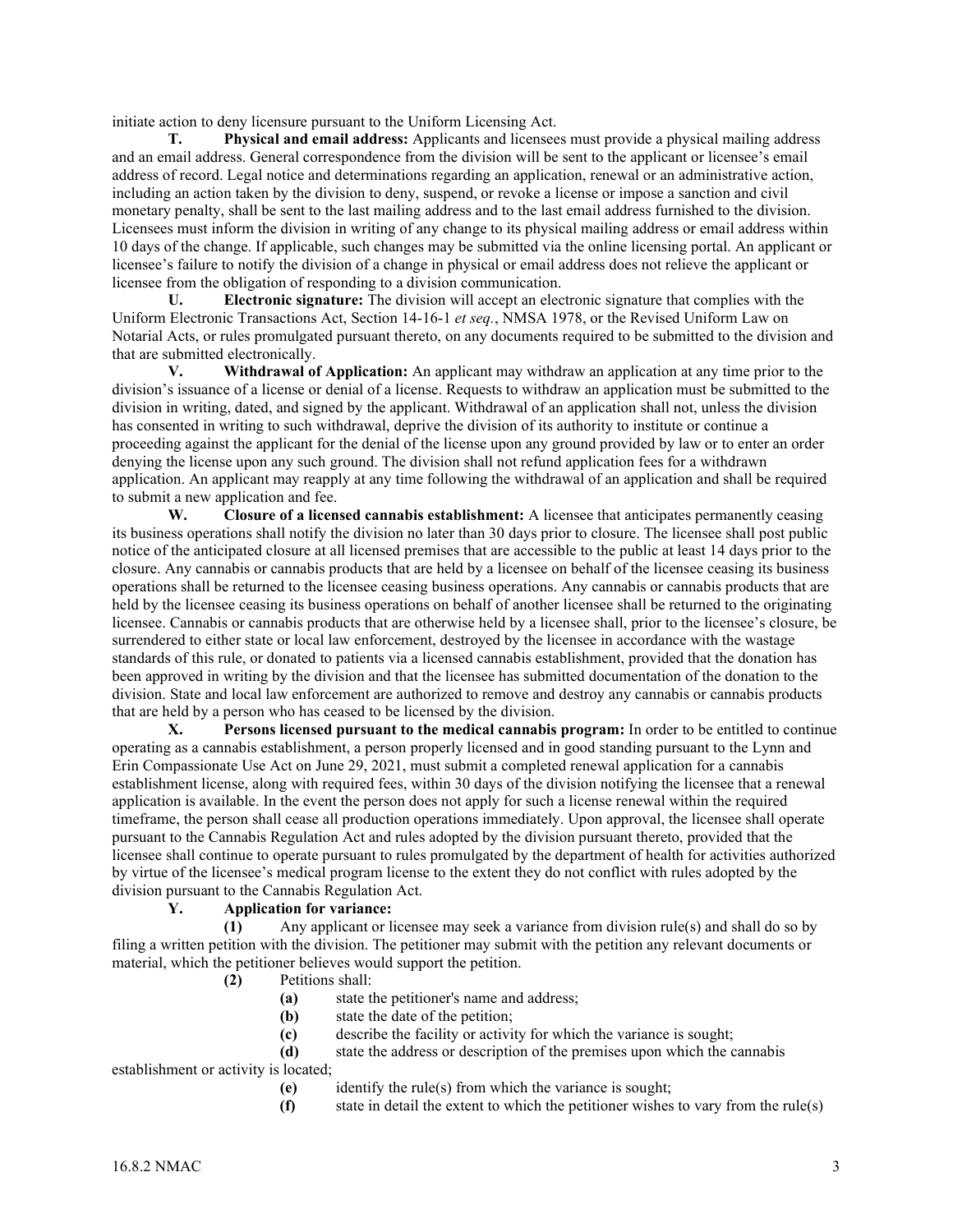and how the petitioner will ensure public health and safety is not negatively impacted;

**(g)** state why the petitioner believes that compliance with the regulation will impose an unreasonable regulatory burden upon the cannabis establishment or activity; and

**(h)** state the period of time for which the variance is desired, including all reasons, data, reports and any other information demonstrating that such time period is justified and reasonable.

**(3)** At the discretion of the division, the adjudicatory procedures of the Uniform Licensing Act may be used for guidance and shall not be construed to limit, extend, or otherwise modify the authority and jurisdiction of the division. The division shall deny any request for a waiver related to a legal right to water pursuant to Paragraphs (3) and (4) of Subsection B of Section 26-2C-7 NMSA 1978.

**(4)** Prior to a final decision, the division will hold a public hearing pursuant to the Open Meetings Act, Section 10-15-1 *et seq.*, NMSA 1978. The purpose of the hearing is to provide interested persons a reasonable opportunity to submit data, views or arguments orally or in writing on the proposed variance. The division, at its sole discretion, may determine whether to hold more than one hearing. The division may act as the hearing officer or designate an individual hearing officer to preside over the hearing. The hearing officer may ask questions and provide comments for clarification purposes. The hearing officer shall identify and mark all written comments submitted during the hearing. The public comments should be labeled as exhibits for reference, but do not require formal admission into the hearing record. Individuals wishing to provide public comment or submit information at the hearing must state their name and any relevant affiliation for the record and be recognized before presenting. Public comment shall not be taken under oath. Any individual who provides public comment at the hearing may be questioned by the hearing officer. The hearing shall be conducted in a fair and equitable manner. The hearing officer may determine the format in which the hearing is conducted, but the hearing should be conducted in a simple and organized manner that facilitates public comment. The rules of evidence shall not apply and the hearing officer may, in the interest of efficiency, exclude or limit comment or questions deemed irrelevant, redundant, or unduly repetitious.

**(5)** The division may grant the requested variance, in whole or in part, subject to conditions, if the variance is not contrary to the Cannabis Regulation Act, or public interest, does not have a negative environmental impact, and is not detrimental to public health and safety, or the division may deny the variance. If the variance is granted in whole or in part, or subject to conditions, the division shall specify the length of time that the variance shall be in place. A permanent variance may be granted. If a permanent variance is not granted, a petitioner may reapply for a variance once the time period expires.

**(6)** The division shall set forth in the final order the reasons for its actions and shall not be subject to review.

**Z. Application for additional licensed premises:** Licensees must apply for the specific cannabis establishment license type intended for each additional licensed premises as defined in the Cannabis Regulation Act.

**AA. Vertically integrated cannabis establishment and integrated cannabis establishment microbusiness:**

**(1)** Applicants for a vertically integrated cannabis establishment or integrated cannabis establishment microbusiness must meet all qualifications for each type of cannabis establishment that is authorized pursuant to the Cannabis Regulation Act.

**(2)** An initial applicant for an integrated cannabis microbusiness or a vertically integrated cannabis establishment license, must submit an application for authorization to conduct one or more of the following:

- **(a)** production of cannabis;
- **(b)** manufacturing of cannabis products;
- **(c)** retail establishment; or
- **(d)** courier of cannabis products.

**(3)** Applicants or licensees shall request authority to add or remove a cannabis establishment activity by submitting an amended application, and any required additional fees.

**(4)** If a vertically integrated cannabis establishment applicant or licensee will not conduct all cannabis establishment activity on a single premises, each additional premises shall require an additional premises fee.

**(5)** An applicant or licensee shall not conduct any activity for which additional authority is required until it has received written approval from the division. [16.8.2.8 NMAC – N, 08/22/2021; A/E, 12/06/2021; A, 03/22/2022]

## **16.8.2.9 CRIMINAL HISTORY SCREENING REQUIREMENTS:**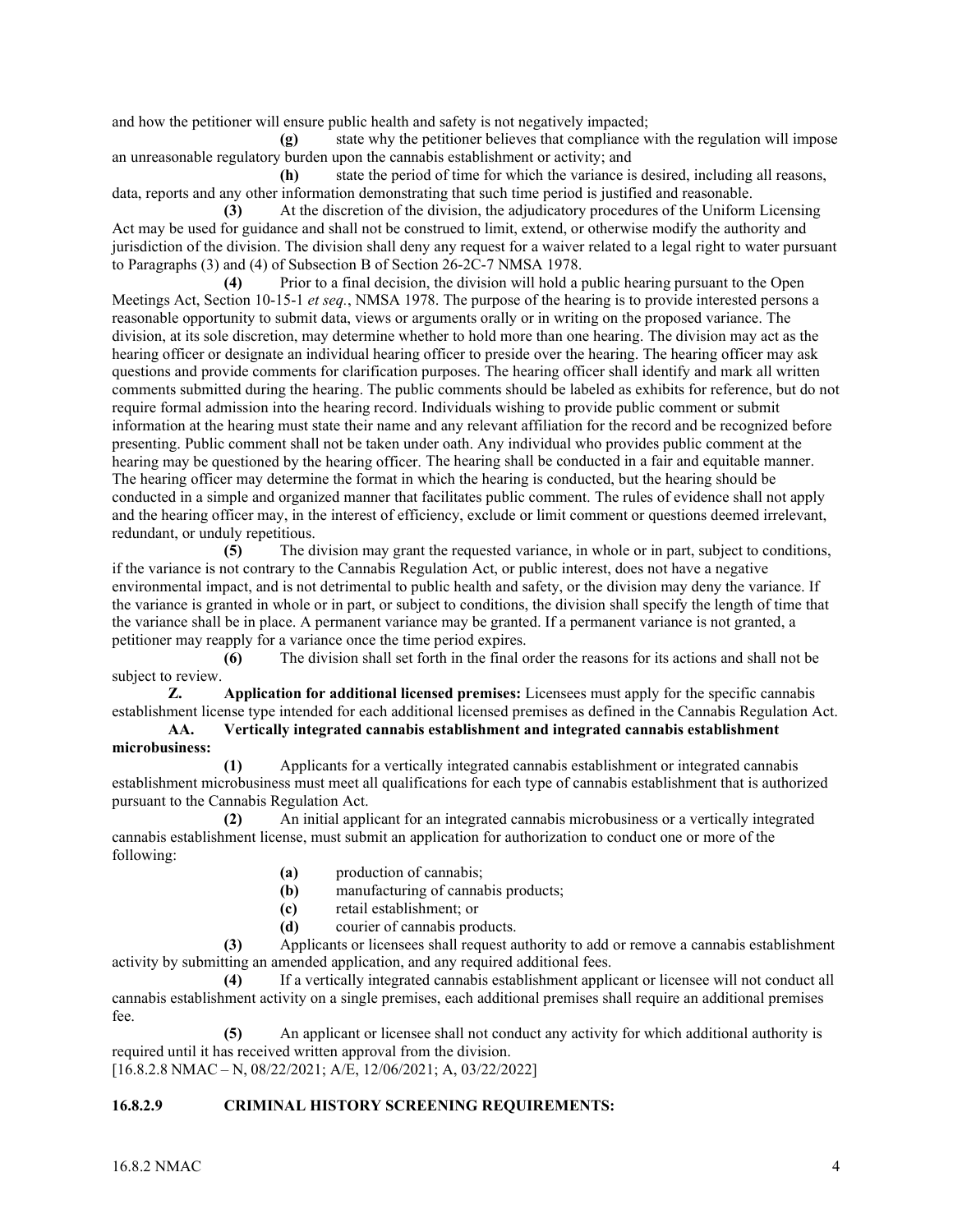**A. Initial licensure**: Applicants for initial licensure shall submit to a criminal history screening. For purposes of this rule, a criminal history screening shall be required for:

- **(1)** each partner of a limited partnership;
- **(2)** each member of a limited liability company;
- **(3)** each director, officer, or trustee of a corporation or trust; and
- **(4)** any controlling person of the applicant.

**B. Authorized change**: If there is a change in membership of any of the above listed person(s), an amended application and a criminal history screening shall be submitted, and each new member must be approved by the division prior to a person assuming any duties or responsibilities for a licensee.

## **C. Criminal history screening procedure for applicants and the division**:

**(1)** an applicant shall submit a background screening request, including an authorization for release of information, to the New Mexico department of public safety for a current New Mexico state criminal history report;

- (2) the New Mexico department of public safety will review state records;<br>(3) the results of the screening will be made available to the division for re
- **(3)** the results of the screening will be made available to the division for review;

**(4)** the applicant shall submit a signed and sworn affidavit, witnessed and notarized by a notary public with a valid commission, affirming that the applicant has or has not been convicted of the following offenses:

**(a)** a felony conviction involving fraud, deceit, or embezzlement;

than 18 years of age to:

**(i)** prepare for sale, transport or carry a controlled substance; or

**(b)** a felony conviction for hiring, employing, or otherwise using a person younger

- **(ii)** sell, give away or offer to sell a controlled substance to any person; or
- **(c)** a felony conviction for the possession, use, manufacture, distribution, or

dispensing or possession with the intent to manufacture, distribute or dispense a controlled substance, which no longer includes cannabis.

**D.** Fees: All applicable fees associated with the New Mexico department of public safety state criminal history background checks shall be paid by the applicant or licensee.

**E.** Duty to report potentially disqualifying event: Applicants and licensees must notify the division in writing within seven days of any change of fact that would potentially result in the applicant or licensee, including any of the persons listed in Subsection A of this section, being disqualified from holding a license pursuant to the Cannabis Regulation Act or division rules, including a conviction for any offense specified in this section. Failure to make required notification to the division may be grounds for administrative disciplinary action. If the division has determined that the person's conviction does not disqualify the licensee from licensure, the division shall notify the licensee in writing. The division may also initiate administrative disciplinary action pursuant to the Uniform Licensing Act.

[16.8.2.9 NMAC – N, 08/22/2021; A/E, 12/06/2021; A, 03/22/2022]

**16.8.2.10 SECURITY AND LIMITED-ACCESS AREA:** All phases where cannabis or cannabis products are cultivated, stored or held, weighed, packaged, manufactured, disposed or wasted, all point-of-sale areas, and any room or area storing a digital video surveillance system storage device shall take place in a designated limitedaccess area where cannabis and cannabis products are not visible from a public place without the use of binoculars, aircraft, or other optical aids. For purposes of this rule, cannabis or cannabis products are not visible if it cannot be reasonably identified. Licensees shall comply with the security requirements set out in this rule to ensure that licensed premises and limited-access areas, including a vault, are secure.

**A. Security alarm system:** Licensees shall install and maintain at each premises an operational security alarm system. The security alarm system must be continuously monitored, whether electronically, by a monitoring company, or other means determined to be adequate by the division, and provide an alert to designated employees of the licensee and, if necessary, law enforcement within 5 minutes after a notification of an alarm or a security alarm system failure, either by telephone, email, or text message. Monitored sensors are required on all perimeter entry points and perimeter windows, if applicable. The system must include an audible alarm, which must be capable of being disarmed remotely by the designated employee or the security company. Licensees shall maintain, and make available to the division upon request, a description of the location and operation of the security system, including the location of the central control, a schematic of the security zones, and the name of the security alarm company and monitoring company, if applicable.

**B. Security alarm system maintenance and failure:** Licensees shall conduct a monthly maintenance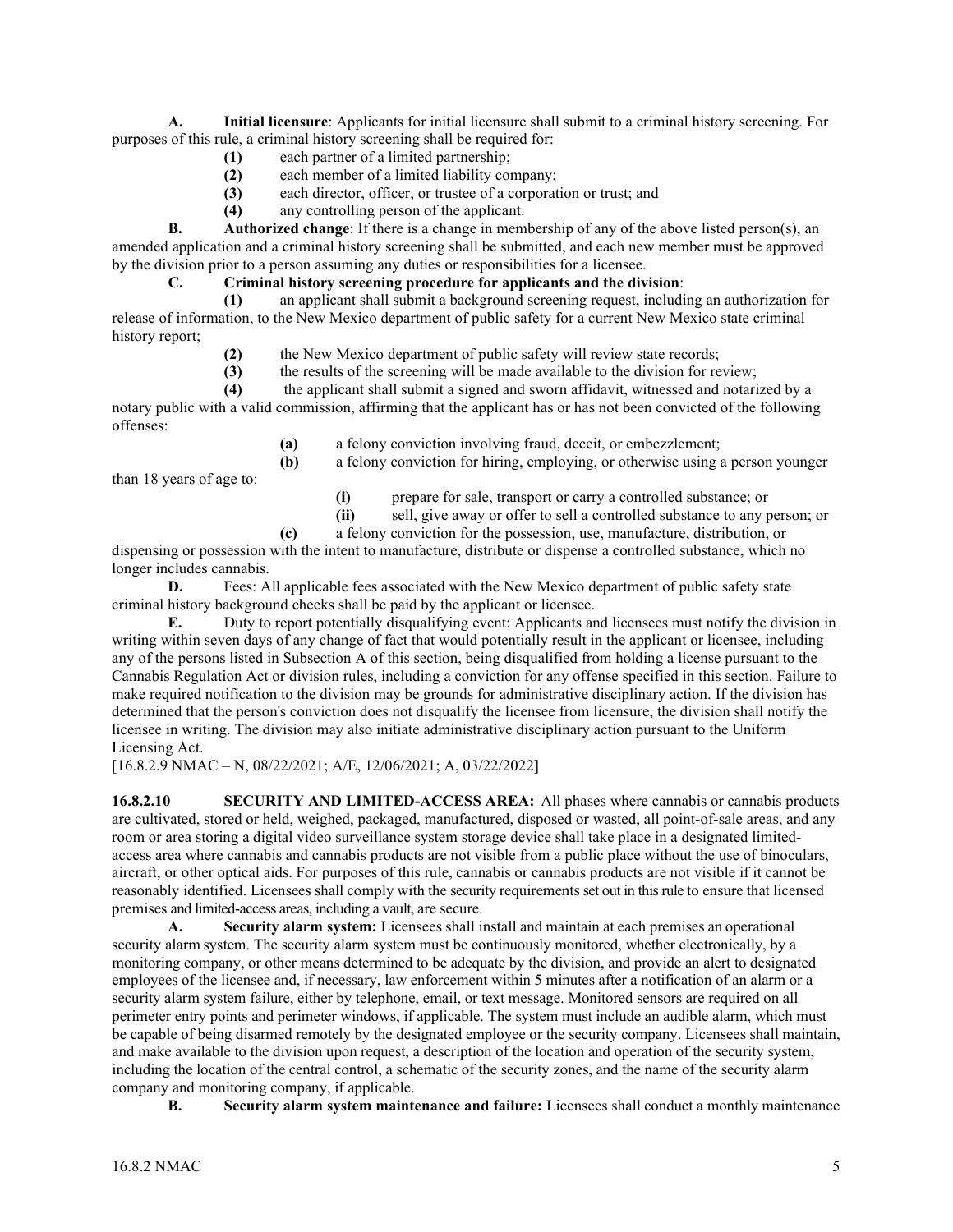inspection and make all necessary repairs to ensure the proper operation of the security alarm system. In the event of a security alarm system failure due to a loss of electrical power or mechanical malfunction that is expected to exceed an eight-hour period, the licensee shall immediately notify the division within 48 hours following the discovery of the failure, and provide alternative security that may include closure of the premises. All security system equipment shall be maintained in a secure location so as to prevent theft, loss, destruction and alterations.

**C. Inspection of security alarm system records:** Licensees shall maintain documentation for a period of at least 12 months of all maintenance inspections, servicing, alterations, and upgrades performed on the security alarm system. All documentation must be available during a division inspection.

**D. Digital video surveillance:** Licensees shall provide and maintain at each premises a digital video surveillance system with a minimum camera resolution of 1280 x 720 pixels. The digital video surveillance system shall further comply with the following requirements:

**(1)** the digital video surveillance system shall at all times be able to effectively and clearly record images of the area under surveillance;

**(2)** each camera shall be permanently mounted and in a fixed location;

**(3)** cameras shall be placed in a location that allows the camera to clearly record activity occurring on the licensed premises that digital video surveillance is required under subsection E of this section, and shall provide a clear and certain identification of any person and activities in those areas.

**E. Areas of digital video surveillance:** Areas that shall be recorded on the digital video surveillance system include the following:

**(1)** areas where cannabis and cannabis products are cultivated, produced, manufactured, weighed, packed, stored, loaded, and unloaded for transportation, prepared, or moved within the licensed premises;

**(2)** limited-access areas;

(3) areas storing a digital video surveillance-system storage device;<br>(4) entrances and exits to the licensed premises; and

**(4)** entrances and exits to the licensed premises; and

**(5)** all point of sale (POS) locations to capture sale transactions.

**F. Digital video surveillance recording:** Licensees shall comply with the following digital video surveillance recording requirements:

**(1)** cameras shall record continuously 24 hours per day, or may be motion activated, and at a minimum of 15 frames per second (FPS);

**(2)** the physical media or storage device on which digital video surveillance recordings are stored shall be secured in a manner to protect the recording from tampering or theft;

**(3)** digital video surveillance recordings shall be kept for a minimum of 30 days and recordings of theft or security incidents as set forth in Subsection N of 16.8.2.8 NMAC shall be kept for a minimum of 12 months;

**(4)** digital video surveillance recordings are subject to inspection by the division, and shall be kept in a manner that allows the division to view and obtain copies of the recordings at the licensed premises immediately upon request;

**(5)** upon request, licensees shall send or otherwise provide copies of the recordings to the division within 48 hours;

**(6)** recorded images shall clearly and accurately display the time and date of the recording; and

**(7)** time shall be measured in accordance with the United States national institute standards and technology standards.

**G. Failure notification:** A digital video surveillance system shall be equipped with a failure notification system that provides notification to the licensee of any interruption or failure of the digital video surveillance system or digital video surveillance-system storage device. A digital video surveillance system failure shall be reported to the division immediately and operations shall cease as soon as safely possible until the system is again operational.

**H. Multiple licensees premises:** If multiple applicants or licensees seek to operate, or operate, within the same premises, a single security system and digital video surveillance system covering the entire premises may be used by all of the licensees under the following conditions:

**(1)** each applicant or licensee shall include on their premises diagram where the security alarm system and the digital video surveillance cameras are located and where digital video surveillance recordings are stored;

**(2)** each applicant or licensee shall include in their application a certification that all licensees shall be individually responsible for the operation, maintenance, and record keeping requirements of the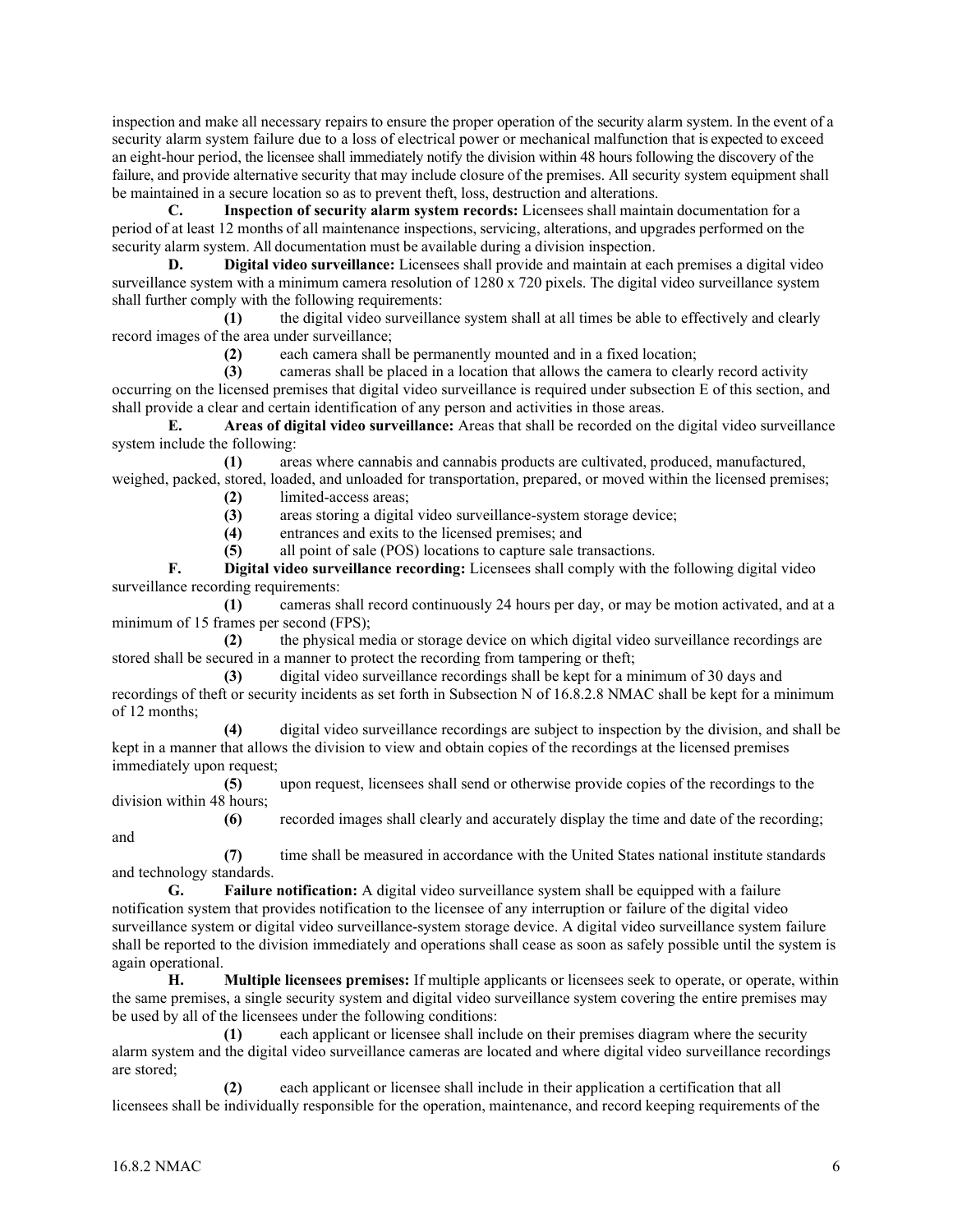security alarm system, and that all licensees shall have access to live monitoring of the digital video surveillance system;

**(3)** each applicant or licensee shall include in their application an explanation of how the security alarm system and digital video surveillance system will be shared with the division and authorities, as well as who is responsible for maintenance of the security alarm system and the digital video surveillance system, who is authorized to monitor the video footage and who is responsible for storing any digital video surveillance recordings;

**(4)** each applicant or licensee shall have immediate access to the digital video surveillance recordings to produce them pursuant to subsection F of this section; and

**(5)** each applicant or licensee shall be held responsible for any violations of the security system or digital video surveillance requirements.

**I. Locks:** Licensees shall ensure that limited-access areas can be securely locked using commercialgrade locks that meet applicable building and fire codes. Licensees shall also use commercial-grade locks that meet applicable building and fire codes on all points of entry and exit to the licensed premises and access points to areas where cannabis and cannabis products are stored.

**J. Limited-access areas:** A limited access area shall only be accessible to a licensee and its authorized employees, authorized vendors, contractors or other individuals conducting business that requires access to a limited-access area, division staff or authorized designees, state and local law enforcement authorities acting within their lawful jurisdictions, fire departments and emergency medical services acting in the course of their official capacity, or volunteers specifically permitted by the licensed cannabis establishment. Licensees shall ensure:

**(1)** only authorized employees of the licensee and other authorized individuals have access to the limited-access areas of the licensed premises;

**(2)** a daily record log, which may be a sign-in and sign-out sheet at the entrance of a premises, of all authorized employees and authorized individuals that are not employees of the licensee who enter the limited-access areas is maintained;

**(3)** limited-access record logs are kept for a minimum of 90 days, or 12 months if a theft or security incident occurs, and must be made available to the division within 48 hours upon request;

**(4)** entrances to all limited-access areas have a solid door, or if appropriate, a gate adequate to block access, and a lock meeting the requirements set forth in subsection I of this section, and unless prohibited by building or fire codes, the entrance shall remain locked when not in use during regular business hours;

**(5)** all limited-access areas are identified by the posting of a sign that shall be a minimum of 12" x 12" and which states: "Do Not Enter - Limited Access Area - Access Limited to Authorized Personnel Only" in lettering no smaller than one inch in height;

**(6)** authorized employees of the licensee visibly display an employee identification badge at all times while present within a limited-access area;

**(7)** other authorized individuals obtain a visitor identification badge prior to entering a limited-access area, the visitor identification badge shall be visibly displayed at all times while the visitor is in any limited access area, and all visitor identification badges shall be returned to the cannabis establishment on exit.

**K. Licensee identification badge requirement:** Licensees shall issue a laminated or plastic-coated identification badge to all agents, officers, or other persons acting for or employed by a licensee, which shall, at a minimum, include the licensee's "doing business as" name and license number, the individual's first name, an employee number exclusively assigned to that employee for identification purposes, and a color photograph of the employee that clearly shows the full front of the employee's face and that is at least 1 inch in width and 1.5 inches in height.

**L. Lighting:** Any perimeter entry point of a cannabis establishment must have lighting sufficient for observers to see, and cameras to record, any activity within 20 feet of the gate or entry; and a motion detection lighting system may be employed to light required areas in low-light conditions.

**M. Doors and windows:** All external entrances to indoor facilities on the licensed premises must be able to be locked and all perimeter doors and windows of indoor facilities must be in good condition and lockable.

**N. Fencing requirements for outdoor areas or greenhouses:** Any licensed premises that is an outdoor area or greenhouse shall also implement security measures to ensure that the outdoor area or greenhouse is not assessable to unauthorized individuals and is secure to prevent and detect diversion, theft, or loss of cannabis, which shall at a minimum include:

**(1)** a perimeter security fence designed to prevent unauthorized entry to any cannabis cultivation areas and signs that shall be a minimum of 12" x 12" and which states: "Do Not Enter - Limited Access Area - Access Limited to Authorized Personnel Only" in lettering no smaller than one inch in height; and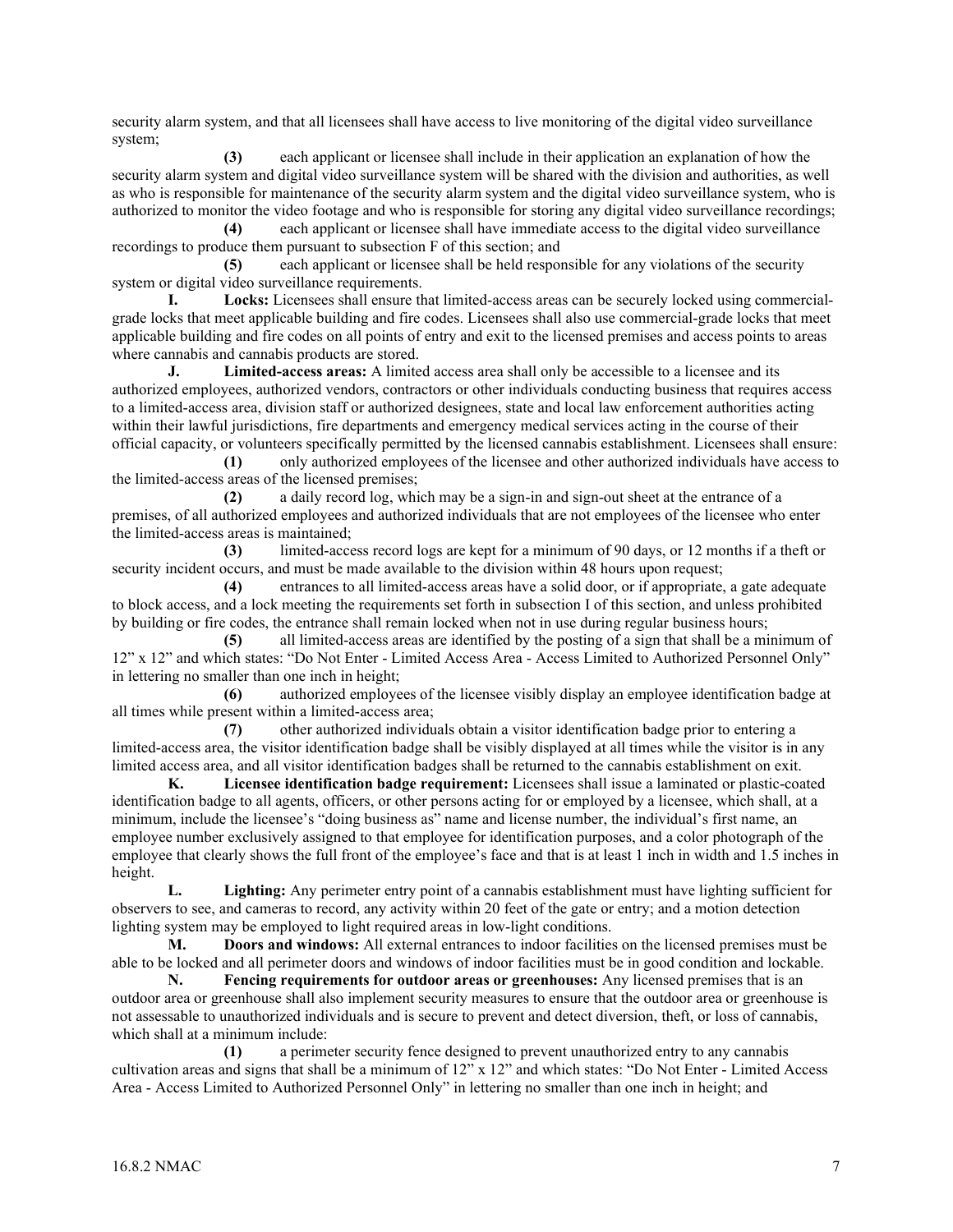**(2)** a cover that obscures cannabis cultivation areas from being readily viewed from outside of the fenced area.

**O. Security guards:** Security guards are permitted but not required. Contract security guards must be licensed under the Private Investigations Act, Section 61-27B-1 *et seq.*, NMSA 1978. Security guards must not consume cannabis or cannabis products or be intoxicated while performing any duties for a licensee. Security guards must comply with all laws related to firearms and other weapons.

**P. Vault:** Licensees may store all non-growing cannabis, cannabis products, or cash not being actively handled for purposes of cultivating, packaging, processing, transporting, or selling within an adequately sized vault.

[16.8.2.10 NMAC - N, 08/24/2021; A, 03/22/2022]

## **16.8.2.11 RECALL OF CANNABIS:**

**A. Written procedures:** Licensees shall establish and implement written procedures for recalling cannabis and cannabis products that have been sold or otherwise distributed to the public or other cannabis establishments. Recall procedures shall be made available for the division's inspection upon request.

**B. Recall procedures:** The recall procedures shall identify:

**(1)** the circumstances in which a recall will be conducted, including the circumstances involving the mislabeling or contamination of products;

**(2)** personnel responsible for implementing the recall procedures;

**(3)** procedures for notification of all customers who have, or reasonably could have, obtained an affected product, including communication and outreach via broadcast media, as appropriate;

**(4)** procedures for notification of any other cannabis establishment that supplied or received the recalled product;

**(5)** instructions to be provided to customers or other cannabis establishments for the return or destruction of the recalled product; and

**(6)** procedures for the collection and wastage (as may be required by the division) of any recalled product.

**C. Destruction of recalled product:** All recalled products that are intended to be destroyed shall be wasted in accordance with the wastage requirements of the division.

**D. Division notification:** The licensee shall notify the division of any recall within 24 hours of initiating the recall.

**E. Division recall order:** The division may order the immediate recall of cannabis or cannabis products if it deems such action necessary to protect public health and safety. [16.8.2.11 NMAC - N, 08/24/2021]

## **16.8.2.12 CHAIN OF CUSTODY:**

**A .** Licensees shall adopt, maintain, and enforce chain of custody procedures and documentation requirements to ensure appropriate tracking and tracing of cannabis and cannabis products. Licensees shall use a paper-based or electronic chain of custody form that documents the possession of cannabis or cannabis products, and includes the following:

**(1)** the originating location of the cannabis or cannabis products;

**(2)** the time and date of transfer of the cannabis or cannabis products;

**(3)** the size, number of boxes, and number of pieces of cannabis or cannabis products;

**(4)** the internal batch or lot numbers, and if different, the track and trace batch or lot

numbers;

**(5)** a dated signature of the person receiving the cannabis or cannabis products; and

**(6)** for cannabis samples, in addition to the above, the types of containers, mode of collection, the authorized individual who collected the sample, the date and time of collection, preservation, and requested analyses of the sample.

**B.** Licensees shall also adopt, maintain, and enforce security requirements to ensure security and the safety of cannabis and cannabis products and transport personnel.

[16.8.2.12 NMAC - N, 08/24/2021]

## **16.8.2.13 REQUIREMENTS FOR THE TRANSPORTATION OF CANNABIS:**

**A. General requirements:** The following requirements apply when disposing of wasted cannabis or cannabis plants or transporting cannabis or cannabis products between licensees or licensed premises: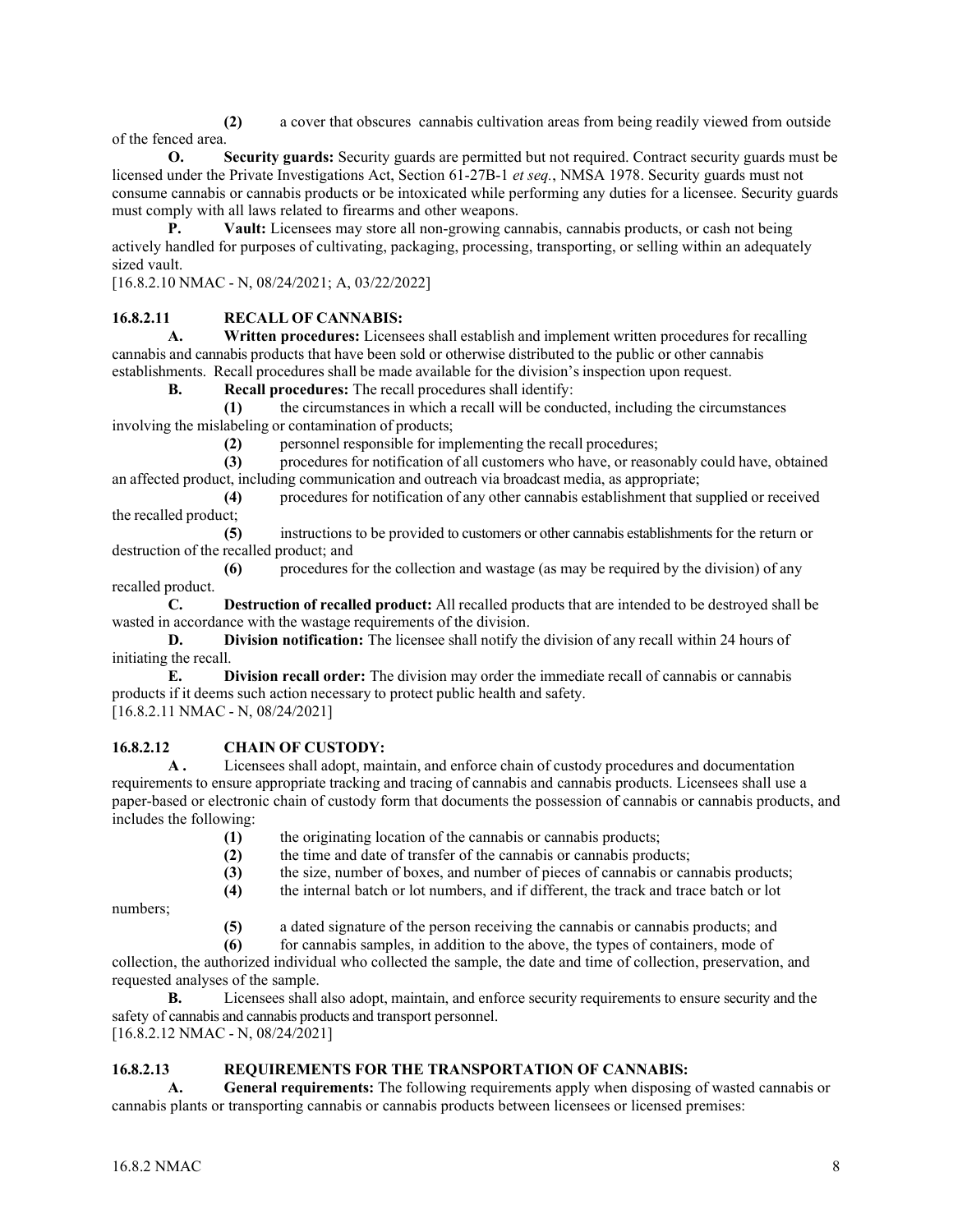**(1)** transportation of cannabis or cannabis products shall only be conducted by persons holding a cannabis establishment license under the Cannabis Regulation Act or designated employees, or contractors, of a licensee;

**(2)** prior to transporting any cannabis or cannabis products to another licensee, the licensee shall have a completed transfer or sales invoice or receipt and a chain of custody form, the licensee shall only transport cannabis or cannabis products listed on the invoice or receipt and chain of custody form, and the invoice or receipt and chain of custody form may not be altered or changed once transport begins;

**(3)** transportation of cannabis or cannabis products by means of a human powered vehicle or unmanned vehicle is prohibited;

**(4)** cannabis or cannabis products shall only be transported inside of a motor vehicle or trailer in reasonable operating condition and shall not be visible or identifiable from outside of the vehicle or trailer;

**(5)** cannabis or cannabis products shall be locked in a box, container, or cage that is secured within the inside of the vehicle or trailer, including when such a box, container, or cage is located inside of the trunk;

**(6)** vehicles and trailers shall be locked and secured while left unattended;

**(7)** licensees shall not leave a vehicle or trailer containing cannabis or cannabis products unattended in a residential area;

**(8)** vehicles shall have a vehicle alarm system ;

**(9)** packages or containers holding cannabis or cannabis products shall not be tampered with, or opened, during transport;

**(10)** when engaged in the transportation of cannabis or cannabis products, a licensee shall only travel between licensees shipping or receiving cannabis or cannabis products and its own licensed premises;

**(11)** licensees may transport multiple shipments of cannabis or cannabis products at one time in accordance with applicable laws;

**(12)** licensees shall not deviate from the travel requirements described in this section, except for necessary rest, fuel, or vehicle repair stops;

**(13)** under no circumstances may alcoholic beverages be transported with cannabis or cannabis products;

**(14)** vehicles and trailers transporting cannabis or cannabis products are subject to inspection by the division at any licensed premises or during transport at any time;

**(15)** notwithstanding subsection A of this section, cannabis or cannabis products may be transported by foot, hand truck, forklift, or other similar means if it is not operationally feasible to transport cannabis products inside of a vehicle or trailer because the licensed premises that the cannabis products will be transported from and the licensed premises that will be receiving the cannabis products are located within the same building or on the same premises;

**(16)** storage and transportation of cannabis and cannabis products shall be under conditions that will maintain and protect the cannabis or cannabis products against physical, chemical, and microbial contamination as well as against deterioration of the cannabis or cannabis products and the container;

**(17)** the vehicle must be properly registered with the New Mexico motor vehicle division; and

**(18)** the driver of the vehicle must be prepared to show proper identification, including a licensee employee badge, driver's license, vehicle registration and proof of insurance, and the appropriate shipping manifest and chain of custody form to law enforcement and the division when requested.

**B. Shipping manifest:** Prior to transporting cannabis or cannabis products, a licensee shall generate a shipping manifest through the track and trace system for the following activities:

**(1)** testing and sampling of cannabis or cannabis products;

**(2)** sale of cannabis or cannabis products to a licensee;

**(3)** destruction, wastage, or disposal of cannabis or cannabis products; and

**(4)** any other activity, as required by the division or any other government authority.

**C. Transmittal of manifest:** Licensees shall transmit the shipping manifest to the division and (if applicable) the licensee that will receive the cannabis or cannabis products via the online track and trace portal prior to transporting the cannabis or cannabis products.

**D. Verification of manifest:** Licensees shall ensure and verify that the cannabis or cannabis products being taken into possession for transport at the originating licensed premises are described and accurately reflected in the shipping manifest. For purposes of this section, the licensee may verify that the cannabis or cannabis products are accurately reflected in the shipping manifest by confirming that the number of boxes of cannabis or cannabis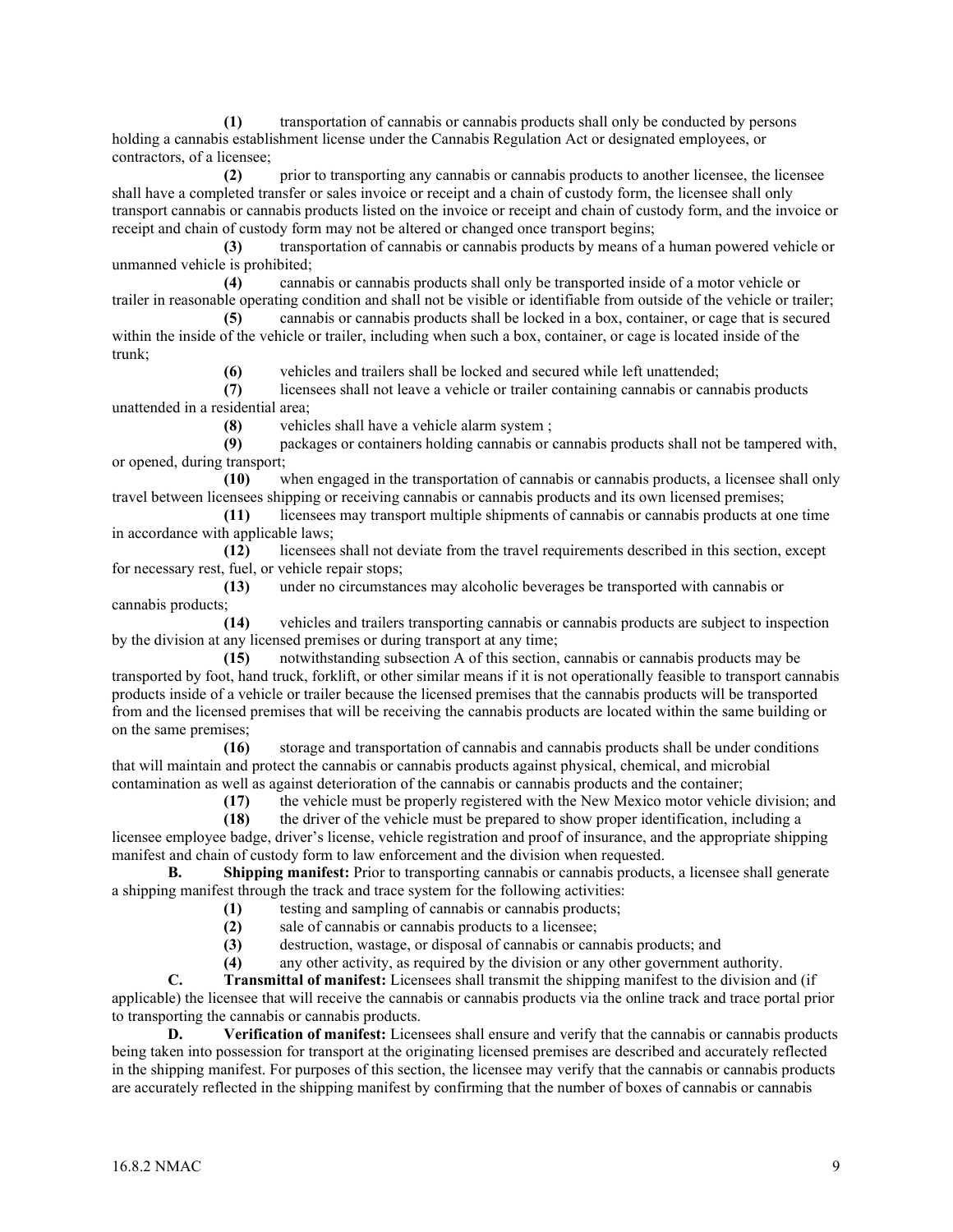products, type of cannabis or cannabis products, or the units of cannabis or cannabis products matches the label on the boxes containing the cannabis or cannabis products.

**E. Rejection of shipment:** Licensees shall not take into possession or transport:

**(1)** Any cannabis or cannabis products that are not on the shipping manifest; or

**(2)** Any cannabis or cannabis products that are less than or greater than the amount reflected on the shipping manifest, with the exception of marginal weight difference due to curing during transport.

**F. Responsibility for discrepancy:** The licensee transporting the cannabis or cannabis product is responsible for any discrepancies between the shipping manifest and the cannabis or cannabis products in its possession during transport, and subject to any enforcement or disciplinary action related to such discrepancy.

**G. Void or change prohibited:** Licensees shall not void or change a shipping manifest after departing from the originating licensed premises.

**H. Documentation of all transport:** A shipping manifest and chain of custody form shall accompany every transport of cannabis products.

**I. Alternative notice of shipment:** Notwithstanding any provision of this section to the contrary, if a transporting licensee cannot obtain access to the track and trace system, the licensee shall complete the shipping manifest outside of the track and trace system and promptly transmit it to the division and the licensee receiving the shipment by electronic mail. If the transporting licensee has access to the track and trace system and the licensee receiving the shipment does not have access to the track and trace system, the transporting licensee shall complete the shipping manifest in the track and trace system, transmit it to the division, and send a copy to the licensee receiving the shipment by electronic mail.

[16.8.2.13 NMAC - N, 08/24/2021]

#### **16.8.2.14 LICENSURE PERIOD, EXPIRATION AND RENEWAL:**

**A . License period:** The licensure period of a license shall be from the date of approval of the license application for a period of 12 months.

**B. Automatic expiration of license:** Unless otherwise renewed, suspended, or revoked, a license shall expire at 11:59 p.m. on the day indicated on the license as the expiration date or other written notification by the division.

**C. License renewal:** To timely renew a license, a completed license renewal application and annual license fee set forth in 16.8.11 NMAC shall be received by the division from the licensee no earlier than 60 calendar days before the expiration of the license and no later than 30 days before the expiration of the license through the division's electronic licensing portal. Failure to receive a notice for license renewal from the division does not relieve a licensee of the obligation to renew all licenses as required. In the event a license renewal application is not submitted and approved prior to the license expiration date, the licensee must not sell, transfer, transport, manufacture, test, or distribute any medical or commercial cannabis or cannabis products until the license is renewed. Upon the nonrenewal of a license, the division may initiate disciplinary action pursuant to the Uniform Licensing Act, Section 61-1-1 *et seq.*, NMSA 1978.

[16.8.2.14 NMAC - N, 08/24/2021]

#### **16.8.2.15 WASTAGE OF CANNABIS OR CANNABIS PRODUCTS; PERMITTED METHODS:**

Licensees that waste cannabis or cannabis products shall do so by rendering the cannabis or cannabis products unusable and unrecognizable prior to removal from licensed premises. The wastage of cannabis or cannabis products shall be documented, tracked by batch, and recorded in an electronic track and trace system specified by the division. Wastage of cannabis or cannabis products shall occur only within the licensee's ordinary business hours. Licensees shall dispose of wasted cannabis or cannabis products and shall not attempt to incorporate wasted cannabis or cannabis plants into any product intended for human consumption.

**A. Permitted methods of wastage:** Wastage of cannabis or cannabis plants shall be accomplished by grinding and incorporating the cannabis into other ground material, such as soil, compost material, or leaf and yard waste, so that the resulting mixture is at least fifty percent non-cannabis material by volume;

**B. Disposal of wasted cannabis:** Disposal of wasted cannabis or cannabis plants shall be conducted in accordance with all applicable waste disposal laws, including hazardous waste disposal laws.

**C. Holding time:** Cannabis or cannabis products that a licensee intends to waste shall be held in a secured designated holding area for a minimum of 72-hours prior to being wasted. Licensees shall affix to each batch that is held for wasting documents that record information concerning the batch, including batch number or code, plant number, and weight. The batch to be wasted shall not be handled, moved, or wasted during the 72-hour period, unless by specific instruction of the division. Cannabis or cannabis products that are intended to be wasted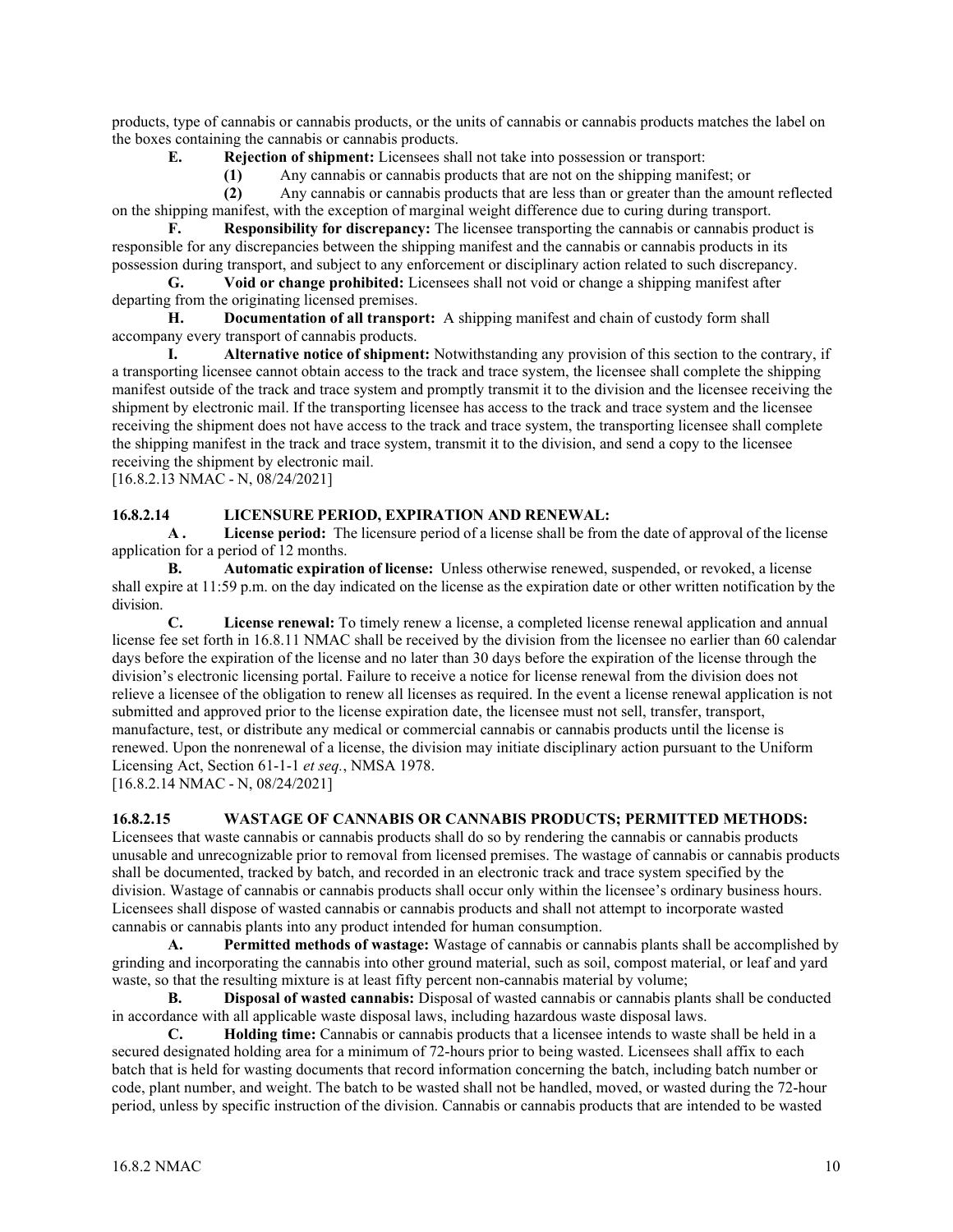may be subject to inspection by the division.

**D. Documentation of wastage; retention:** Licensees shall record the wastage of cannabis or cannabis products, including batch number, weight, plant number, the name of the receiving solid waste facility, dates of wastage and disposal, and any test results associated with a wasted batch, using an electronic system specified by the division, and shall deduct any wasted usable cannabis or cannabis plants from the licensee's inventory. The electronic record shall be retained for no less than two years following the disposal. Licensees shall additionally document the wastage of any cannabis using a video recording and shall retain the video recording of the destruction for no less than 120 days. Licensees shall make the video recording of the destruction available for the division's inspection and copying upon the division's request.

**E. Notice to division:** Licensees shall notify the division of the wastage of cannabis within five business days of the wastage.

[16.8.2.15 NMAC - N, 08/24/2021]

## **16.8.2.16 QUALITY ASSURANCE TESTING; COMPLAINTPROCEDURE:**

**A. Quality assurance testing by the division:** The division or its representative may conduct quality assurance sampling and testing of cannabis or cannabis products, and may require a licensee to provide samples of cannabis or cannabis products for this purpose. The division may additionally adopt and enforce a randomized testing schedule for the sampling and testing of cannabis or cannabis products. The division may prohibit the sale or transfer of cannabis or cannabis products that are determined by the division to contain prohibited levels of contaminants, or that is found to have been improperly tested, or may require remediation of such cannabis that is consistent with the remediation standards of the division.

**B. Complaints:** If the division receives a verified complaint regarding the presence of mold, bacteria, or another contaminant in cannabis or cannabis products, or if the division has reason to believe that the presence of mold, bacteria, or another contaminant may jeopardize public health and safety, the division or its representative may conduct an inspection and may require a licensee to provide samples of cannabis or cannabis products for testing by the division. Licensees shall allow the division or its representative access to a facility or to collect cannabis or cannabis product samples. To be considered verified, a complaint must be made on a form provided by the division that at a minimum identifies:

- **(1)** date the complaint is filed;
- **(2)** location of the cannabis or cannabis product;
- **(3)** any identifiable features of the cannabis or cannabis product at issue, including the type

and amount;

- **(4)** the nature of the complaint;
- **(5)** name and contact information of the complainant; and
- **(6)** complaint must be emailed to the licensee within 5 business days of the division receiving

the complaint.

**C. Division sampling and testing requirements:** Division employees may possess cannabis samples for the sole purposes of establishing compliance with the Cannabis Regulation Act or division rules. The division shall comply with the following testing requirements:

**(1)** the division shall maintain chain of custody documentation for any cannabis or cannabis product samples taken;

- **(2)** a written receipt shall be given to the licensee for all testing samples;<br>**(3)** all testing samples shall be placed into a sealed container and clearly
- all testing samples shall be placed into a sealed container and clearly labeled;
- **(4)** all testing samples shall be tested by the division or a designated testing facility; and

**(5)** the quantity of cannabis or cannabis products that is gathered by the division from a

licensee for testing purposes shall not exceed the applicable sample sizes required by division rules.

**D. Cost of testing:** The licensee shall bear the cost of any testing required by the division. [16.8.2.16 NMAC - N, 08/24/2021]

**16.8.2.17 FIRE SAFETY LAWS:** Licensees shall ensure all licensed premises are compliant with Article 52 of the New Mexico Statutes Annotated and any associated rules, including rules governing: posting of address, exit signs, emergency lighting, egress paths, evaluation plan, electrical wiring and lighting, exits and exit access, doors, egress hardware, aisle width, chemical storage, fire extinguishers, fire alarm, sprinkler system and fire suppression system, firewalls, combustible waste and housekeeping, storage, access from the exterior, and weeds, grass, vines or other growth capable of igniting.

[16.8.2.17 NMAC - N, 08/24/2021]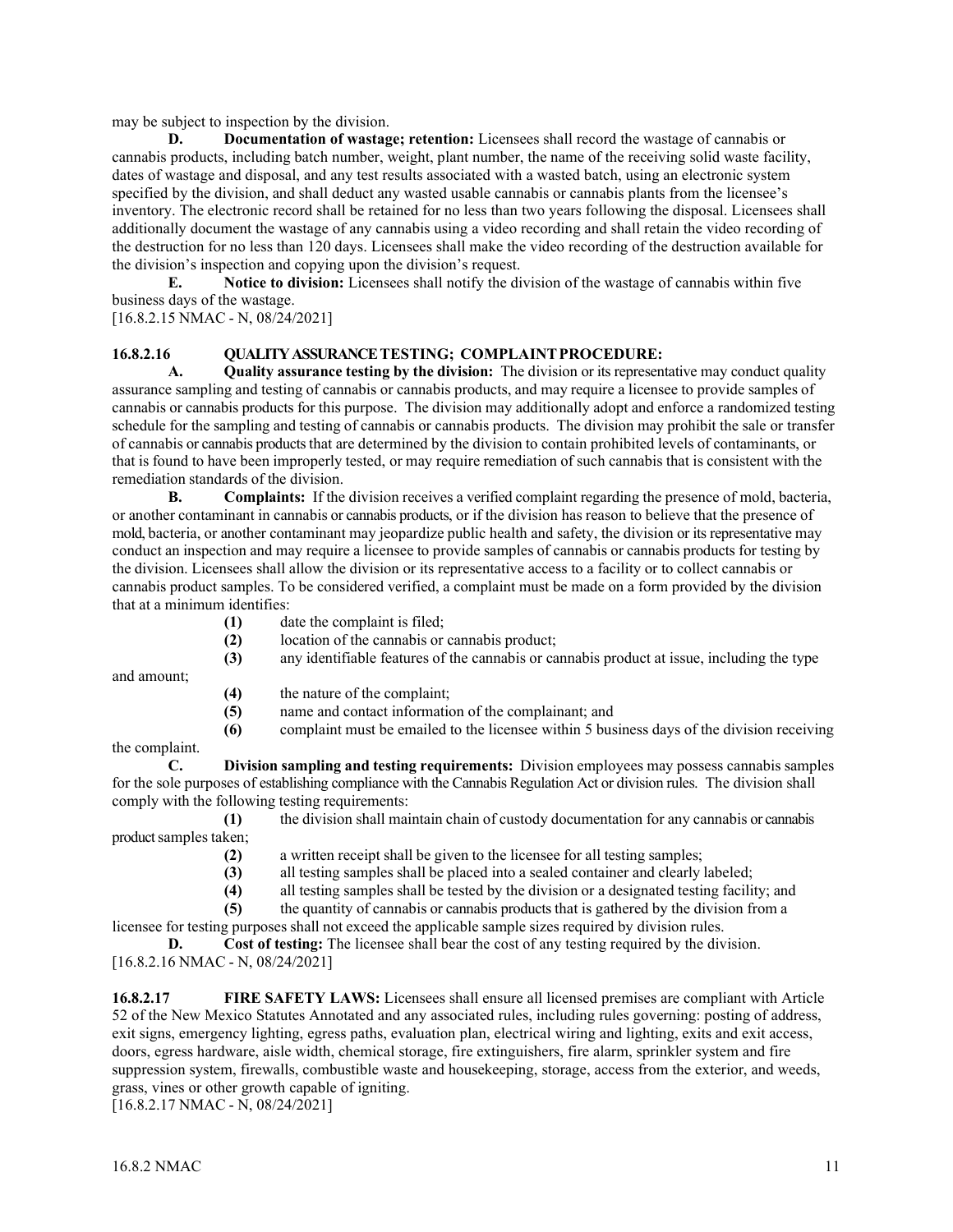**16.8.2.18 CONSTRUCTION OR ALTERATION OF CANNABIS ESTABLISHMENT BUILDINGS:**  If applicable, licensees shall ensure that all licensed premises are in compliance with the Construction Industries Licensing Act, Section 60-13-1 *et seq.*, NMSA 1978 and the LPG and CNG Act, Section 70-5-1 *et seq.*, NMSA 1978, including associated rules, as well as applicable codes, standards, zoning laws, licensing laws, and fire codes. If applicable, licensees shall further ensure that each structure, including manufactured homes used pursuant to Section 60-14-4(S), NMSA 1978, obtains a Certificate of Occupancy pursuant to 14.5.3.13 NMAC prior to occupancy and use of the structure.

[16.8.2.18 NMAC - N, 08/24/2021]

**16.8.2.19 OCCUPATIONAL SAFETY:** Licensees shall comply with the Occupational Health and Safety Act, Section 50-9-1 *et seq.*, NMSA 1978 and any associated rules. [16.8.2.19 NMAC - N, 08/24/2021]

## **16.8.2.20 MONITORING OF LICENSEE:**

**A. Monitoring:** The division may perform on-site assessments of an applicant or licensee during normal business hours to determine compliance with the Cannabis Regulation Act, the Lynn and Erin Compassionate Use Act, or division rules.

**B. Record access and review:** The division may review any and all records related to the operations of the licensee and may require and conduct interviews with such persons or entities and persons affiliated with such entities, for the purpose of determining compliance with division rules or applicable laws. The division shall have access to the financial records of a licensee, including sales records and data from point-of-sale systems, and shall be granted immediate access to inspect or copy those records upon request.

**C. Access to premises:** Licensees shall provide the division timely access to any material and information necessary for determining compliance with division rules or applicable laws. Failure by a licensee to provide the division access to the premises or materials may result in disciplinary action.

**D. Monitoring documents:** Any failure to adhere to division rules or applicable laws documented by the division during monitoring may result in disciplinary action.

**E. Report to law enforcement:** The division shall refer suspected criminal activity or complaints alleging criminal activity that are made against a licensee to appropriate federal, state, or local law enforcement authorities.

**F. Financial records:** Licensees shall maintain detailed sales records in a manner and format approved by the division, inform the division of the location where such records are kept, and promptly update the division if the records are removed.<br> **G.** Audit: Licensees

**G. Audit:** Licensees shall submit the results of a biennial audit to the division. The audit shall be conducted by an independent certified public accountant; the costs of which shall be borne by the licensee. Results of the audit shall be forwarded to the division. The division may extend, in writing, a licensees audit requirement to three years following the timely submission of two biennial unqualified audits or two biennial unqualified reports.

**H. Producer reports:** A cannabis producer licensee shall submit reports on an annual basis, or as otherwise reasonably requested, and in the format specified by the division. The annual report shall include:

 **(1)** actual water and energy use in the preceding 12 months;

 **(2)** demographic information required pursuant to the Cannabis Regulation Act, including data as defined by the applicant's social and economic equity plan, and the divisions published social and economic equity plan;

(3) progress made toward the licensee's social and economic equity plan; and all quality testing reports, to be included as attachments.

 **(4)** all quality testing reports, to be included as attachments.

**I. Manufacturer reports:** A cannabis manufacturer licensee shall submit reports on an annual basis, or as otherwise reasonably requested, and in the format specified by the division. The annual report shall include:

 **(1)** actual water and energy use in the preceding 12 months;

 **(2)** demographic information required pursuant to the Cannabis Regulation Act, including data as defined by the applicant's social and economic equity plan, and the divisions published social and economic equity plan;

- (3) progress made toward the licensee's social and economic equity plan; and all quality testing reports, to be included as attachments.
- **(4)** all quality testing reports, to be included as attachments.<br> **I.** Testing laboratory reports: A cannabis testing laboratory licensed

**J. Testing laboratory reports:** A cannabis testing laboratory licensee shall submit reports on an annual basis, or as otherwise reasonably requested, and in the format specified by the division. The annual report shall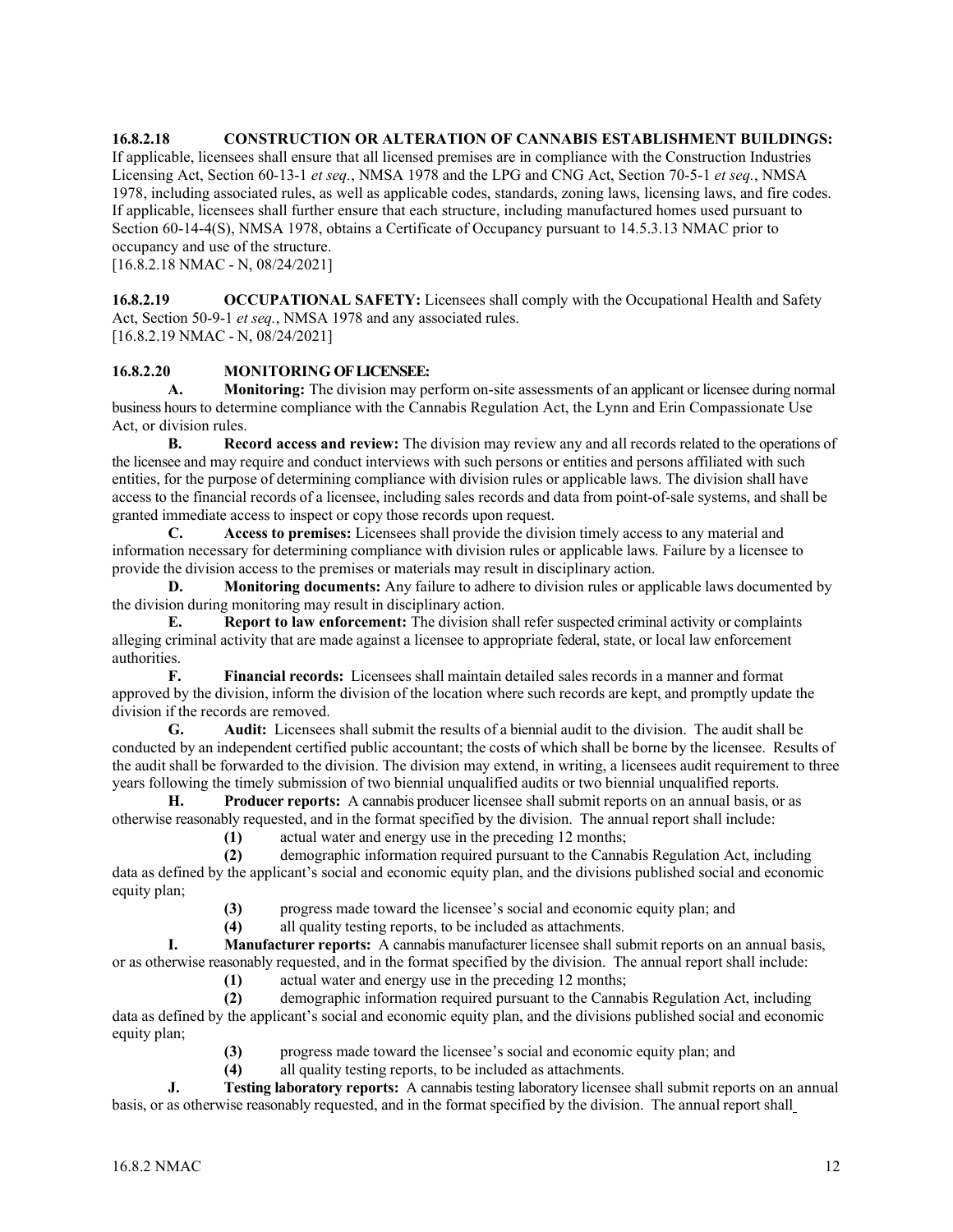include:

- **(1)** total number of test failures by product type;
- **(2)** number of failures by product type;
- **(3)** total number of calibrations conducted;
- **(4)** total number of calibrations categorized by test code or analysis type;
- **(5)** total number of audits conducted by an accredited laboratory auditing service; and
- **(6)** number of proficiency tests conducted by test code or analysis type.

**K. Retailer reports:** A cannabis retailer licensee shall submit reports on an annual basis, or as otherwise reasonably requested, and in the format specified by the division. The annual report shall include:

 **(1)** demographic information required pursuant to the Cannabis Regulation Act, including data as defined by the applicant's social and economic equity plan, and the divisions published social and economic equity plan; and

 **(2)** progress made toward the licensee's social and economic equity plan. [16.8.2.20 NMAC - N, 08/24/2021; A, 03/22/2022]

## **16.8.2.21 CANNABIS PRODUCER LICENSURE; GENERAL PROVISIONS:**

**A. License types:** The division may license two classes of producers:

- **(1)** A cannabis producer; and
- **(2)** A cannabis producer microbusiness.

**B. Division application forms:** All applications for licensure authorized pursuant to the Cannabis Regulation Act shall be made upon current forms prescribed by the division found on the division website.

**C. License required:** Unless licensed pursuant to the Cannabis Regulation Act or division rules, a person shall not cultivate cannabis, including planting, growing, and harvesting cannabis, except for personal use as provided by the Cannabis Regulation Act and the Lynn and Erin Compassionate Use Act.

**D. Other activities prohibited:** Except as provided in Subsection BB of 16.8.2.8 NMAC, no cannabis producer establishment licensee may manufacture cannabis products, courier cannabis or cannabis products, or engage in the retail sale of cannabis or cannabis products unless the licensee has properly applied for, and the division has approved, the applicable license type required for those activities. [16.8.2.21 NMAC – N, 08/22/2021; A/E, 12/06/2021; A, 03/22/2022]

## **16.8.2.22 APPLICATION REQUIREMENTS FOR CANNABIS PRODUCER LICENSE:**

**A.** An initial application or renewal for cannabis producer licensure shall include the following:  **(1)** Contact information for the applicant and the cannabis establishment, to include:

- **(a)** applicant's full legal name;
- **(b)** applicant's date of birth, if applicable;
- **(c)** applicant's mailing address;
- **(d)** applicant's contact telephone number;
- **(e)** applicant's contact email address;
- **(f)** applicant's business physical address and mailing address, if different;
- **(g)** applicant's business legal name, including a DBA name if applicable;
- **(h)** applicant's business web address, if applicable;
- **(i)** applicant's business hours of operation;
- **(j)** name and contact information for each controlling person; and
- **(k)** demographic data pursuant to the Cannabis Regulation Act;

 **(2)** proof the applicant or each controlling person is at least 21 years of age, which shall include identification issued by a federal or state government that includes the name, date of birth, and picture of the applicant or controlling person;

 **(3)** demonstration of a legal right to use the quantity of water that the division determines is needed for cannabis production, as evidenced by either:

 **(a)** documentation from a water provider that the applicant has the right to use water from the provider and that the use of water from cannabis production is compliant with provider's rules, or

 **(b)** documentation from the office of the state engineer showing that the applicant has a valid and existing water right, or a permit to develop a water right, for irrigation purposes for outdoor cultivation, or a commercial purpose for indoor cultivation at the proposed place of use of the cannabis establishment. The documentation may include any of the following:

 **(i)** a state engineer permit or license in good standing, but not including a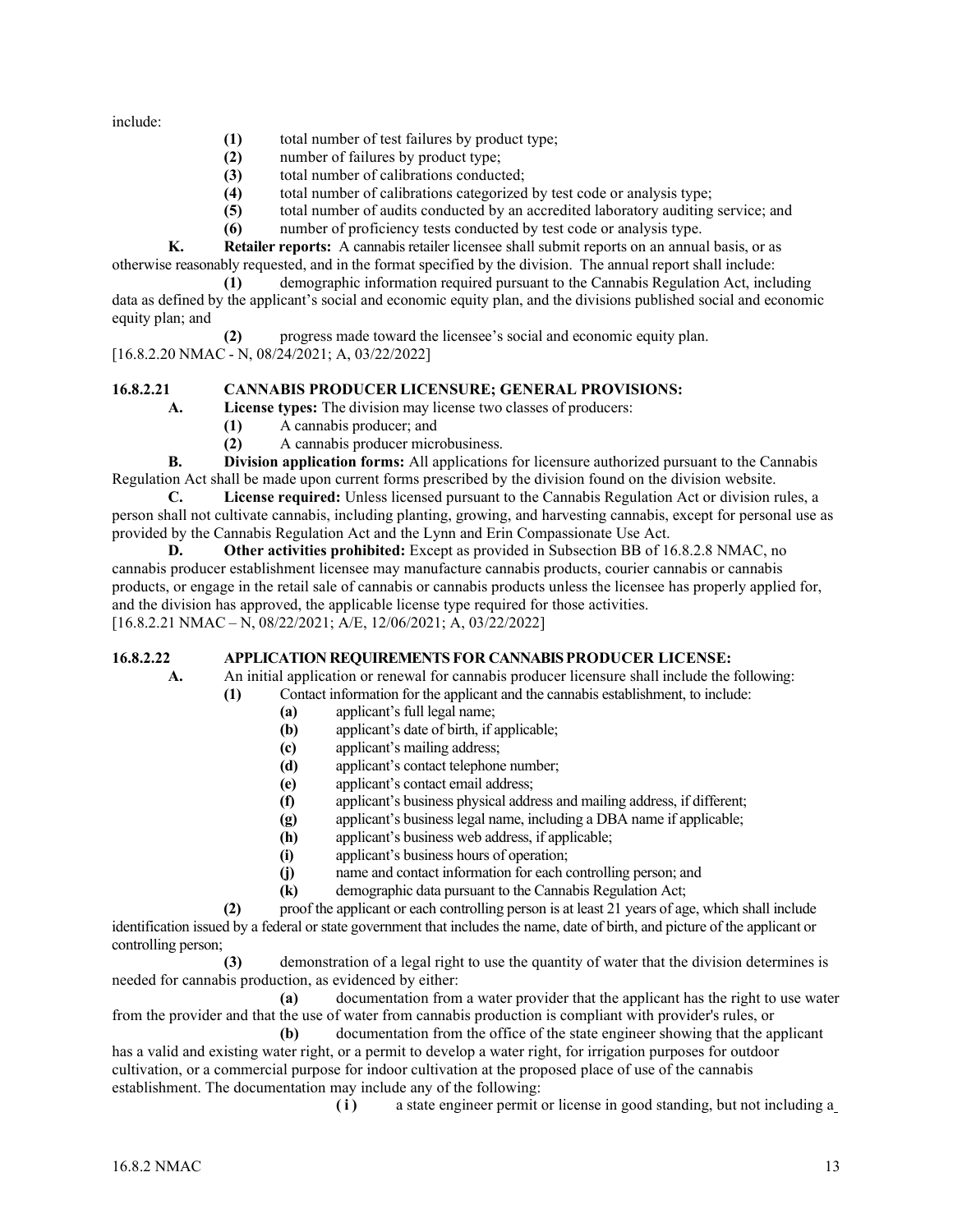permit issued pursuant to Sections 72-12-1, -1.1, -1.2, or -1.3, NMSA 1978;

- **(ii)** a subfile order or decree issued by a water rights adjudication court;
- (iii) the findings of an office of the state engineer hydrographic survey; or other documentation the office of the state engineer has deemed in

**(iv)** other documentation the office of the state engineer has deemed in

writing as acceptable to the office of the state engineer under this rule.

**(4)** a plan to use, or certification that the applicant cannot feasibly use, energy and water reduction opportunities, including:

- **(a)** drip irrigation and water collection;
- natural lighting and energy efficiency measures;
- **(c)** renewable energy generation; and
- **(d)** estimated water and energy use related to the applicants cultivation plan;

**(5)** if applicable, certification the applicant is in good standing with the New Mexico secretary of state, including all documents filed with the New Mexico secretary of state;

**(6)** a list of all controlling persons, a list of other current or prior licensed cannabis businesses, documentation of the applicant's or a controlling person legal name change, and criminal history screening documents as set forth in 16.8.2.9 NMAC and the Cannabis Regulation Act;

**(7)** a detailed description of any criminal convictions of the applicant and any controlling person, including the date of each conviction, dates of incarceration, probation or parole, if applicable, description of the offense, and statement of rehabilitation of each conviction;

**(8)** the initial number of mature cannabis plants, and immature cannabis plants, the applicant proposes for production and the amount of water the applicant plans to use on a monthly basis for a twelve month period;

**(9)** certification the applicant will adhere to production requirements pursuant to the Cannabis Regulation Act, the Lynn and Erin Compassionate Use Act, or division rules, including creating and maintaining a cultivation plan, and cannabis waste procedures for cannabis or cannabis products;

**(10)** certification the applicant will adhere to cannabis transport requirements pursuant to the Cannabis Regulation Act, the Lynn and Erin Compassionate Use Act, or division rules, including the transport of unprocessed cannabis or cannabis products to other cannabis establishments;

**(11)** certification the applicant will adhere to New Mexico department of agriculture (NMDA) pesticide registration, licensing, and use requirements to ensure a safe product and environment;

**(12)** certification the applicant will adhere to security requirements pursuant to the Cannabis Regulation Act, the Lynn and Erin Compassionate Use Act, or division rules, including requirements relating to safety and security procedures, security devices to be used, placement of security devices, personal safety, and crime prevention techniques;

**(13)** certification the applicant will adhere to quality assurance requirements pursuant to the Cannabis Regulation Act, the Lynn and Erin Compassionate Use Act, or division rules, including requirements relating to routine testing by a licensed testing laboratory, division inspection of licensed premises during normal business hours, and testing of cannabis;

**(14)** certification the applicant will adhere to applicable federal, state and local laws governing the protection of public health and the environment, including occupational health and safety, food safety, environmental impacts, natural resource protections, air quality, solid and hazardous waste management, and wastewater discharge;

**(15)** certification the applicant has never been denied a license or had a license suspended or revoked by the division or any other state cannabis licensing authority or a detailed description of any administrative orders, civil judgements, denial or suspension of a cannabis license, revocation of a cannabis license, or sanctions for unlicensed medical or commercial cannabis activity by any state licensing authority, against the applicant, controlling person, or a business entity in which the applicant or controlling person was a controlling person within the three years immediately preceding the date of the application;

**(16)** applicant's social and economic equity plan to encourage economic and social diversity in employment, including race, ethnicity, gender, age, and residential status of licensee, controlling persons and employees of applicant and whether the applicant, controlling persons, employees or the locations where the cannabis products are produced are located in an underserved rural community, including tribal, acequia, land grantmerced, federally designated opportunity zone, or other rural historic communities;

**(17)** certification the applicant has obtained a current local jurisdiction business license, or will prior to operation of the cannabis establishment, and the applicant shall adhere to local zoning ordinance;

**(18)** certification the applicant will maintain at all times a legible and accurate diagram and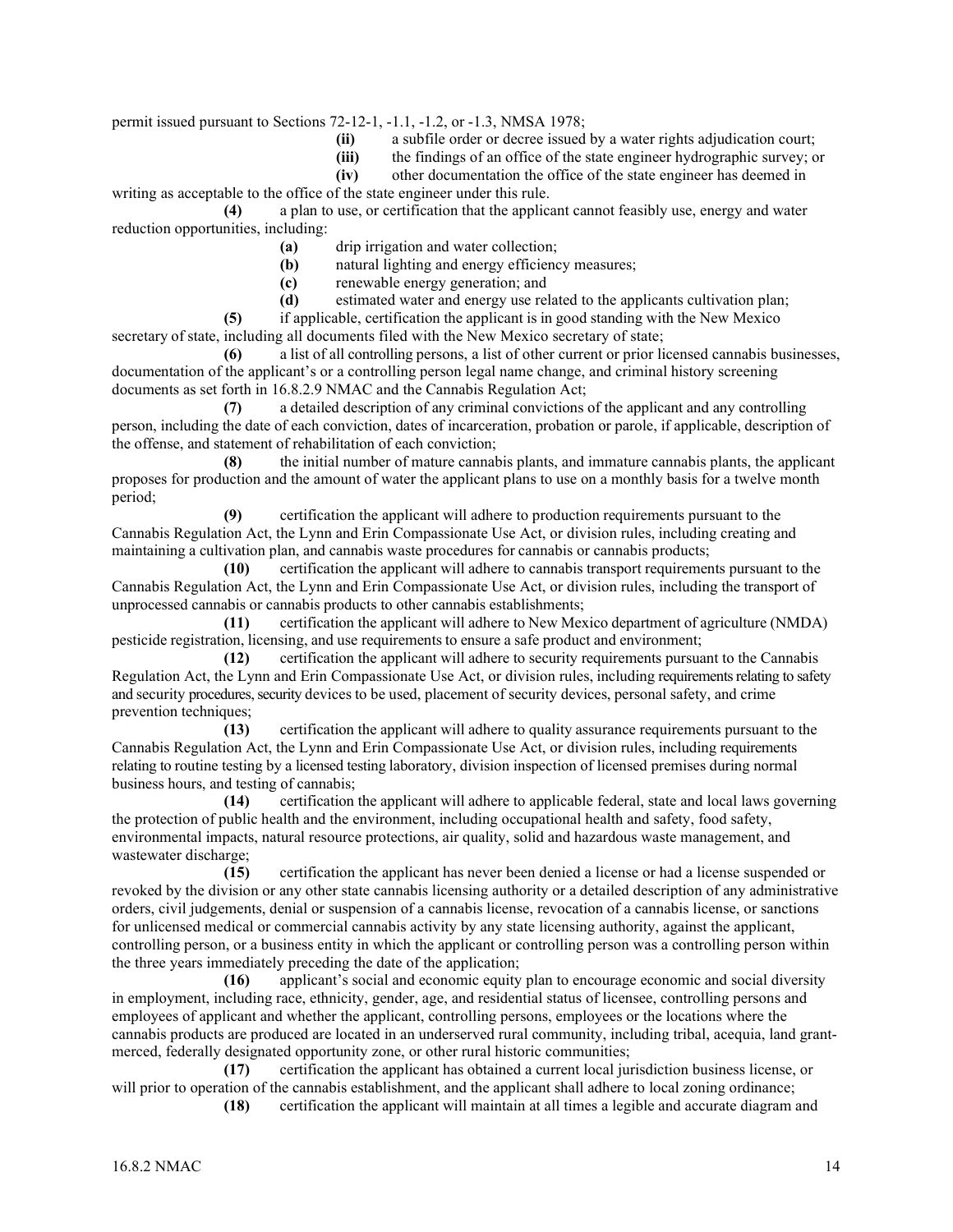description of the location of the land or facility used for the cannabis establishment and the method(s) to be used to produce cannabis;

**(19)** an attestation of the following statement: Under penalty of perjury, I hereby declare that the information contained within and submitted with the application is complete, true and accurate. I understand that a misrepresentation of fact or violation of these rules may result in denial of the license application or revocation of a license issued; and

**(20)** payment of any required application or licensure fees as set forth in 16.8.11 NMAC. Cannabis plant fees, if applicable, shall be accessed by the division upon approval of an initial application, additional premises application or renewal application. The division must receive payment of cannabis plant fee prior to cultivation of cannabis plants or, if applicable, at the time of renewal.

**B. Verification of information:** The division may verify information contained in each application and accompanying documentation, including:

- **(1)** contacting the applicant or controlling person by telephone, mail, or electronic mail;
- (2) conducting an on-site visit;<br>(3) requiring a face-to-face or v
- **(3)** requiring a face-to-face or virtual meeting and the production of additional documentation;

or

**(4)** consulting with state or local governments.

[16.8.2.22 NMAC – N, 08/22/2021; A/E, 12/06/2021; A/E, 1/13/2022; A, 03/22/2022]

## **16.8.2.23 SUBMITTAL OF APPLICATION FOR AMENDED CANNABIS PRODUCER LICENSE:**

**A . Application:** A licensed producer shall submit to the division an application form for an amended license, pay the required fee, and must obtain approval from the division, prior to implementing any of the following:

- (1) material or substantial change of the size of the premises;<br>(2) change of licensee's legal or business name;
	- **(2)** change of licensee's legal or business name;

**(3)** change in water source, or licensees water and energy conservation plan, including, the reuse of water and disposal of effluent;

**(4)** increase in plant count beyond which licensee is currently licensed to produce;

- **(5)** addition or elimination of a controlling person;
- **(6)** material or substantial change to a license's security system; or

**(7)** material or substantial modification of the premises.

**B. Amended license not required:** Changes to standard operating policies and procedures may be made without providing notification to the division, provided that licensees shall maintain at each licensed premises a copy of all current and prior operating policies and procedures.

**C. Requirements and processing of application for amended license:** The application for amended license must comply with all requirements applicable to initial applications, except that the application shall be clearly designated as one for an amended license. The division shall approve or deny an application for amended license within 90 days of receiving a completed application. Denial of an application for amendment shall be pursuant to the Uniform Licensing Act.

**D. Material or substantial change:** Material or substantial changes requiring approval include:

**(1)** increase or decrease in the size of the premises, including the sale of property used for the cannabis establishment, or the purchase of additional property for the use of the cannabis establishment;

**(2)** a change in the licensee's access to the water source submitted with an application for initial, amended, or renewal licensure or a ten percent, or more, increase in the licensee's water usage;

**(3)** change to a license's security system, including relocation or security points or installation of a new security system; or

**(4)** modification of the premises to relocate cannabis activities.

[16.8.2.23 NMAC – N, 08/22/2021; A/E, 12/06/2021]

## **16.8.2.24 PRODUCER PREMISES DIAGRAM:**

**A.** An applicant must maintain on its licensed premise at all times, a complete and detailed diagram of the premises. The diagram shall be used by the division to determine whether the premises meets the requirements of the Cannabis Regulation Act, the Lynn and Erin Compassionate Use Act, or division rules.

**B.** The diagram shall show the boundaries of the property and the proposed premises to be licensed, the dimensions of each area that cannabis plants will be cultivated, the location(s) and the dimensions of other areas where other horticulture will be cultivated, if applicable. The diagram shall also include, as applicable, any equipment to be used, entrances and exits, interior partitions, location of lights in the cannabis plant cultivation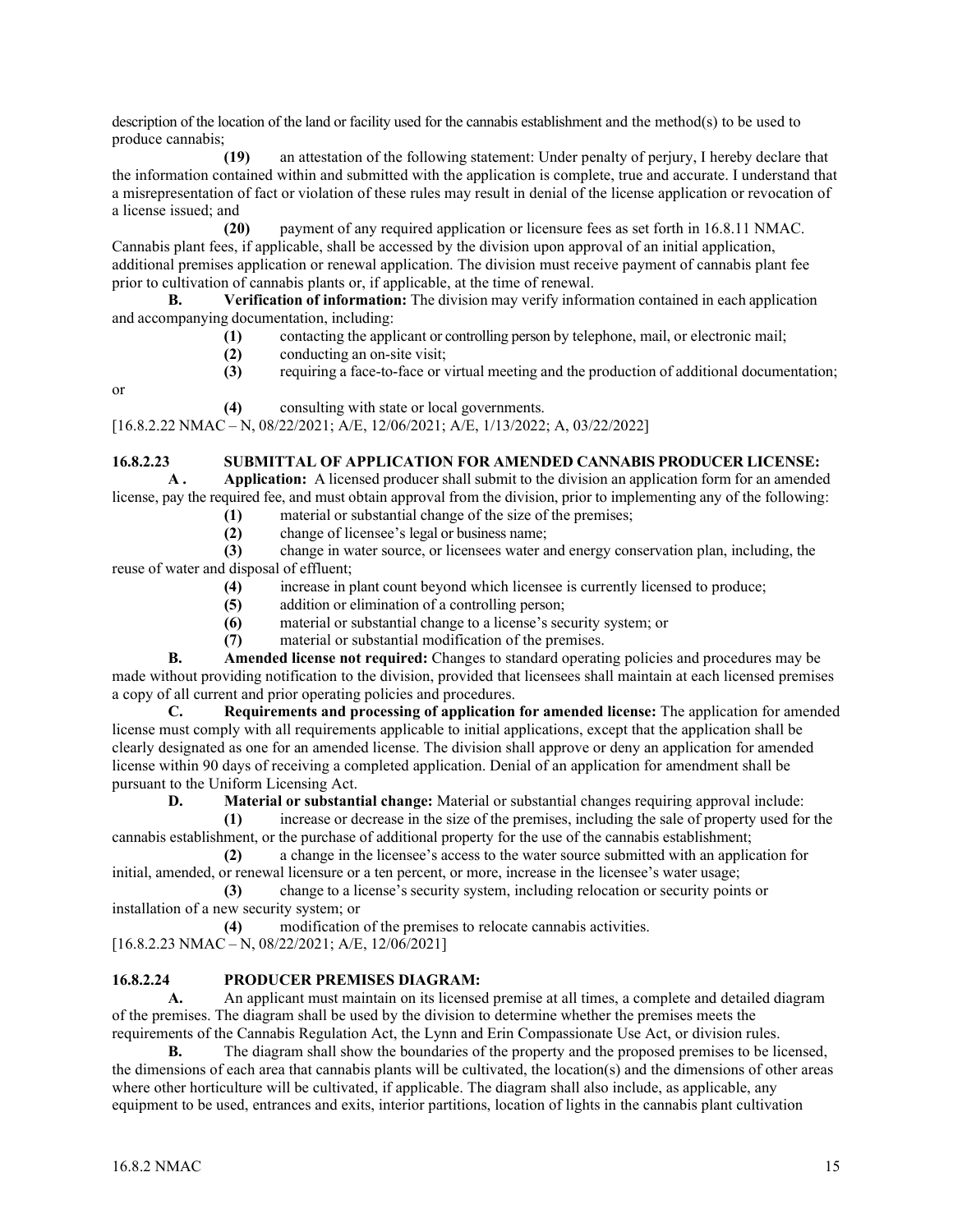area(s) and the maximum wattage or wattage equivalent, walls, rooms, windows, and doorways. The diagram shall include a brief statement or description of the principal activity to be conducted in each area on the premises.

**C.** The diagram shall show where all cameras are located and assign a number to each camera for identification purposes.

**D.** The diagram shall be to scale.

**E.** The diagram shall not contain any highlighting and the markings on the diagram shall be in blackand-white print.

**F.** If the proposed premises consists of only a portion of a property, the diagram must be labeled indicating which part of the property is the proposed premises and what the remaining property is used for.

**G.** If the proposed premises consists of only a portion of a property that will contain two or more licensed premises, then the diagram shall be supplemented with a description of how two or more licensed premises will be managed on the property.

**H.** If a proposed premise is located on only a portion of a property that also includes a residence, the diagram shall clearly show the designated buildings for the premises and the residence. [16.8.2.24 NMAC - N, 08/24/2021; A/E, 01/13/2022; A, 03/22/2022]

#### **16.8.2.25 PHYSICAL MODIFICATION OF PRODUCER PREMISES:**

**A.** Licensees shall not, without the prior written approval of the division, make a physical change, alteration, or modification of the licensed premises that materially or substantially alters the licensed premises or the use of the licensed premises.

**B.** Licensees whose licensed premises is to be materially or substantially changed, modified, or altered is responsible for filing a request for premises modification with the division.<br> **C.** Material or substantial changes, alterations, or modifications requiri

**C.** Material or substantial changes, alterations, or modifications requiring approval include:

**(1)** when a building or structure will be erected, constructed, enlarged, altered, repaired, moved, improved, removed, converted or demolished, as defined and described in the applicable building codes, which require a permit from the construction industries division or the appropriate local jurisdiction;

**(2)** when electrical wiring, plumbing or mechanical work and LP gas work, as defined and described in the applicable construction codes for those trades, is to be installed, repaired or maintained in or on such building or structure, which require a permit from the construction industries division or the appropriate local jurisdiction;

**(3)** re-roofing and application of roof coatings that requires a building permit and inspections; or

**(4)** changing the occupancy activities conducted in or the use of an area that requires a new certificate of occupancy or fire inspection.

**D.** Licensees shall request approval of a material or substantial physical change, alteration, or modification in writing, and the request shall include:

**(1)** a copy of the applicable building permit; and

**(2)** a new certificate of occupancy, if applicable.

**E.** Licensees shall immediately notify the division within 24 hours if a federal or state authority requires a change to the premises;

**F.** Licensees shall promptly provide additional documentation requested by the division to evaluate the licensee's request to modify the licensed premises; and

**G.** The division shall notify the licensee, in writing, of approval or denial of a request for physical modification no later than 10 days after receiving a request.

[16.8.2.25 NMAC - N, 08/24/2021; A/E, 01/13/2022; A, 03/22/2022]

#### **16.8.2.26 CANNABIS PRODUCER POLICIES AND PROCEDURES:**

**A. Minimum policy and procedure requirements:** A producer shall develop, implement, and maintain on the licensed premises, standard policies and procedures, which shall include the following:

**(1)** cannabis testing criteria and procedures, which shall be consistent with the testing requirements of the Cannabis Regulation Act, the Lynn and Erin Compassionate Use Act, or division rules, and shall include at a minimum, the following topics:

- **(a)** employee health and safety training materials;<br>**(b)** training requirements for the proper use of hea
- **(b)** training requirements for the proper use of health and safety measures and

controls;

**(c)** representative sampling and analytical testing of cannabis or cannabis products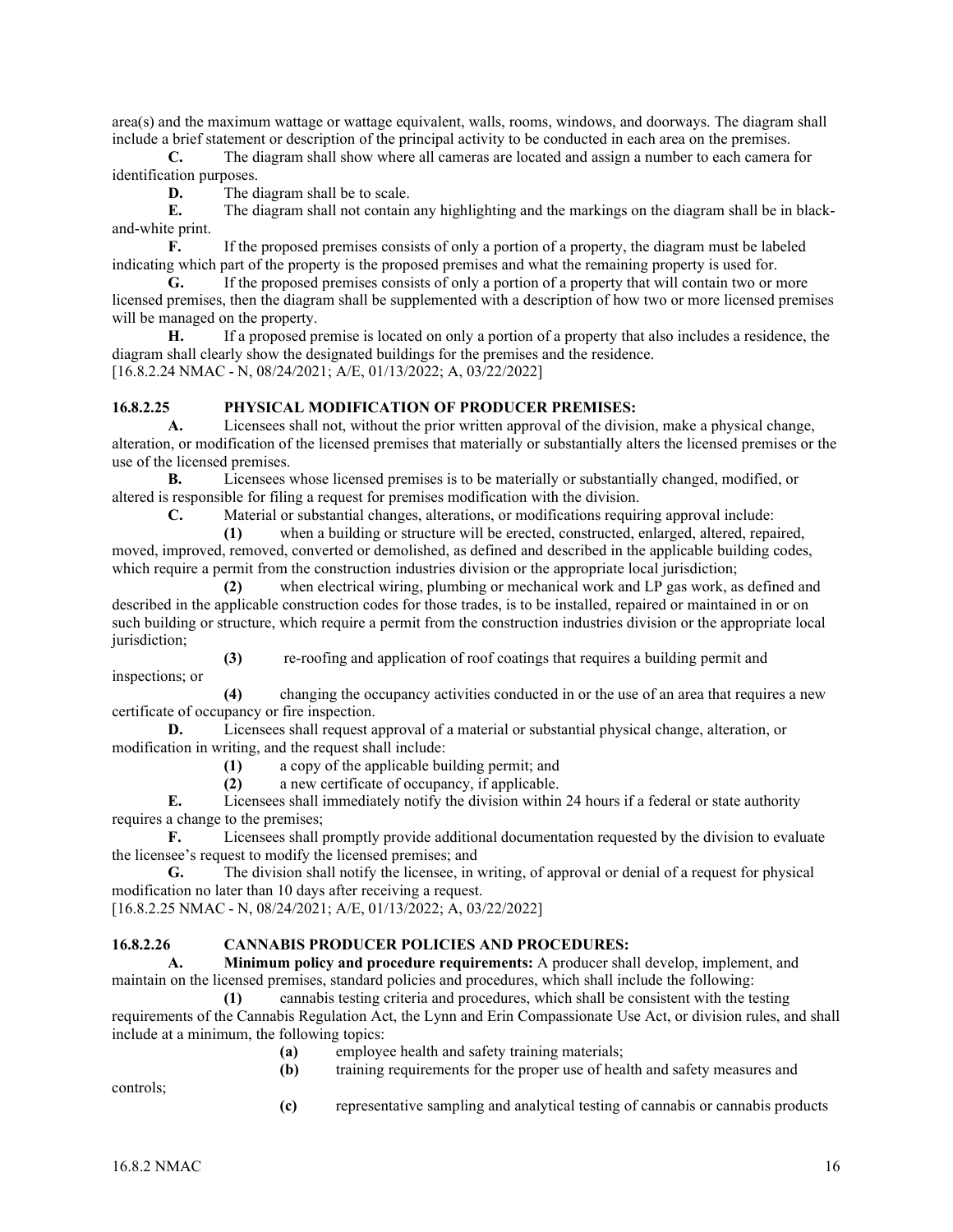for contaminants prior to wholesale or transfer to another cannabis establishment consistent with self-sampling guidance issued annually by the division on September 1 and made available on the division website, the sunshine portal, and at the division's district, field and regional offices;

 **(d)** recordkeeping and chain of custody protocols for transportation of cannabis or cannabis product samples to a cannabis testing laboratory, consistent with 16.8.2.12 NMAC and 16.8.2.13 NMAC;

 **(e)** recordkeeping and chain of custody protocols for transportation of cannabis or cannabis products to another cannabis establishment for any purpose;

 **(f)** protocols to ensure that cannabis or cannabis products, including any samples of cannabis or cannabis products, are transported and stored in a manner that prevents degradation, contamination, tampering, or diversion, consistent with Subsection L of 16.8.7.8 NMAC;

 **(g)** protocols for testing sample collection that ensures accurate test results, establishment consistent with self-sampling guidance issued annually by the division on September 1 and made available on the division website, the sunshine portal, and at the division's district, field and regional offices; and

 **(h)** procedures for remedial measures to bring cannabis or cannabis products into compliance with division standards or destruction of a tested batch of cannabis or cannabis products if the testing samples from the tested batch indicate noncompliance with applicable health and safety standards;

- **(2)** employee policies and procedures to address the following minimum requirements:
	- **(a)** adherence to state and federal laws;
	- **(b)** responding to an emergency, including robbery or a serious accident;
	- **(c)** alcohol and drug-free workplace policies and procedures;
	- **(d)** safety and security procedures;
	- **(e)** occupational safety;
	- **(f)** crime prevention techniques; and

 **(g)** if applicable, confidentiality laws, including the Health Insurance Portability and Accountability Act of 1996; and

 **(3)** documentation prepared for each employee and statements signed by employees indicating [the topics discussed, names and titles of presenters, and the date, time, and place the employee received said receipt of policies and procedures.

## **B. Training program:**

 **(1)** Licensee shall implement a training program, approved by the division, to ensure that all personnel present at the premises are provided information and training that, at minimum, covers the following topics within 30 days of the start of employment:

- **(a)** employee health and safety training materials;
- **(b)** health and safety hazards;

 **(c)** hazard communication training for all solvents or chemicals used at the licensed premises and as described in the safety data sheet for each solvent or chemical;

 **(d)** training requirements for the proper use of health and safety measures and

controls;

- **(e)** emergency procedures;
- **(f)** security procedures; and
- **(g)** record keeping requirements.

 **(2)** A licensee, or employee, involved in the handling, transportation, manufacture,

extraction, testing, or packaging of cannabis products must successfully complete a food handler course accredited by the American National Standards Institute (ANSI) prior to conducting any related activities. Such training shall be maintained while employed under a manufacturing licensee. The licensee shall obtain documentation evidencing the fulfillment of this requirement.

**C. Training documentation: (1)** Licensee shall ensure that all personnel receive annual refresher training to cover, at minimum, the topics listed in this section. The licensee shall maintain a record, which contains at minimum:

 **(a)** a list of all personnel at the premises, including at minimum, name and job duties of each;  **(b)** documentation of training topics and dates of training completion for all

## personnel;

- **(c)** dates of refresher training completion for all personnel;
- **(d)** the signature of verifying receipt and understanding of each training or refresher

training completed.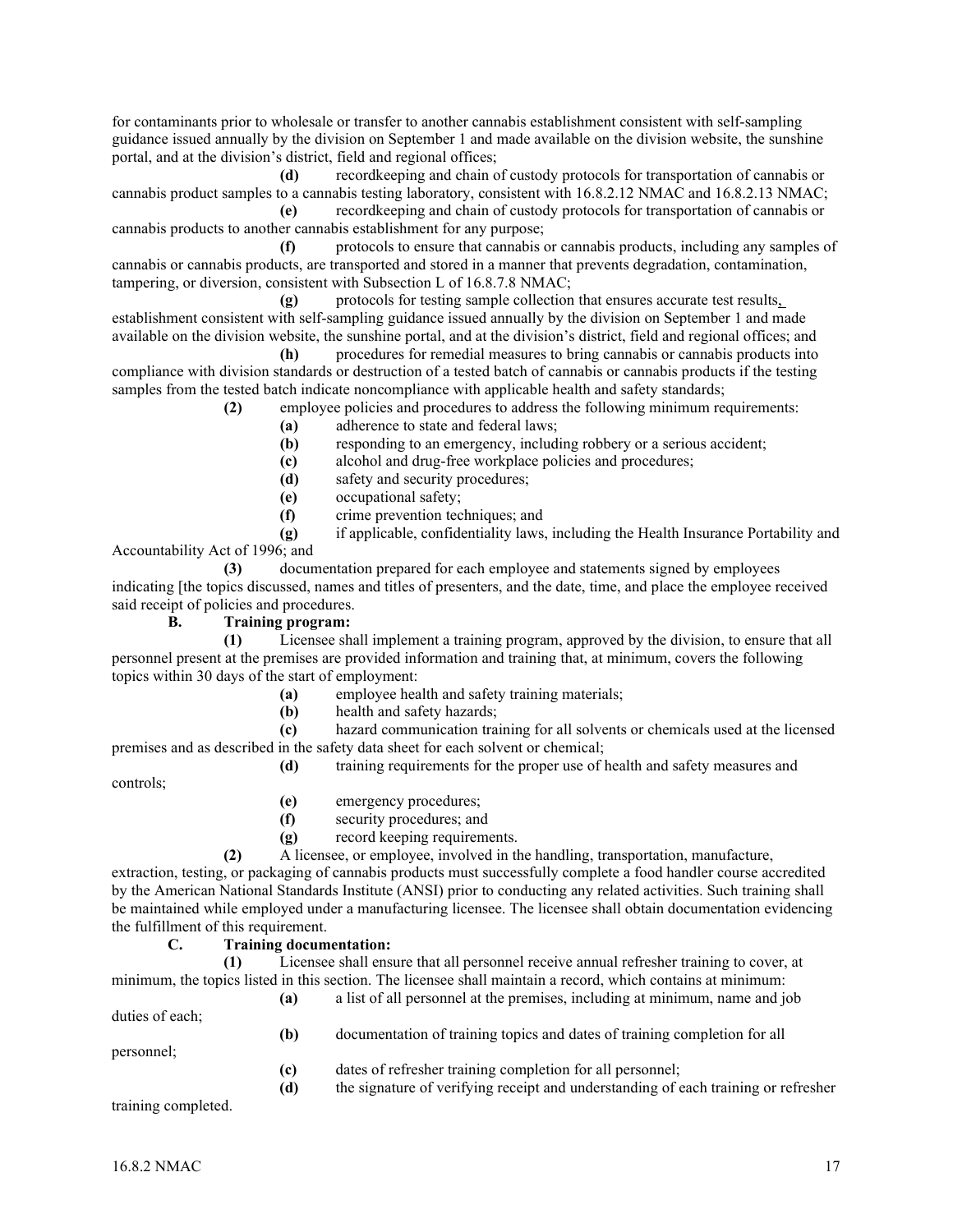**(2)** Licensee may designate supervisory personnel with responsibility to oversee the requirements of this section.

**D. Retention of training documentation:** Licensees shall maintain documentation of an employee's training for a period of two years for current employees and at least six months after the termination of an employee's employment.

[16.8.2.26 NMAC – N, 08/22/2021; A/E, 12/06/2021; A/E, 03/10/2022]

# **16.8.2.27 MINIMUM REQUIREMENTS FOR THE PRODUCTION OF CANNABIS:**

**A. General requirements:** Licensees shall ensure the following:

**(1)** all production activities are done on premises that are in compliance with state and local laws that do not conflict with the Cannabis Regulation Act or the Lynn and Erin Compassionate Use Acts;

**(2)** the licensee's right to use the quantity of water sufficient to meet the production facility's needs remains in good standing;

**(3)** plumbing shall be of adequate size and design, adequately installed, and maintained to carry sufficient quantities of water to required locations throughout the facility, including sufficient quantities of water to properly convey sewage and liquid disposable waste from the facility; and

**(4)** all weighting or measuring devices that are used in the wholesale of cannabis be appropriately documented as having undergone certified registration and calibration that is in accordance with applicable requirements of the New Mexico department of agriculture.

**B. Cultivation plan:** Licensees shall create and maintain a cultivation plan, which shall include all of the following:

**(1)** a detailed premises diagram showing all cultivation activity areas, boundaries, and dimensions in feet.

**(2)** square foot measurement of mature cannabis plant cultivation area(s), including aggregate square footage if the mature cannabis plant cultivation areas are noncontiguous;

**(3)** area(s) outside of the mature cannabis plant cultivation areas where only immature plants shall be maintained, if applicable;

**(4)** designated pesticide and other agricultural chemical storage area(s);

**(5)** designated processing area(s) if the licensee will process on site;

**(6)** designated packaging area(s) if the licensee will package products on site;

**(7)** designated composting area(s) if the licensee will compost plant or cannabis waste on

site;

- (8) designated secured area(s) for cannabis waste if different than composting area(s);<br>(9) designated area(s) for harvested cannabis storage:
- designated area(s) for harvested cannabis storage;

**(10)** designated seed production area(s) which may contain mature plants for nursery purposes

only.

**C. Lighting:** For indoor and mixed-light cultivation, a licensee shall create and maintain a lighting diagram, which shall include the following:

**(1)** location of all lights in the cannabis plant cultivation area(s); and

**(2)** maximum wattage, or wattage equivalent, of each light.

**D. Pest management:** Licensees shall create and maintain a pest management plan, which shall include product name and active ingredient(s) of all pesticides to be applied to cannabis during any stage of plant growth. Licensees are encouraged to create and implement integrated pest management protocols, including chemical, biological, and cultural methods to control or prevent the introduction of pests on the cultivation site.

**E. Cannabis waste:** Licensees shall create and maintain cannabis waste procedures meeting the requirements set forth in 16.8.2.22 NMAC.

**F. Safety and health requirements:** Licensees shall ensure the following:

**(1)** all equipment, implements, and fixtures that are used for the production of cannabis shall be used exclusively for the production of cannabis and meet sanitation and safety standards required by the Cannabis Regulation Act, the Lynn and Erin Compassionate Use Act, division rules, and any other state or federal laws;

**(2)** production is conducted in a manner that does not allow cross-contamination from chemical or biological hazards;

**(3)** any person who, by medical examination or supervisory observation, is shown to have, or appears to have, an illness, open lesion, including a boil, sore, or infected wound, or any other abnormal source of microbial contamination for whom there is a reasonable possibility of contact with preparation surfaces for cannabis, shall be excluded from any operations which may be anticipated to result in such contamination until the condition is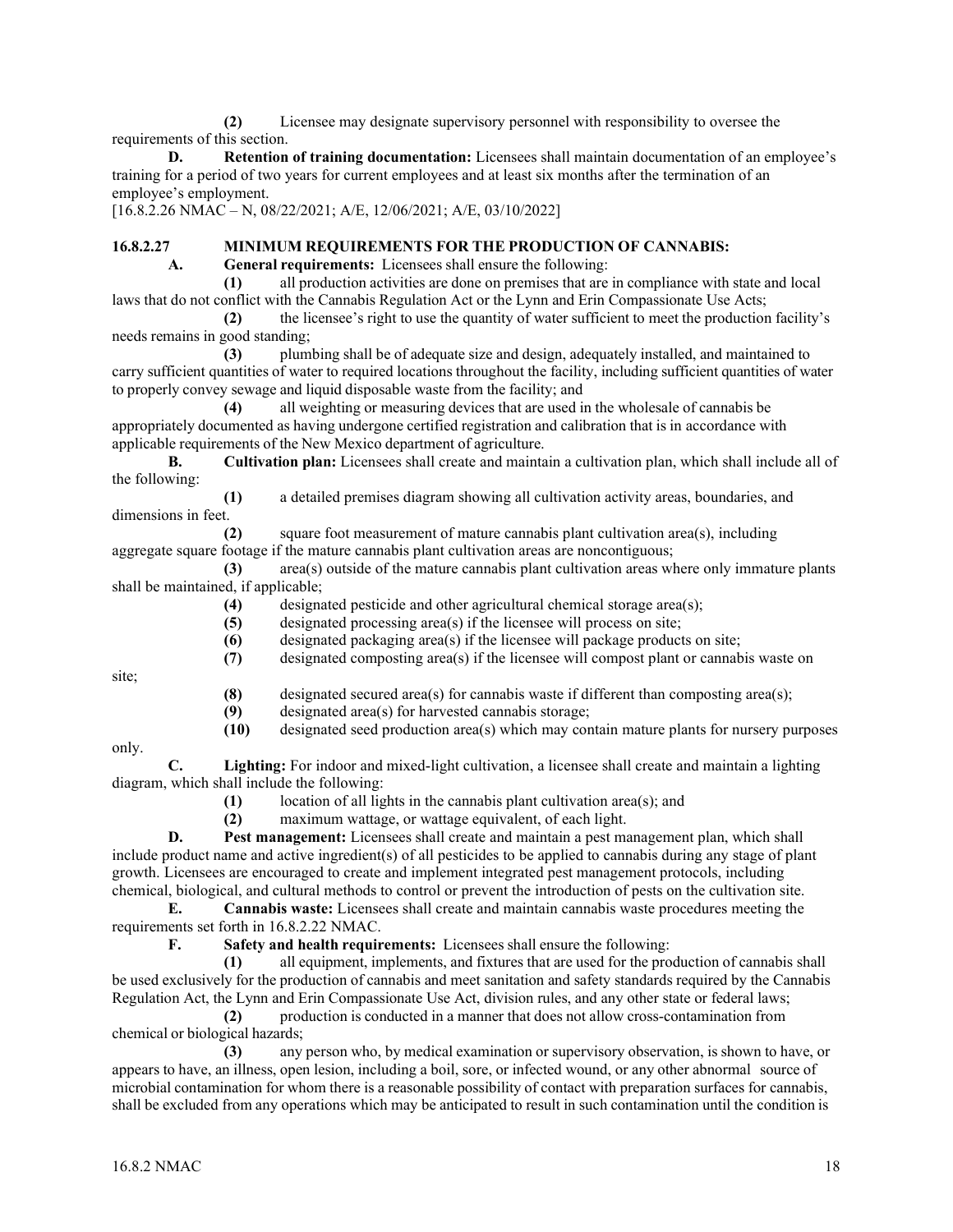corrected;

**(4)** hand-washing facilities are provided that are adequate, accessible, furnished with running water at a suitable temperature, conveniently located in indoor production facilities, in restrooms, and wherever good sanitary practices require employees to wash or sanitize their hands, and stocked with effective hand-cleaning and sanitizing preparations, and sanitary towel service or suitable drying devices;

**(5)** all persons involved in preparing or handling cannabis conform to hygienic practices while on duty, including:

**(b)** wearing gloves while handling processed cannabis or unpackaged but processed

**(a)** maintaining adequate personal cleanliness;

cannabis products;

**(c)** possessing a valid food handler card issued by an ANSI/ASTM e2659-09 accredited Food Handler Training Certificate Program approved by the New Mexico environment department if handling processed cannabis or unpackaged but processed cannabis products; and

**(d)** washing hands thoroughly in an adequate hand-washing facility before starting work, at any other time when the hands may have become soiled or contaminated, and both before putting gloves on and after removal of gloves, if the person is handling processed cannabis or unpackaged but processed cannabis products;

**(6)** operating systems for waste disposal are maintained in an adequate manner so that they do not constitute a source of contamination in areas where cannabis is exposed;

**(7)** water damage is properly and timely treated to protect health and safety of employees and the public, and that fiberglass and other insulation material is not exposed;

**(8)** adequate safety-type lighting in all areas where cannabis is produced or stored, if applicable, and where equipment is cleaned;

**(9)** rubbish is disposed of so as to minimize the development of odor, minimize the potential for the waste becoming an attractant and harborage, or breeding place for pests;

**(10)** premises, fixtures, and physical facilities where cannabis or cannabis products are produced are maintained to ensure the health and safety of employee and the public;

**(11)** contact surfaces, including utensils and equipment used for preparation of cannabis or cannabis products, are cleaned and sanitized as frequently as necessary to protect against contamination;

**(12)** only environmental protection agency (EPA) registered sanitizing agents are used in production operations and that they are used in accordance with labeled instructions;

**(13)** toxic cleaning compounds, sanitizing agents, and pesticide chemicals shall be identified, held, and stored in a manner that protects against contamination of cannabis or cannabis products and that otherwise satisfies the requirements of this rule;

**(14)** storage and transportation of cannabis and cannabis products is accomplished under conditions that will maintain security and protect the cannabis or cannabis products against physical, chemical, and microbial contamination, as well as against deterioration of the cannabis or cannabis products and the container; and

**(15)** that there is sufficient space for placement of equipment and storage of material as is necessary for the maintenance of sanitary operations for production of cannabis. [16.8.2.27 NMAC - N, 08/24/2021; A/E, 12/02/2021]

**16.8.2.28 USE OF PESTICIDES BY LICENSED PRODUCERS:** The use of any pesticide by a licensed producer in the growth of cannabis shall be in accordance with the New Mexico Pesticide Control Act, Section 76-4- 1 *et seq.*, NMSA 1978, and any associated rules.

[16.8.2.28 NMAC - N, 08/24/2021]

## **16.8.2.29 CANNABIS MANUFACTURER LICENSURE; GENERALPROVISIONS:**

**A. License Types:** The division may license four classes of manufacture**:**

**(1)** Class I: A licensee that only packages or repackages cannabis products, or labels or relabels the cannabis product container;

**(2)** Class II: A licensee that conducts Class I activities, and manufactures edible products or topical products using infusion processes, or other types of cannabis products other than extracts or concentrates, and does not conduct extractions;

**(3)** Class III: A licensee that conducts Class I and Class II activities, and extracts using mechanical methods or nonvolatile solvents; and

**(4)** Class IV: A licensee that conducts Class I, Class II, and Class III activities, and extracts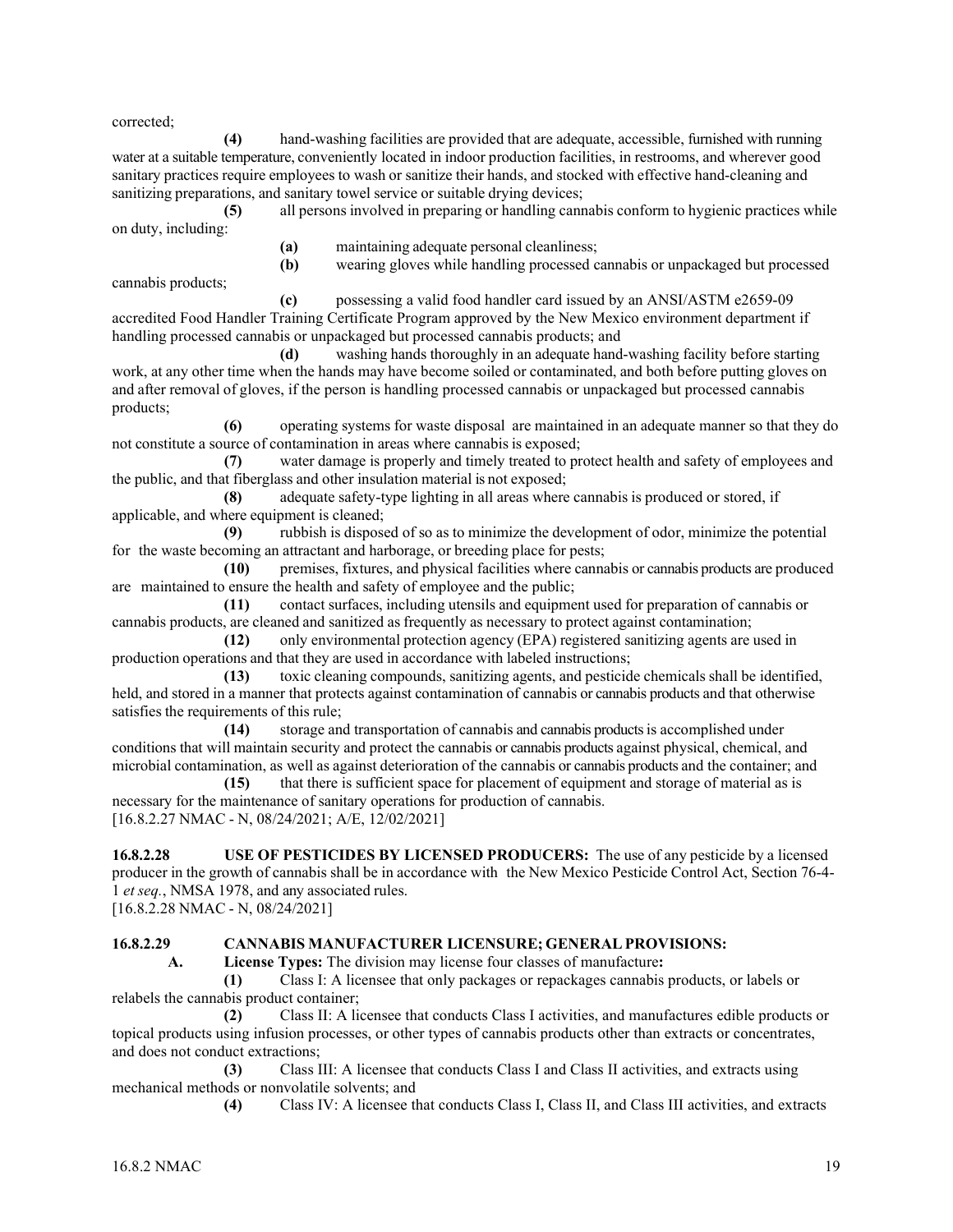using volatile solvents or supercritical CO2.

**B. Division application forms:** All applications for licensure authorized pursuant to the Cannabis Regulation Act shall be made upon current forms prescribed by the division found on the division website.

**C. License required:** Unless licensed pursuant to the Cannabis Regulation Act and division rules, a person shall not manufacture cannabis extract, unless for personal use pursuant to Section 26-2C-31, NMSA.

**D. Other activities prohibited:** Except as provided in Subsection BB of 16.8.2.8 NMAC, no cannabis manufacturer establishment licensee may produce cannabis, courier cannabis or cannabis products, or engage in the retail sale of cannabis or cannabis products unless the licensee has properly applied for, and the division has approved, the applicable license type required for those activities.

**E. Prohibited additives:** A manufacturer shall not manufacture or distribute a product that is intended to be consumed by inhalation that includes polyethylene glycol, polypropylene glycol, vitamin E acetate, or medium chain triglycerides. A manufacturer shall not combine nicotine, caffeine, or any other addictive substance with a cannabis product. This prohibition shall not apply to the combination of cannabis with sugar, or a product in which caffeine is naturally occurring, such as coffee, tea, or chocolate.

[16.8.2.29 NMAC – N/E, 09/08/2021; N, 12/28/2021; A, 03/22/2022]

#### **16.8.2.30 APPLICATION REQUIREMENTS FOR CANNABIS MANUFACTURER LICENSE:**

**A.** An initial application or renewal for cannabis manufacturer licensure shall include the following:

- **(1)** Contact information for the applicant and the cannabis establishment, to include:
	- **(a)** applicant's full legal name;
	- **(b)** applicant's mailing address;
	- **(c)** applicant's contact telephone number;
	- **(d)** applicant's contact email address;
	- **(e)** applicant's business physical address and mailing address, if different;
	- **(f)** applicant's business legal name, including a DBA name if applicable;
	- **(g)** applicant's business web address, if applicable;
	- **(h)** applicant's business hours of operation;
	- **(i)** name and contact information for each controlling person;
	- **(j)** demographic data pursuant to the Cannabis Regulation Act; and
	- **(k)** license type sought (Class I, Class II, Class III, or Class IV);

 **(2)** proof the applicant or each controlling person is at least 21 years of age, which shall include identification issued by a federal or state government that includes the name, date of birth, and picture of the applicant or controlling person;

 **(3)** demonstration of a legal right to use the quantity of water that the division determines is needed for cannabis manufacturing, as evidenced by either:

 **(a)** documentation from a water provider that the applicant has the right to use water from the provider and that the use of water for cannabis manufacturing is compliant with provider's rules, or

 **(b)** documentation from the office of the state engineer showing that the applicant has a valid and existing water right, or a permit to develop a water right, at the proposed place of use of the cannabis establishment. The documentation may include any of the following:

 **(i)** a state engineer permit or license in good standing, but not including a permit issued pursuant to Sections 72-12-1, -1.1, -1.2, or -1.3, NMSA 1978;

- **(ii)** a subfile order or decree issued by a water rights adjudication court;
- **(iii)** the findings of an office of the state engineer hydrographic survey; or
- **(iv)** other documentation the office of the state engineer has deemed in

writing as acceptable to the office of the state engineer under this rule;

 **(4)** if applicable, certification the applicant is in good standing with the New Mexico secretary of state, including all documents filed with the New Mexico secretary of state;

 **(5)** a list of all controlling persons, a list of other current or prior licensed cannabis businesses, documentation of the applicant's or a controlling person legal name change, and criminal history screening documents as set forth in 16.8.2.9 NMAC and the Cannabis Regulation Act;

 **(6)** a detailed description of any criminal convictions of the applicant and any controlling person, including the date of each conviction, dates of incarceration, probation or parole, if applicable, description of the offense, and statement of rehabilitation of each conviction;

 **(7)** if applicable, proof of prior approval by the New Mexico regulation and licensing department for the use of any compressed gas extraction equipment to be utilized by the manufacturer;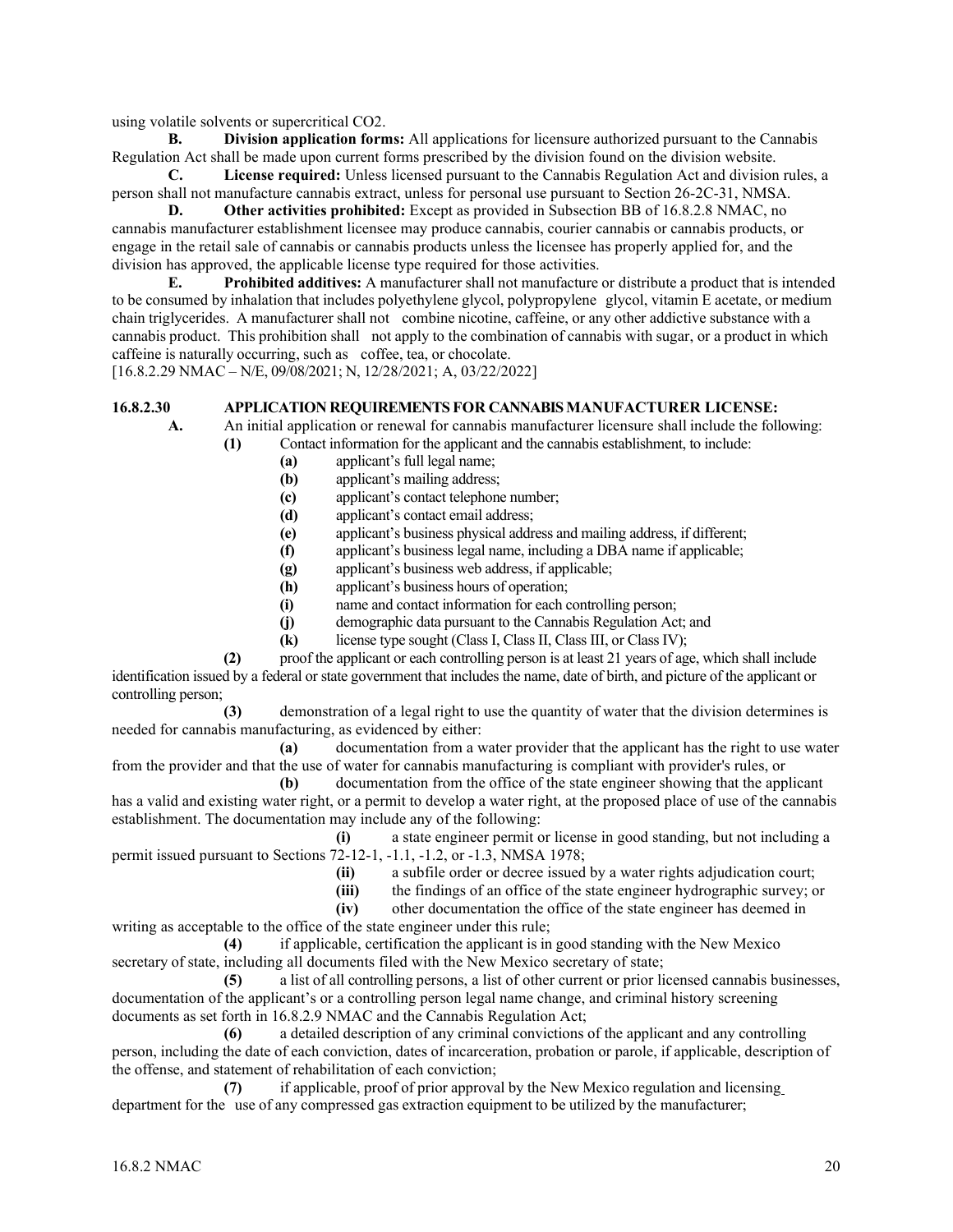**(8)** if applicable, a sample of the record form(s), which shall identify (among other items) the name of the wholesale purchaser, the date of the sale, the quantity, and price of cannabis sold;

**(9)** for class II, III, and IV licenses, documentation that the applicant has obtain all necessary authority required for the production of edibles and topicals from the New Mexico environment department and that such authority is valid at the time the license application is submitted;

**(10)** certification the applicant will adhere to manufacturing requirements pursuant to the Cannabis Regulation Act, the Lynn and Erin Compassionate Use Act, or division rules;

**(11)** certification the applicant will adhere to cannabis transport requirements pursuant to the Cannabis Regulation Act, the Lynn and Erin Compassionate Use Act, or division rules;

**(12)** certification the applicant will adhere to security requirements pursuant to the Cannabis Regulation Act, the Lynn and Erin Compassionate Use Act, or division rules;

**(13)** certification the applicant will adhere to quality assurance requirements pursuant to the Cannabis Regulation Act, the Lynn and Erin Compassionate Use Act, or division rules;

**(14)** certification the applicant will adhere to applicable federal, state and local laws governing the protection of public health and the environment, including occupational health and safety, food safety, fire safety, environmental impacts, natural resource protections, air quality, solid and hazardous waste management, and wastewater discharge;

**(15)** certification the applicant has never been denied a license or had a license suspended or revoked by the division or any other state cannabis licensing authority or a detailed description of any administrative orders, civil judgements, denial or suspension of a cannabis license, revocation of a cannabis license, or sanctions for unlicensed cannabis activity by any state licensing authority, against the applicant, controlling person, or a business entity in which the applicant or controlling person was a controlling person within the three years immediately preceding the date of the application;

**(16)** certification the applicant is not licensed under the Liquor Control Act.

**(17)** applicant's social and economic equity plan to encourage economic and social diversity in employment, including race, ethnicity, gender, age, and residential status of licensee, controlling persons and employees of applicant and whether the applicant, controlling persons, employees or the locations where the cannabis products are produced are located in an underserved rural community, including tribal, acequia, land grantmerced, federally designated opportunity zone, or other rural historic communities;

**(18)** an attestation that the manufacturer will not use dimethylsulfoxide (DMSO) in the production of cannabis products, and will not possess DMSO on the premises of the manufacturer:

**(19)** certification the applicant has obtained a current local jurisdiction business license, or will prior to operation of the cannabis establishment, and the applicant shall adhere to local zoning ordinance;

**(20)** certification the applicant will maintain at all times a legible and accurate diagram containing information required by 16.8.2.32 NMAC and description of the location of the land or facility to be used for the cannabis establishment and the method(s) to be used to manufacture cannabis (extraction, infusion, packaging, labeling), including a description of extraction and infusion methods;

**(21)** an attestation of the following statement: Under penalty of perjury, I hereby declare that the information contained within and submitted with the application is complete, true and accurate. I understand that a misrepresentation of fact or violation of these rules may result in denial of the license application or revocation of a license issued; and

**(22)** payment of any required fees as set forth in 16.8.11 NMAC.

**B. Verification of information:** The division may verify information contained in each application and accompanying documentation by:

- (1) contacting the applicant or controlling person by telephone, mail, or electronic mail;<br>(2) conducting an on-site visit;
	- **(2)** conducting an on-site visit;
- **(3)** requiring a face-to-face or virtual meeting and the production of additional documentation;

or

**(4)** consulting with state or local governments.

**C. Trade secrets:** Any applicant submitting operating procedures and protocols to the division pursuant to the Lynn and Erin Compassionate Use Act, the Cannabis Regulation Act, or division rules, may claim such information as a trade secret or confidential by clearly identifying such information as "confidential" on the document at the time of submission. Any claim of confidentiality by an applicant must be based on the applicant's good faith belief that the information marked as confidential constitutes a trade secret as defined in the Uniform Trade Secrets Act, Sections 57-3A-1 to 7, NMSA 1978. In the event the division receives a request to inspect such documents, the division will notify the applicant or licensee, via the current email of record. If the division does not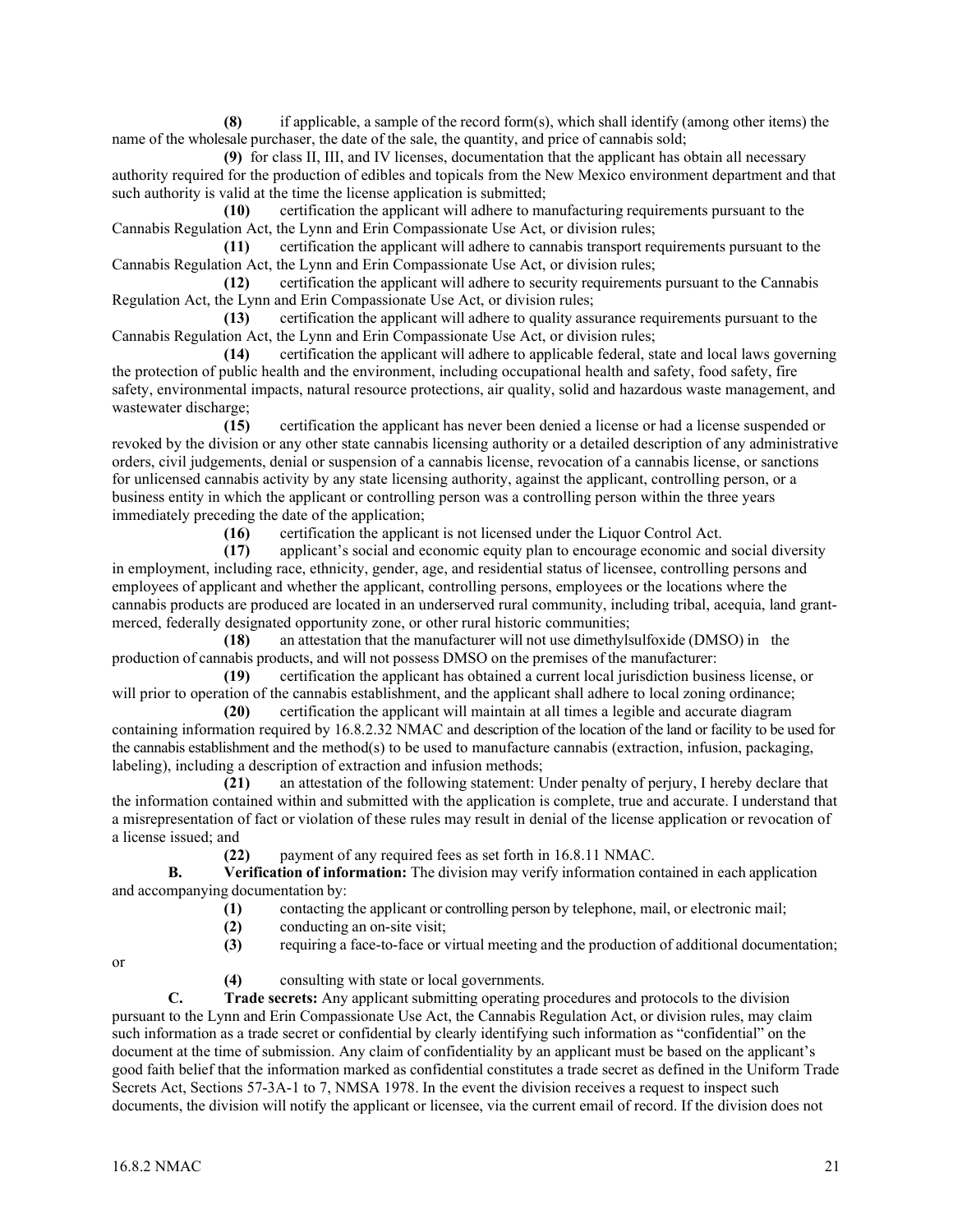receive an injunction pursuant to the Uniform Trade Secrets Act within 10 days of the request to inspect, the division will make the documents marked confidential available for inspection as required pursuant to the Inspection of Public Records Act.

[16.8.2.30 NMAC – N/E, 09/08/2021; A/E, 12/02/2021; N, 12/28/2021; A/E, 01/13/2022; A, 3/22/2022]

## **16.8.2.31 SUBMITTAL OF APPLICATION FOR AMENDED CANNABIS MANUFACTURER LICENSE:**

**A. Application:** A licensed manufacturer shall submit to the division an application form for an amended license, if applicable, and obtain approval from the division, prior to implementing any of the following:

- **(1)** material or substantial change of the size of the premises;
	- **(2)** change of licensee's legal or business name;
	- **(3)** change or modification in extraction type(s) or equipment;
	- **(4)** material or substantial change in water source;
	- **(5)** addition or elimination of a controlling person;
	- **(6)** material or substantial change to a license's security system; or
	- **(7)** material or substantial modification of the premises.

**B. Amended license not required**: Changes to standard operating policies and procedures may be made without providing notification to the division, provided that licensees shall maintain at each licensed premises a copy of all current and prior operating policies and procedures.

**C. Requirements and processing of application for amended license:** The application for amended license must comply with all requirements applicable to initial applications, except that the application shall be clearly designated as one for an amended license. The division shall approve or deny an application for amended license within 90 days of receiving a completed application. Denial of an application for amendment shall be pursuant to the Uniform Licensing Act.

**D. Material or substantial change:** Material or substantial changes requiring approval include:

**(1)** increase or decrease in the size of the premises;

**(2)** a modification in the licensee's access to the water source submitted with an application for initial or renewal licensure or a 10 percent, or more, increase in the licensee's water usage;

**(3)** change to a license's security system, including relocation or security points or installation of a new security system; or

**(4)** modification of the premises to relocate cannabis activities. [16.8.2.31 NMAC – N/E, 09/08/2021; N, 12/28/2021]

## **16.8.2.32 MANUFACTURER PREMISES DIAGRAM:**

**A.** An applicant must maintain on its licensed premise at all times, a complete and detailed diagram of the premises. The diagram shall be used by the division to determine whether the premises meets the requirements of the Cannabis Regulation Act, the Lynn and Erin Compassionate Use Act, and division rules.

**B.** The diagram shall show the boundaries of the property and the proposed premises to be licensed, the dimensions of each area that cannabis will be manufactured, and the location of the extraction area. The diagram shall also include, as applicable, any equipment to be used, entrances and exits, interior partitions, walls, rooms, windows, and doorways. The diagram shall include a brief statement or description of the principal activity to be conducted in each area on the premises.

**C.** The diagram shall show where all cameras are located and assign a number to each camera for identification purposes.

**D.** The diagram shall be to scale.

**E.** The diagram shall not contain any highlighting and the markings on the diagram shall be in blackand-white print.

**F**. If the proposed premises consists of only a portion of a property, the diagram must be labeled indicating which part of the property is the proposed premises and what the remaining property is used for.

**G.** If the proposed premises consists of only a portion of a property that will contain two or more licensed premises, then the diagram shall be supplemented with a description of how two or more licensed premises will be managed on the property.<br> **H.** If a proposed proposed proposed proposed proposed proposed proposed proposed proposed proposed by  $\frac{1}{2}$ 

**H.** If a proposed premise is located on only a portion of a property that also includes a residence, the diagram shall clearly show the designated buildings for the premises and the residence. [16.8.2.32 NMAC – N/E, 09/08/2021; N, 12/28/2021; A/E, 01/13/2022; A, 03/22/2022]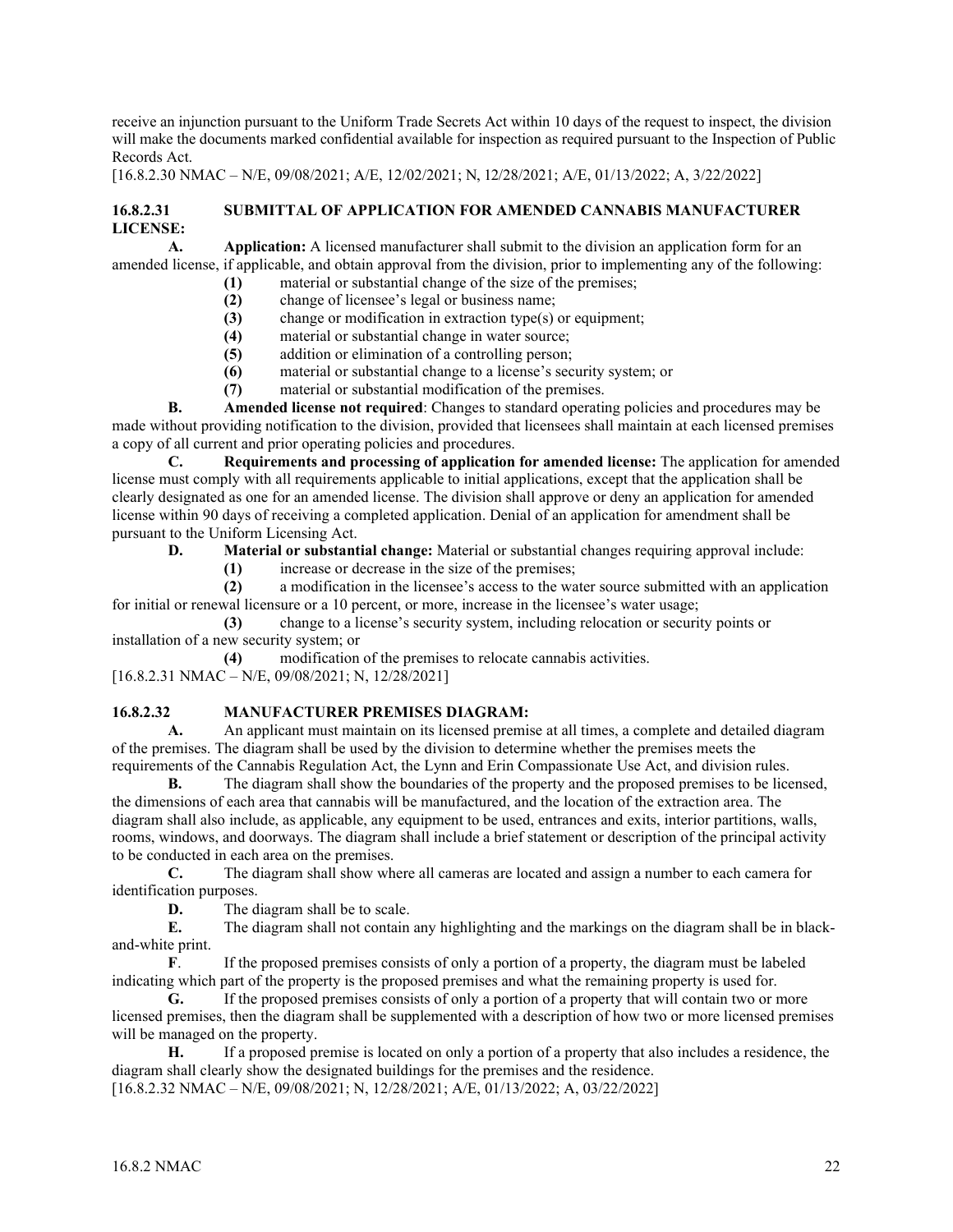## **16.8.2.33 CANNABIS MANUFACTURER POLICIES AND PROCEDURES:**

**A. Minimum policy and procedure requirements:** A manufacturer shall develop, implement, and maintain on the licensed premises, standard policies and procedures, which shall include the following:

**(1)** cannabis testing criteria and procedures, which shall be consistent with the testing requirements of the Cannabis Regulation Act, the Lynn and Erin Compassionate Use Act, or division rules, and shall include at a minimum, the following topics:

**(a)** representative sampling and analytical testing of cannabis or cannabis products for contaminants prior to wholesale or transfer to another cannabis establishment;

**(b)** recordkeeping and chain of custody protocols for transportation of cannabis or cannabis product samples to a cannabis testing laboratory;

**(c)** recordkeeping and chain of custody protocols for transportation of cannabis or cannabis products to another cannabis establishment for any purpose;

**(d)** protocols to ensure that cannabis or cannabis products, including any samples of cannabis or cannabis products, are transported and stored in a manner that prevents degradation, contamination, tampering, or diversion;

and

**(e)** protocols for testing sample collection that ensures accurate test results;

**(f)** procedures for destruction of a tested batch of cannabis or cannabis products if the testing samples from the tested batch indicate noncompliance with applicable health and safety standards;

**(2)** employee policies and procedures to address the following minimum

requirements:

- **(a)** adherence to state and federal laws;
- **(b)** responding to an emergency, including robbery or a serious accident or

incident;

**(c)** alcohol and drug-free workplace policies and procedures;

- **(d)** safety and security procedures;
- **(e)** occupational health and safety;
- **(f)** crime prevention techniques; and
- **(g)** if applicable, confidentiality laws, including the Health Insurance

Portability and Accountability Act of 1996; and **(3)** documentation prepared for each employee and statements signed by employees

indicating receipt and understanding of policies and procedures.

**B. Training program:** 

**(1)** Licensee shall implement a training program, approved by the division, to ensure that all personnel present at the premises are provided information and training that, at minimum, covers the following topics within 30 days of the start of employment:

- **(a)** employee health and safety training materials;
- **(b)** health and safety hazards;

**(c)** hazard communication training for all solvents or chemicals used at the licensed premises and as described in the safety data sheet for each solvent or chemical;

**(d)** training requirements for the proper use of health and safety measures

and controls;

- **(e)** emergency procedures;
- **(f)** security procedures; and
- **(g)** record keeping requirements.

**(2)** Prior to independently engaging in any cannabis manufacturing process, including but not limited to extraction:

- **(a)** an overview of the process and standard operating procedure(s);
- **(b)** quality control procedures;
- **(c)** hazard analysis and control procedures as appropriate;
- **(d)** proper and safe usage of equipment or machinery;

**(e)** safe work practices applicable to an employee's job tasks, including

appropriate use of any necessary safety or sanitary equipment;

**(f)** cleaning and maintenance requirements;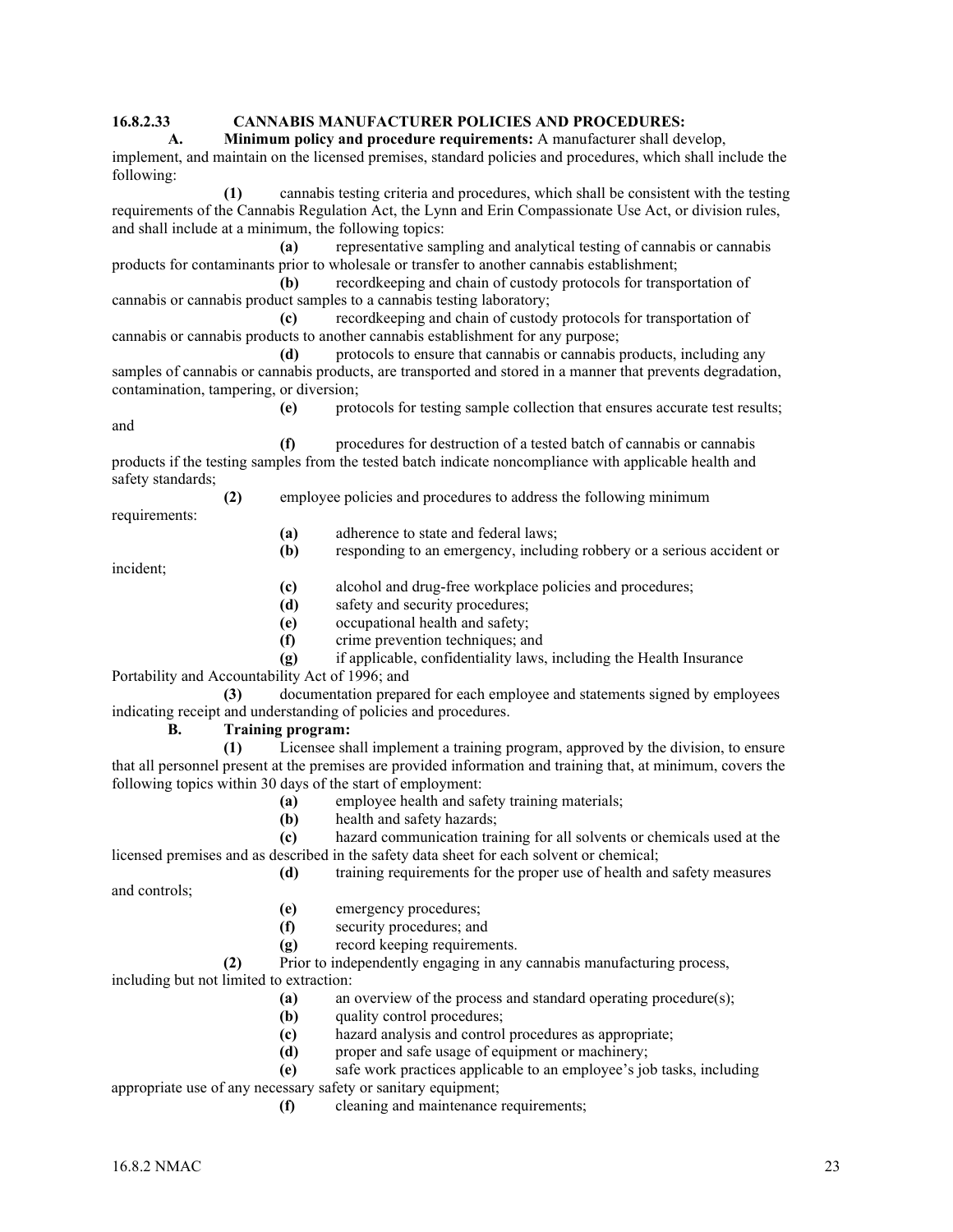- **(g)** emergency operations, including shutdown; and
- **(h)** any additional information reasonably related to an employee's job

duties.

 **(3)** A licensee, or employee, involved in the handling, transportation, manufacture, extraction, testing, or packaging of cannabis products must successfully complete a food handler course accredited by the American national standards institute (ANSI) prior to conducting any related activities. Such training shall be maintained while employed under a manufacturing licensee. The licensee shall obtain documentation evidencing the fulfillment of this requirement.

## **C. Training documentation:**

 **(1)** Licensee shall ensure that all personnel receive annual refresher training to cover, at minimum, the topics listed in this section. The licensee shall maintain a record, which contains at minimum:

**(a)** a list of all personnel at the premises, including at minimum, name and

job duties of each;

personnel;

**(b)** documentation of training topics and dates of training completion for all

**(c)** dates of refresher training completion for all personnel;

 **(d)** the signature of verifying receipt and understanding of each training or refresher training completed.

 **(2)** Licensee may designate supervisory personnel with responsibility to oversee the requirements of this section.

**D. Retention of training documentation:** Licensees shall maintain documentation of an employee's training for a period of two years for current employees and at least six months after the termination of an employee's employment.

[16.8.2.33 NMAC – N/E, 09/08/2021; N, 12/28/2021]

## **16.8.2.34 MINIMUM STANDARDS FOR THE MANUFACTURE OF CANNABIS PRODUCTS:**

**A. General requirements:** Licensees shall ensure the following:

 **(1)** manufacturing shall be done in premises that are in compliance with state and local laws that do not conflict with the Cannabis Regulation Act or the Lynn and Erin Compassionate Use Act;

 **(2)** the licensee's right to use the quantity of water sufficient to meet the manufacturing facility's needs remains in good standing;

 **(3)** weighting or measuring devices that are used in the wholesale of cannabis be appropriately documented as having undergone certified registration and calibration that is in accordance with applicable requirements of the New Mexico department of agriculture; and

 **(4)** licensee shall notify the division of any changes to the days or hours of business operation; **B. Permissible Extractions:**

 **(1)** Except as provided in Paragraph (2), cannabis extraction shall only be conducted using the following methods:

 **(a)** Mechanical extraction, such as dry screens, sieves, or presses, potable water and ice made from potable water, cryogenic or subzero manufacturing not involving a solvent, or pressure and temperature;

 **(b)** Chemical extraction using a nonvolatile solvent such as a nonhydrocarbon-based or other solvent such as water, vegetable glycerin, vegetable oils, animal fats, or food-grade glycerin, (nonhydrocarbon-based solvents shall be food grade);

**(c)** Chemical extraction using a division approved closed loop extraction system; or

**(d)** A method authorized by the division pursuant to Paragraph (2) below.

 **(2)** To request authorization from the division to conduct cannabis extraction using a method other than those specified in Subparagraphs  $(a) - (c)$  above, the applicant or licensee shall submit a detailed description of the extraction method, including any documentation that validates the method and any safety procedures to be utilized to mitigate any risk to public or worker health and safety.

 **(3)** Extraction equipment shall be used and operated in accordance with its intended manufacturer use and design.

 **(4)** Current safety data sheets shall be kept on the premises for all chemicals used in the extraction process.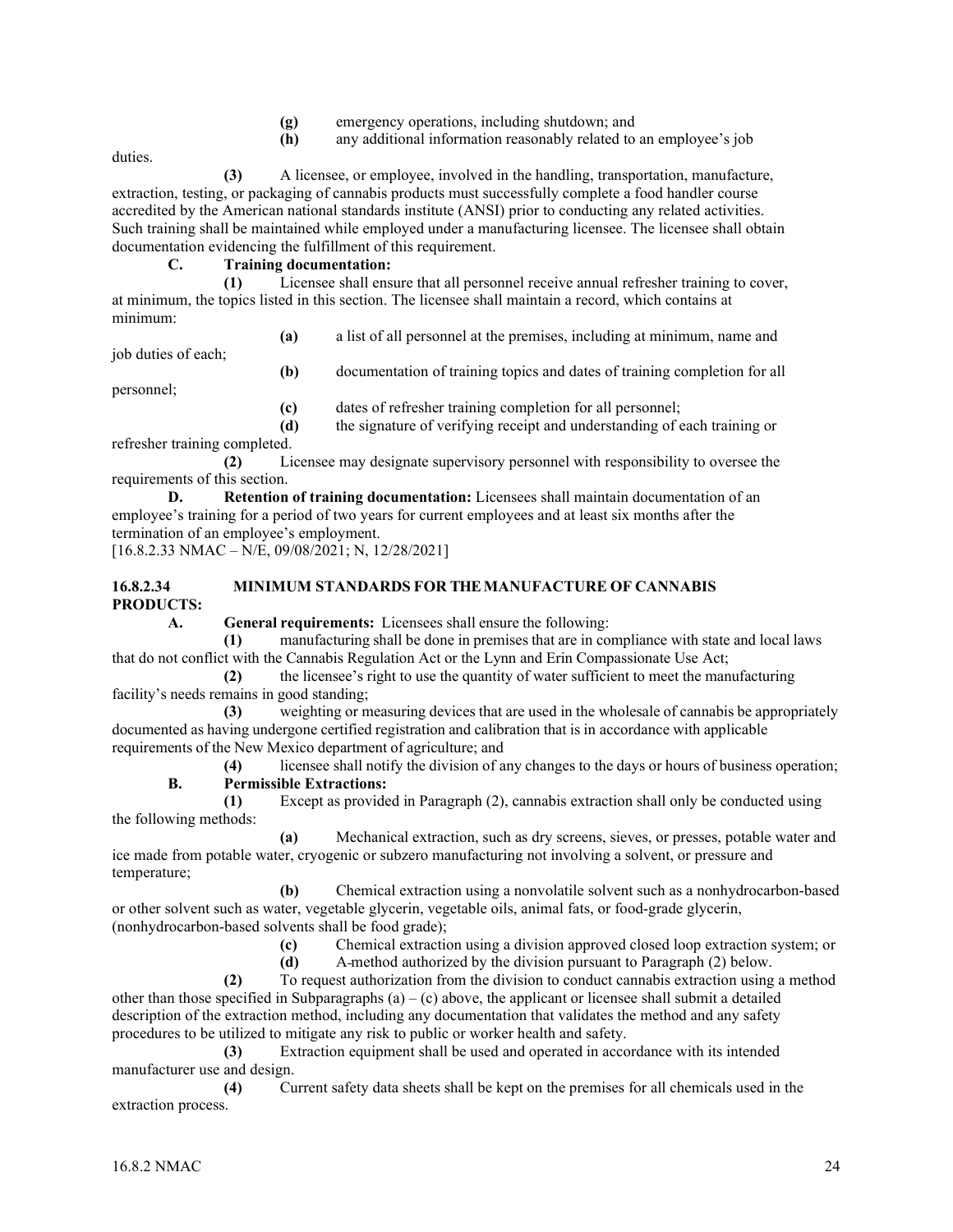**C. Volatile Solvent Extractions:** Chemical extractions using volatile solvents shall be subject to the following minimum requirements:

**(1)** hydrocarbon-based solvents shall be at least 99.5 percent purity with a certificate of analysis from the manufacturer to confirm purity;

**(2)** ethyl alcohol must be food grade, and non-denatured in composition;

**(3)** solvents shall be free of odorants, bitterants, or other additives and stored, handled, and disposed of in accordance with local, state, and federal regulations,

**(4)** all extractions shall be performed in a closed loop extraction system, unless approved by the division, as described in Subsection B of 16.8.2.34 NMAC; and

**(5)** licensees shall not use ignition sources including but not limited to a heat gun or any open flame source next to extraction equipment that utilizes volatile solvents, including in rooms designated solely for extraction or in areas that contain or uses flammable liquids and gasses.

## **D. Closed-Loop Extraction System Requirements:**

**(1)** Closed loop systems, other equipment used, the extraction operation, and facilities must be approved for use by the local fire code official and meet any required fire, safety, and building code requirements specified in:

- **(a)** National Fire Protection Association (NFPA) standards;
- **(b)** International Building Code (IBC);
- **(c)** International Fire Code (IFC); or

**(d)** Other applicable standards including all applicable fire, safety, and building codes related to the processing, handling and storage of the applicable solvent or gas.

**(2)** All pressure vessels must comply with the Construction Industries Licensing Act, Section 60-13-1 *et seq.,* NMSA 1978, including associated rules, applicable codes, and standards.

**(3)** A list of the name(s) of all trained employees must be prominently displayed inside or immediately outside of the extraction area.

**(4)** A licensee that is currently approved to use CO2 or a volatile solvent for extraction has 6 months from the effective date of this rule to comply with the applicable requirements. Nothing in this subsection is intended to relieve a licensee of its obligation to comply with any applicable federal, state, or local laws and regulations.

[16.8.2.34 NMAC – N/E, 09/08/2021; N, 12/28/2021]

## **16.8.2.35 CANNABIS RETAIL LICENSURE; GENERALPROVISIONS:**

**A.** Division application forms: All applications for licensure authorized pursuant to the Cannabis Regulation Act shall be made upon current forms prescribed by the division found on the division website.

**B.** License required: Unless licensed pursuant to the Cannabis Regulation Act and division rules, a person shall not sell cannabis products to qualified patients, primary caregivers or reciprocal participants, or directly to consumers.

[16.8.2.35 NMAC - N, 12/28/2021; A, 03/22/2022]

## **16.8.2.36 APPLICATION REQUIREMENTS FOR CANNABIS RETAILER LICENSE:**

**A.** An initial application or renewal for cannabis retailer licensure shall include the following:

- **(1)** Contact information for the applicant and the cannabis establishment, to include:
	- **(a)** applicant's full legal name;
	- **(b)** applicant's date of birth, if applicable;
	- **(c)** applicant's mailing address;
	- **(d)** applicant's contact telephone number;
	- **(e)** applicant's contact email address;
	- **(f)** applicant's business physical address and mailing address, if different;
	- **(g)** applicant's business legal name, including a DBA name if applicable;
	- **(h)** applicant's business web address, if applicable;
	- **(i)** applicant's business hours of operation;
	- **(j)** name and contact information for each controlling person;
	- **(k)** demographic data pursuant to the Cannabis Regulation Act; and
	- license type sought;

**(2)** proof the applicant or each controlling person is at least 21 years of age, which shall include identification issued by a federal or state government that includes the name, date of birth, and picture of the applicant or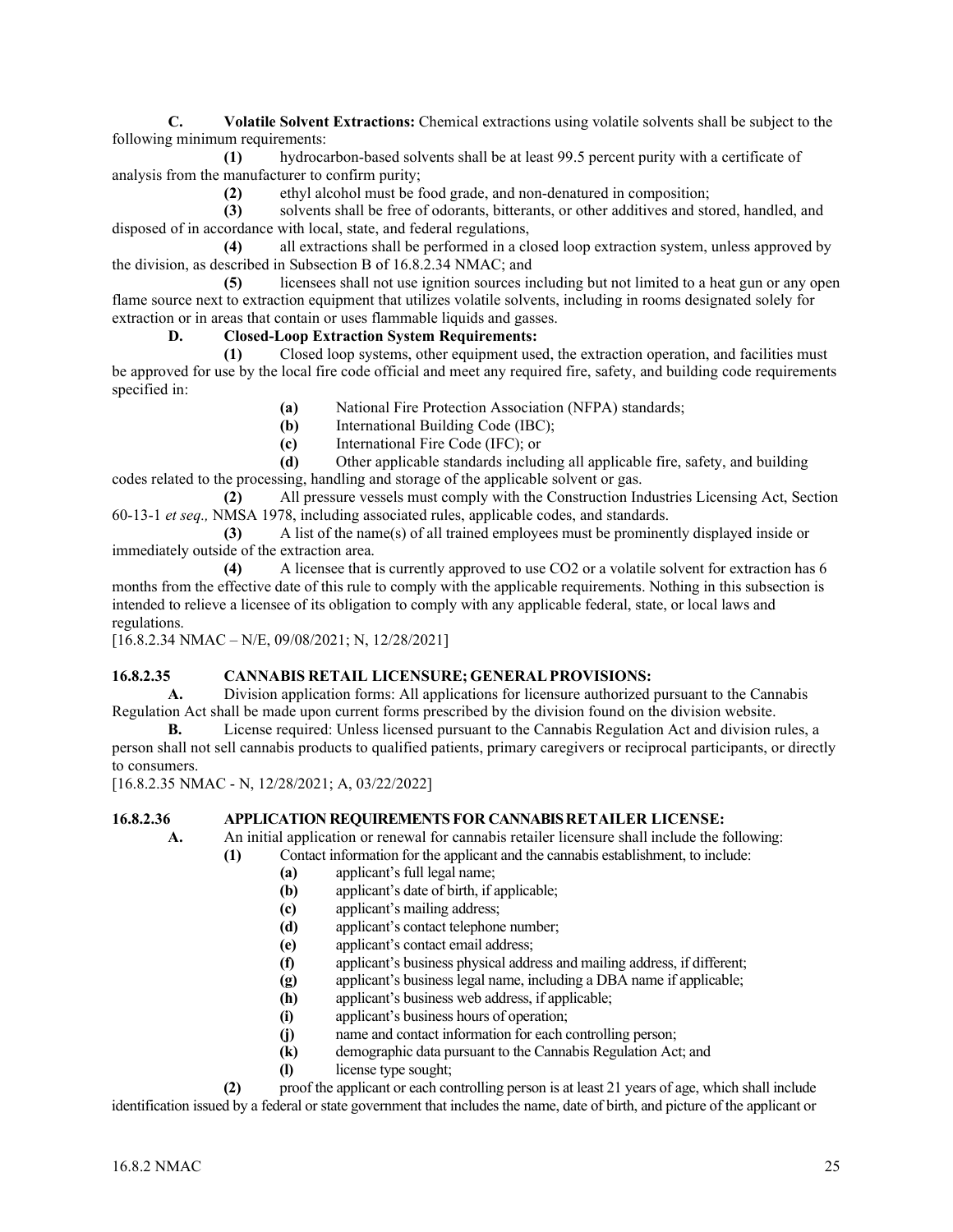controlling person;

**(3)** if applicable, certification the applicant is in good standing with the New Mexico secretary of state, including all documents filed with the New Mexico secretary of state;

**(4)** a list of all controlling persons, a list of other current or prior licensed cannabis businesses, documentation of the applicant's or a controlling person legal name change, and criminal history screening documents as set forth in 16.8.2.9 NMAC and the Cannabis Regulation Act;

**(5)** a detailed description of any criminal convictions of the applicant and any controlling person, including the date of each conviction, dates of incarceration, probation or parole, if applicable, description of the offense, and statement of rehabilitation of each conviction;

**(6)** certification the applicant will adhere to retail requirements pursuant to the Cannabis Regulation Act, the Lynn and Erin Compassionate Use Act, or division rules;

**(7)** certification the applicant will adhere to cannabis transport requirements pursuant to the Cannabis Regulation Act, the Lynn and Erin Compassionate Use Act, or division rules;

**(8)** certification the applicant will adhere to security requirements pursuant to the Cannabis Regulation Act, the Lynn and Erin Compassionate Use Act, or division rules;

**(9)** certification the applicant will adhere to quality assurance requirements pursuant to the Cannabis Regulation Act, the Lynn and Erin Compassionate Use Act, or division rules;

**(10)** certification the applicant will adhere to applicable federal, state and local laws governing the protection of public health and the environment, including occupational health and safety, food safety, environmental impacts, natural resource protections, air quality, solid and hazardous waste management, and wastewater discharge;

**(11)** certification the applicant has never been denied a license or had a license suspended or revoked by the division or any other state cannabis licensing authority or a detailed description of any administrative orders, civil judgements, denial or suspension of a cannabis license, revocation of a cannabis license, or sanctions for unlicensed cannabis activity by any state licensing authority, against the applicant, controlling person, or a business entity in which the applicant or controlling person was a controlling person within the three years immediately preceding the date of the application;

**(12)** certification the applicant is not licensed under the Liquor Control Act;

**(13)** certification the applicant has obtained a current local jurisdiction business license, or will prior to operation of the cannabis establishment, and the applicant shall adhere to local zoning ordinance;

**(14)** certification the applicant will maintain at all times a legible and accurate diagram and description of the location of the land or facility to be used for the cannabis establishment, including a description of each retail area and all security requirements;

**(15)** if applicable, certification the applicant will adhere to courier requirements pursuant to the Cannabis Regulation Act, the Lynn and Erin Compassionate Use Act, or division rules;

**(16)** applicant's social and economic equity plan to encourage economic and social diversity in employment, including race, ethnicity, gender, age, and residential status of licensee, controlling persons and employees of applicant and whether the applicant, controlling persons, employees or the locations where the cannabis products are produced are located in an underserved rural community, including tribal, acequia, land grantmerced, federally designated opportunity zone, or other rural historic communities;

**(17)** an attestation of the following statement: Under penalty of perjury, I hereby declare that the information contained within and submitted with the application is complete, true and accurate. I understand that a misrepresentation of fact or violation of these rules may result in denial of the license application or revocation of a license issued; and

**(18)** payment of any required fees as set forth in 16.8.11 NMAC.

**B. Verification of information:** The division may verify information contained in each application and accompanying documentation by:

- **(1)** contacting the applicant or controlling person by telephone, mail, or electronic mail;
- **(2)** conducting an on-site visit;
- **(3)** requiring a face-to-face or virtual meeting and the production of additional documentation;

or

**(4)** consulting with state or local governments.

[16.8.2.36 NMAC – N, 12/28/2021; A/E, 01/13/2022; A, 03/22/2022]

## **16.8.2.37 SUBMITTAL OF APPLICATION FOR AMENDED CANNABIS RETAILER LICENSE:**

**A. Application:** A licensed retailer shall submit to the division an application form for an amended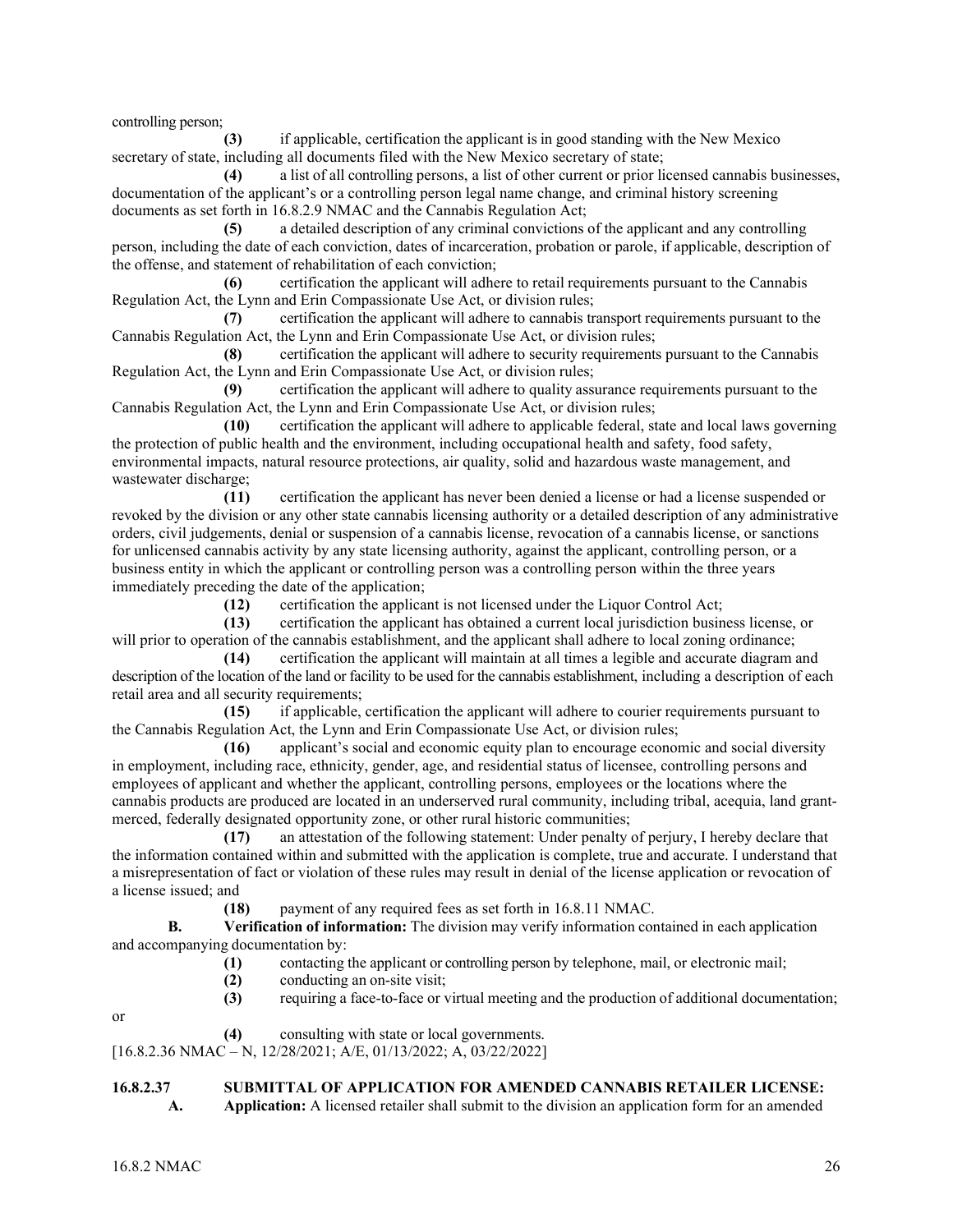license, if applicable, pay the required fee, and obtain approval from the division, prior to implementing any of the following:

- (1) material or substantial change of the size;<br>(2) change of licensee's legal or business nam
- **(2)** change of licensee's legal or business name;
- **(3)** addition or elimination of a controlling person;
- **(4)** material or substantial change to a license's security system; or
- **(5)** material or substantial modification of the premises.

**B. Amended license not required:** Changes to standard operating policies and procedures may be made without providing notification to the division, provided that licensees shall maintain at each licensed premises a copy of all current operating policies and procedures.

**C. Requirements and processing of application for amended license:** The application for amended license must comply with all requirements applicable to initial applications, except that the application shall be clearly designated as one for an amended license. The division shall approve or deny an application for amended license within 90 days of receiving a completed application. Denial of an application for amendment shall be pursuant to the Uniform Licensing Act.

**D. Material or substantial change:** Material or substantial changes requiring approval include:

**(1)** increase or decrease in the size of the premises;

**(2)** change to a license's security system, including relocation or security points or installation of a new security system; or

**(3)** modification of the premises to relocate cannabis activities.

[16.8.2.37 NMAC – N, 12/28/2021]

## **16.8.2.38 RETAIL PREMISES DIAGRAM:**

**A.** An applicant shall maintain on its licensed premise at all times, a complete and detailed diagram of the premises. The diagram shall be used by the division to determine whether the premises meets the requirements of the Cannabis Regulation Act, the Lynn and Erin Compassionate Use Act, and division rules.

**B.** The diagram shall show the boundaries of the property and the proposed premises to be licensed, the dimensions of each area that cannabis will be stored and available to the public. The diagram shall also include, as applicable, any equipment to be used, entrances and exits, interior partitions, walls, rooms, windows, and doorways. The diagram shall include a brief statement or description of the principal activity to be conducted in each area on the premises.

**C.** The diagram shall show where all cameras are located and assign a number to each camera for identification purposes.

**D.** The diagram shall be to scale.<br>**E.** The diagram shall not contain

**E.** The diagram shall not contain any highlighting and the markings on the diagram shall be in blackand-white print.

**F**. If the proposed premises consists of only a portion of a property, the diagram must be labeled indicating which part of the property is the proposed premises and what the remaining property is used for.

**G.** If the proposed premises consists of only a portion of a property that will contain two or more licensed premises, then the diagram shall be supplemented with a description of how two or more licensed premises will be managed on the property.

**H.** If a proposed premise is located on only a portion of a property that also includes a residence, the diagram shall clearly show the designated buildings for the premises and the residence. [16.8.2.38 NMAC – N, 12/28/2021; A/E, 01/13/2022; A, 03/22/2022]

## **16.8.2.39 CANNABIS RETAILER POLICIES AND PROCEDURES:**

**A. Minimum policy and procedure requirements:** A licensed retailer shall develop, implement, and maintain on the licensed premises, standard policies and procedures, which shall include the following:

**(1)** cannabis handling criteria and procedures, which shall be consistent with the Cannabis Regulation Act, the Lynn and Erin Compassionate Use Act, or division rules, and shall include at a minimum, the following topics:

**(a)** employee health and safety training materials;

controls;

**(b)** training requirements for the proper use of health and safety measures and

**(c)** if applicable, recordkeeping and chain of custody protocols for transportation of cannabis or cannabis product samples to a cannabis testing laboratory;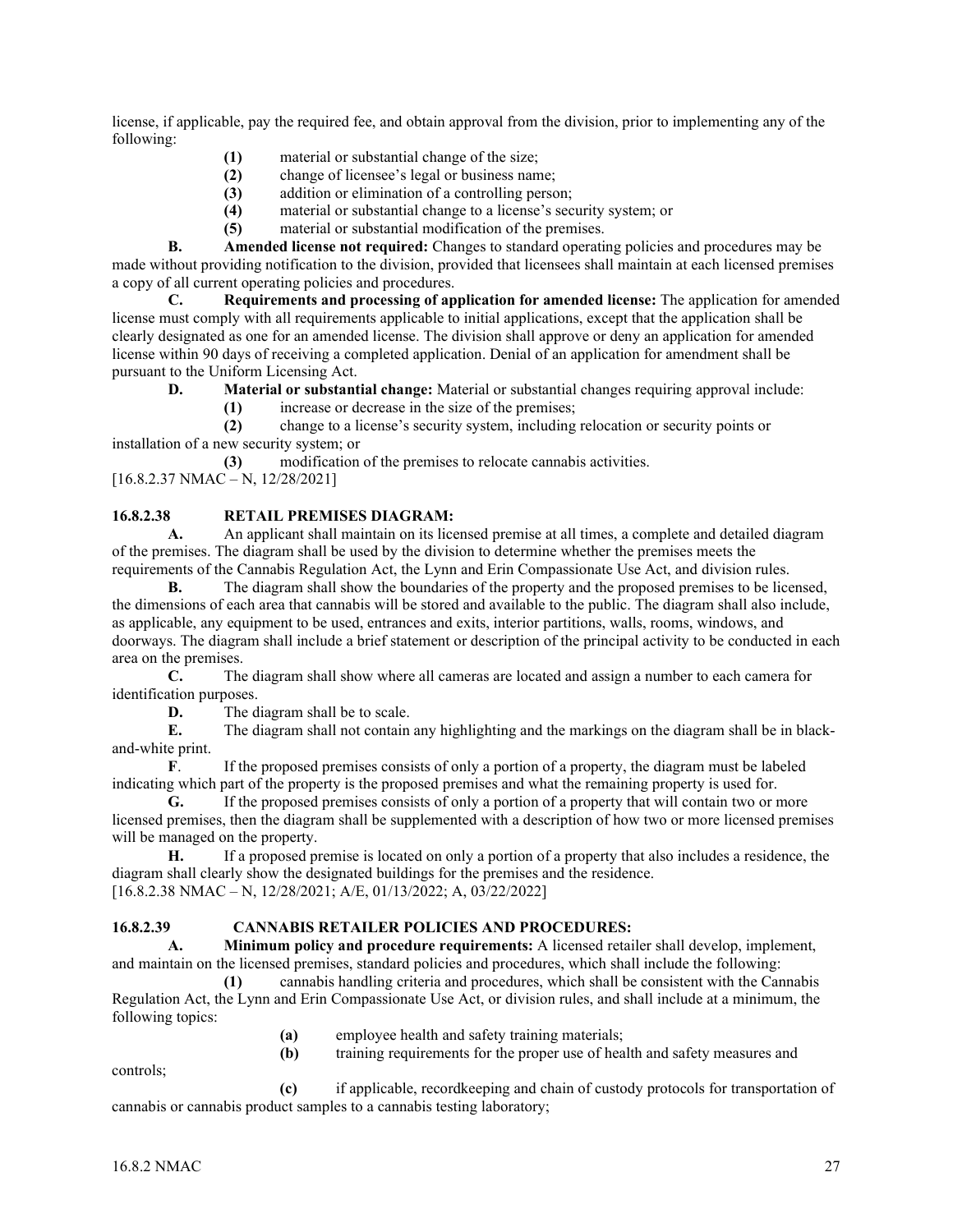**(d)** recordkeeping and chain of custody protocols for transportation of cannabis or cannabis products to another cannabis establishment for any purpose;

**(e)** protocols to ensure that cannabis or cannabis products, including any samples of cannabis or cannabis products, are transported and stored in a manner that prevents degradation, contamination, tampering, or diversion;

**(g)** if applicable, protocols for testing sample collection that ensures accurate test

**(h)** if applicable, procedures for remedial measures to bring cannabis or cannabis products into compliance with division standards or destruction of a tested batch of cannabis or cannabis products if the testing samples from the tested batch indicate noncompliance with applicable health and safety standards;

- **(2)** employee policies and procedures to address the following minimum requirements:
	- **(a)** adherence to state and federal laws;
	- **(b)** responding to an emergency, including robbery or a serious accident;
	- **(c)** alcohol and drug-free workplace policies and procedures;
	- **(d)** safety and security procedures;
	- **(e)** occupational safety;
	- **(f)** crime prevention techniques; and
	- **(g)** confidentiality laws, including the Health Insurance Portability and

Accountability Act of 1996; and

results; and

**(3)** documentation prepared for each employee and statements signed by employees indicating receipt and understanding of policies and procedures.

## **B. Training program:**

**(1)** Licensee shall implement a training program, approved by the division, to ensure that all personnel present at the premises are provided information and training that, at minimum, covers the following topics within 30 days of the start of employment:

- **(a)** health and safety hazards;
- **(b)** security procedures; and
- **(c)** record keeping requirements.

**(2)** Prior to engaging in any cannabis retail process:

**(a)** an overview of the process and standard operating procedure(s);

## **(b)** safe work practices applicable to an employee's job tasks, including appropriate use of any necessary safety or sanitary equipment;

- **(c)** cleaning and maintenance requirements;
- **(d)** emergency operations, including shutdown; and
- **(e)** any additional information reasonably related to an employee's job duties.

**(3)** A licensee that retails edible cannabis products shall ensure that all personnel who handle edible products successfully complete a food handler course accredited by the American national standards institute (ANSI). The licensee shall obtain documentation evidencing the fulfillment of this requirement.

## **C. Training documentation:**

**(1)** Licensee shall ensure that all personnel receive annual refresher training to cover, at minimum, the topics listed in this section. The licensee shall maintain a record which contains at minimum:

**(a)** a list of all personnel at the premises, including at minimum, name and job

duties of each;

**(b)** documentation of training topics and dates of training completion for all

personnel;

**(c)** dates of refresher training completion for all personnel; and

**(d)** the signature of each employee verifying receipt and understanding of each training or refresher training completed.

**(2)** Licensee may assign responsibility for ensuring compliance by individual personnel with the requirements of this section to supervisory personnel.

**D. Retention of training documentation:** Licensees shall maintain documentation of an employee's training for a period of two years for current employees and at least six months after the termination of an employee's employment.

[16.8.2.39 NMAC - N 12/28/2021]

## **16.8.2.40 MINIMUM STANDARDS FOR RETAIL OF CANNABIS PRODUCTS:**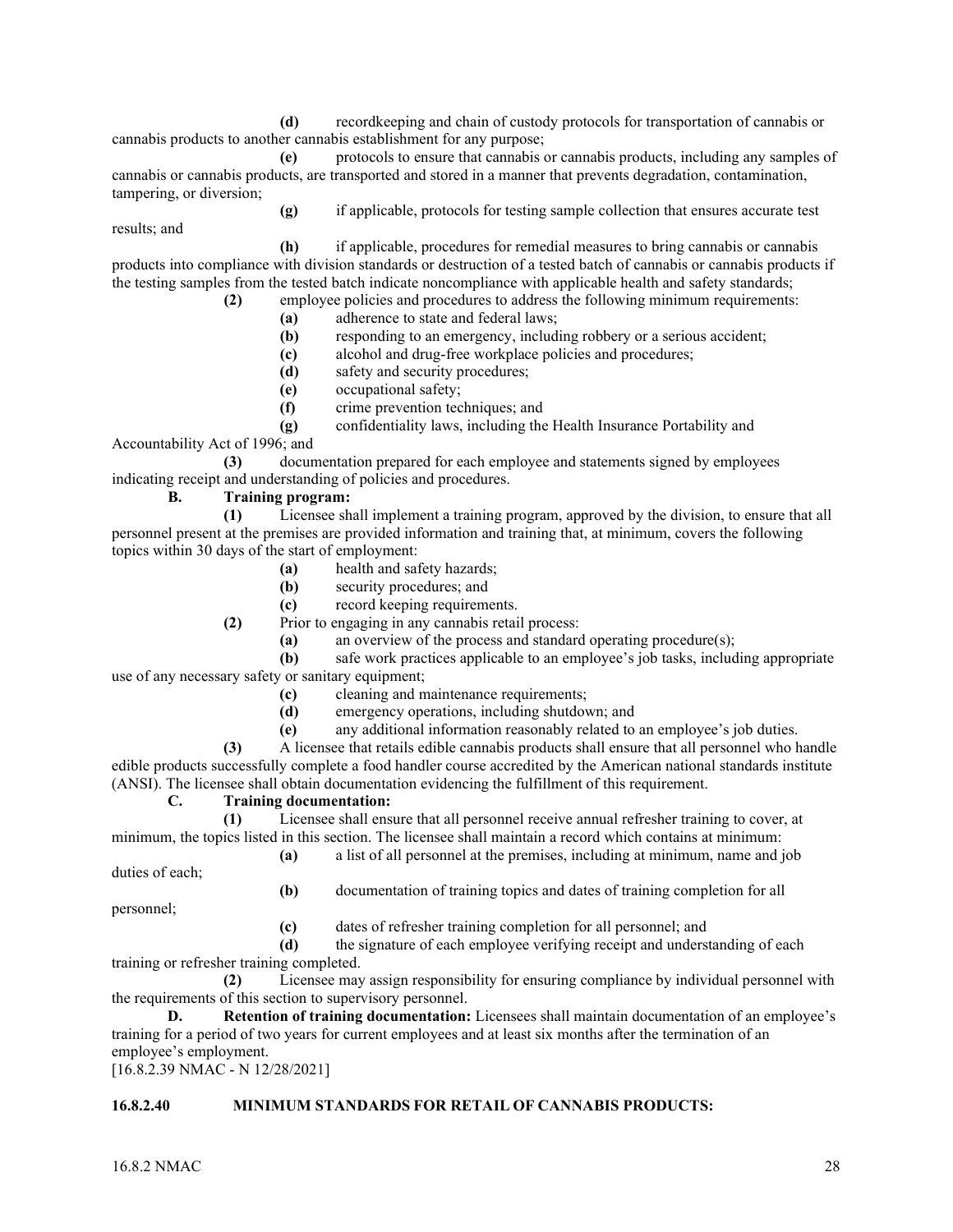**A. Access to retailer premises prior to authorization of retail sale of commercial cannabis:** Prior to the division authorizing the retail sale of commercial cannabis, pursuant to Subsection K of Section 26-2C-6 and Paragraph (5) of Subsection (B) of Section 26-2C-7 of the Cannabis Regulation Act, NMSA 1978, access to the licensed premises of a retailer shall be limited to individuals who are at least 18 years of age and possess a valid qualified patient, primary caregiver, or reciprocal participant registry identification card from the department of health medical cannabis program.

**B. Access to retailer premises upon authorization of retail sale of commercial cannabis:** Upon the division authorizing the retail sale of commercial cannabis, pursuant to Subsection K of Section 26-2C-6 and Paragraph (5) of Subsection B of Section 26-2C-7 of the Cannabis Regulation Act NMSA 1978, access to the licensed premises of a retailer shall be limited to the following:

**(1)** individuals who are at least 21 years of age and possess a valid form of identification; and

**(2)** individuals who are at least 18 years of age and possess a valid qualified patient, primary caregiver, or reciprocal participant registry identification card from the department of health medical cannabis program.

## **C. Customer access to the retail area:**

**(1)** Individuals shall be granted access to purchase cannabis goods only after the licensed retailer or an employee of the licensed retailer has confirmed the individual's age and identity, and if applicable, the individual's status as a qualified patient, primary caregiver, or reciprocal participant.

**(2)** The licensed retailer or at least one employee shall be physically present in the retail area at all times when individuals who are not employees of the licensed retailer are in the retail area.

**(3)** All sales of cannabis goods, with the exception of cannabis goods sold through delivery, must take place within the retail area of the retailer's licensed premises.

**(4)** A licensed retailer shall sell and deliver cannabis goods only between the hours reported to the division as regular business hours.

## **D. Requirements While Not Open for Business:**

**(1)** At any time the licensed premises is not open for retail sales, a licensed retailer shall

ensure that:

door locks;

**(a)** the licensed premises is securely locked with commercial-grade, nonresidential

**(b)** the licensed premises is equipped with an active alarm system pursuant to Section 10 of this rule, which shall be activated when the licensed retailer or its employees are not on the licensed premises; and

**(c)** only employees of the licensee and other authorized individuals are allowed access to the licensed premises. For the purposes of this section, authorized individuals include individuals employed by the licensee as well as any outside vendors, contractors, or other individuals conducting business that requires access to the licensed premises.

## **E. Commercial and medical retail customers:**

**(1) Commercial sales:** A licensed retailer shall only sell cannabis and cannabis products to individuals who are at least 21 years of age after confirming the customer's age and identity by inspecting a valid form of identification provided by the customer as required by subsection B of this section.

**(2) Medical sales:** A licensed retailer shall only sell cannabis and cannabis products to individuals who are at least 18 years of age and possess a valid qualified patient, primary caregiver, or reciprocal participant registry identification card from the department of health medical cannabis program, after confirming the customer's age, identity, and valid registry identification.

**(3)** Acceptable forms of identification include the following

**(a)** a document issued by a federal, state, county, or municipal government, or a political subdivision or agency thereof, including, but not limited to, a valid motor vehicle operator's license, that contains the name, date of birth, and photo of the person;

**(b)** a valid identification card issued to a member of the Armed Forces that includes the person's name, date of birth, and photo of the person; or

**(c)** a valid passport issued by the United States or by a foreign government.

## **F. Cannabis product display:**

**(1)** Cannabis and cannabis products for customer inspection and sale shall only be displayed in the retail area.

**(2)** Cannabis and cannabis products may be removed from their packaging and placed in containers to allow for customer inspection. The containers shall not be readily accessible to customers without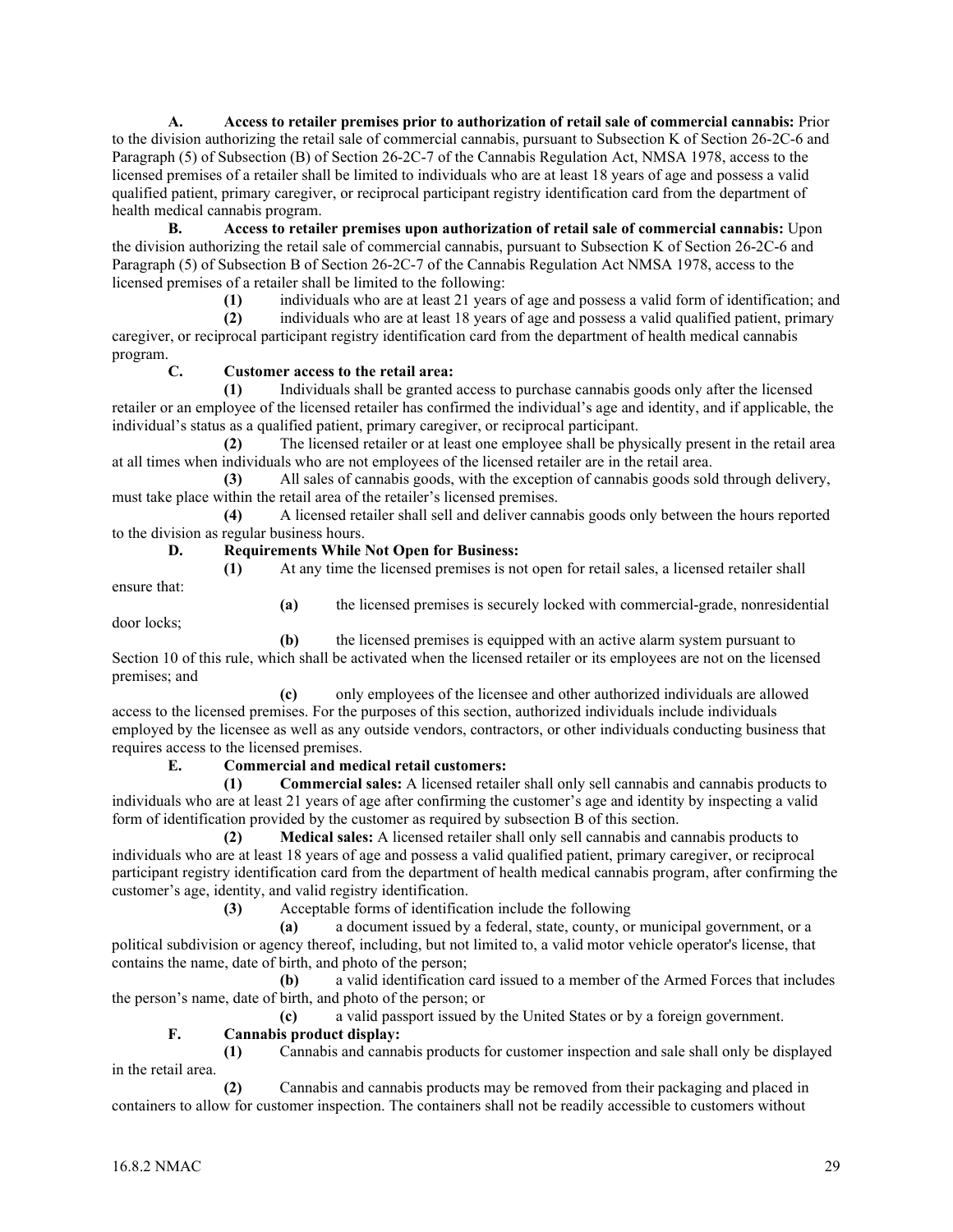assistance of retailer personnel. A container must be provided to the customer by the licensed retailer or its employees, who shall remain with the customer at all times that the container is being inspected by the customer.

**(3)** Cannabis and cannabis products removed from their packaging for display shall not be sold, shall not be consumed, and shall be destroyed, pursuant to Section 15 of this rule, when the cannabis or cannabis products are no longer used for display.

## **G. Cannabis and cannabis products for sale:**

**(1)** A licensed retailer shall not make any cannabis or cannabis products available for sale or delivery to a customer unless:

**(a)** the cannabis or cannabis products were received by the retail licensee from a licensed producer, licensed producer microbusiness, licensed manufacturer, licensed vertically integrated cannabis establishment, or licensed integrated cannabis microbusiness;

**(b)** the licensed retailer has verified that the cannabis or cannabis products have not exceeded their expiration or sell-by date if one is provided;

**(c)** in the case of manufactured cannabis products, the cannabis product complies with all requirements of the Cannabis Regulation Act, the Lynn and Erin Compassionate Use Act and division rules;

**(d)** the cannabis or cannabis products have undergone laboratory testing as required by the Cannabis Regulation Act, the Lynn and Erin Compassionate Use Act and division rules;

**(e)** the packaging and labeling of the cannabis or cannabis product complies with Cannabis Regulation Act, the Lynn and Erin Compassionate Use Act and division rules; and

**(f)** the cannabis or cannabis product complies with all applicable requirements found in the Cannabis Regulation Act, the Lynn and Erin Compassionate Use Act and division rules.

## **H. Commercial and medical cannabis purchase limits and excise tax:**

**(1)** A licensed retailer shall not sell more than the following amounts at one time to a single commercial cannabis customer:

- **(a)** two ounces of cannabis;
- **(b)** 16 grams of cannabis extract;
- **(c)** 800 milligrams of edible cannabis; and
- **(d)** six immature cannabis plants.

**(2)** A licensed retailer shall adhere to department of health medical cannabis rules related to the sale of cannabis and cannabis products to qualified individuals who are at least 18 years of age and possess a valid qualified patient, primary caregiver, or reciprocal participant registry identification card from the department of health medical cannabis program.

**(3)** Pursuant to the Cannabis Tax Act, Section 7-42-2 NMSA 1978, cannabis excise tax shall not apply to retail sale of medical cannabis or cannabis products. Cannabis excise tax shall apply to commercial sales of cannabis and cannabis products.

**(4)** The limits provided in Paragraph (1) and Paragraph (2) of this subsection shall not be combined to allow a customer to purchase cannabis or cannabis products in excess of the limits provided in this section.

**(5)** The prohibition set forth in paragraph one above shall not prohibit the sale of different product types to a single customer, as long as the total amount sold does not exceed the limits set forth above. **I. Customer Return of Cannabis Goods:**

**(1)** For the purposes of this subsection, "customer return" means a customer's return of cannabis or cannabis products that were purchased from a licensed retailer, back to the licensed retailer the cannabis or cannabis products were purchased from.

**(2)** A licensed retailer may accept customer returns of cannabis or cannabis products that were previously sold to a customer.

**(3)** A licensed retailer shall not resell cannabis or cannabis products that have been returned.

**(4)** A licensed retailer shall treat any cannabis or cannabis products abandoned on the licensed retailer premises as a customer return.

**(5)** A licensed retailer shall destroy all cannabis or cannabis products that have been returned to the licensed retailer by a customer, pursuant to Section 15 of this rule.

**J. Free cannabis** or cannabis products**:**

**(1)** A licensed retailer shall not provide free cannabis or cannabis product(s) to any person. A licensed retailer shall not allow individuals who are employed or not employed by the licensed retailer to provide free cannabis or cannabis product(s) to any person on the licensed premises.

**(2)** Notwithstanding Paragraph (1) of this section, in order to provide access to medicinal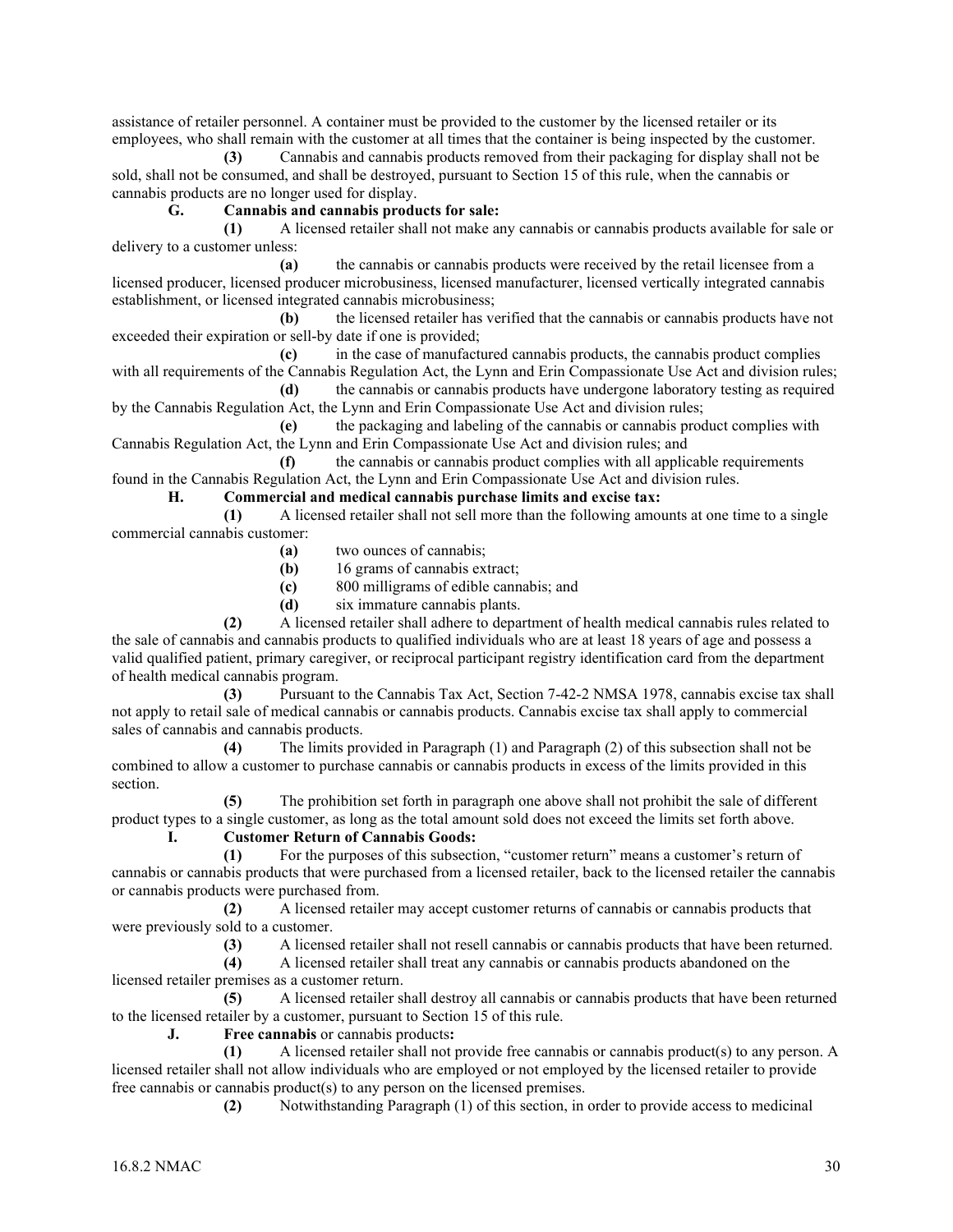cannabis patients who have difficulty accessing medicinal cannabis or cannabis product(s), a licensee may provide free cannabis or cannabis product(s) if all of the following criteria are met:

**(a)** free cannabis or cannabis products are provided only to a qualified patient, primary caregiver, or a reciprocal participant in possession of a valid registry identification card from the department of health medical cannabis program;

**(b)** the cannabis or cannabis products comply with all applicable requirements of the Cannabis Regulation Act, the Lynn and Erin Compassionate Use Act and division rules;

**(c)** the cannabis or cannabis products have been properly recorded in the track and trace system as belonging to the licensed retailer;

**(d)** the cannabis or cannabis products shall be applied toward the adequate supply for a medicinal cannabis customer pursuant to department of health rules;

**(e)** the transaction shall be properly recorded in the licensed retailer's inventory records and the track and trace system.

**K. Inventory reconciliation:**

**(1)** A licensed retailer shall perform a reconciliation of its inventory at least once every calendar month.

**(2)** In conducting an inventory reconciliation, a licensed retailer shall verify that the licensed retailer's physical inventory is consistent with the licensed retailer's records pertaining to inventory.

**(3)** The result of inventory reconciliation shall be retained in the licensed retailer's records and shall be made available to the division upon request.

**(4)** If a licensed retailer identifies any evidence of theft, diversion, or loss, the licensed retailer shall notify the division pursuant to Subsection N of 16.8.2.8 NMAC.

**L. Record of Sales:**

**(1)** A licensed retailer shall maintain an accurate record of every sale of cannabis and cannabis product made to a customer.

**(2)** A record of cannabis or cannabis product sold to a customer shall contain the following minimum information:

**(a)** the first name and employee number of the employee who processed the sale;

**(b)** the date and time of the transaction;

**(c)** a list of all the cannabis or cannabis product purchased, including the quantity

purchased; and

**(d)** the total amount paid for the sale including the individual prices paid for each cannabis or cannabis product purchased and any amounts paid for cannabis excise tax.

**(3)** For the purposes of this section, an employee number is a distinct number assigned by a licensed retailer to their employees that would allow the licensed retailer to identify the employee on documents or records using the employee number rather than the employee's full name. A licensed retailer shall be able to identify the employee associated with each employee number upon request from the division.

**(4)** All licensed retailer-specific records shall be maintained for at least 12 months.

## **M. Retailer premises to retailer premises transfer:**

**(1)** A licensee who has multiple licensed retail premises may arrange for the transfer or sale of cannabis or cannabis products from one licensed retail premises to another licensed retail premises if both licensed retail premises are held under the same ownership.

**(2)** A licensee may arrange for the transfer or sale of cannabis or cannabis products to another cannabis retailer if both licensees properly record the transaction in the licensed retailer's inventory records and the track and trace system

**(3)** Cannabis or cannabis product transferred to a licensed retail premises under this subsection may be sold by the licensed retailer receiving the cannabis or cannabis product only if the cannabis or cannabis products comply with all requirements pursuant to the Cannabis Regulation Act, the Lynn and Erin Compassionate Use Act, and division rules.

## **N. Use of licensed cannabis couriers:**

**(1)** A retail cannabis licensee may, consistent with this rule, and with the consent of a qualifying patient, primary caregiver, reciprocal participant, or an individual who is at least 21 years of age, utilize a license cannabis courier to deliver cannabis or cannabis products to a qualifying patient, primary caregiver, reciprocal participant, or an individual who is at least 21 years of age;

**(2)** A retail cannabis licensee shall require a consumer making a purchase for delivery by a cannabis courier licensee to have the valid government-issued identification card, the consumer intendents to use to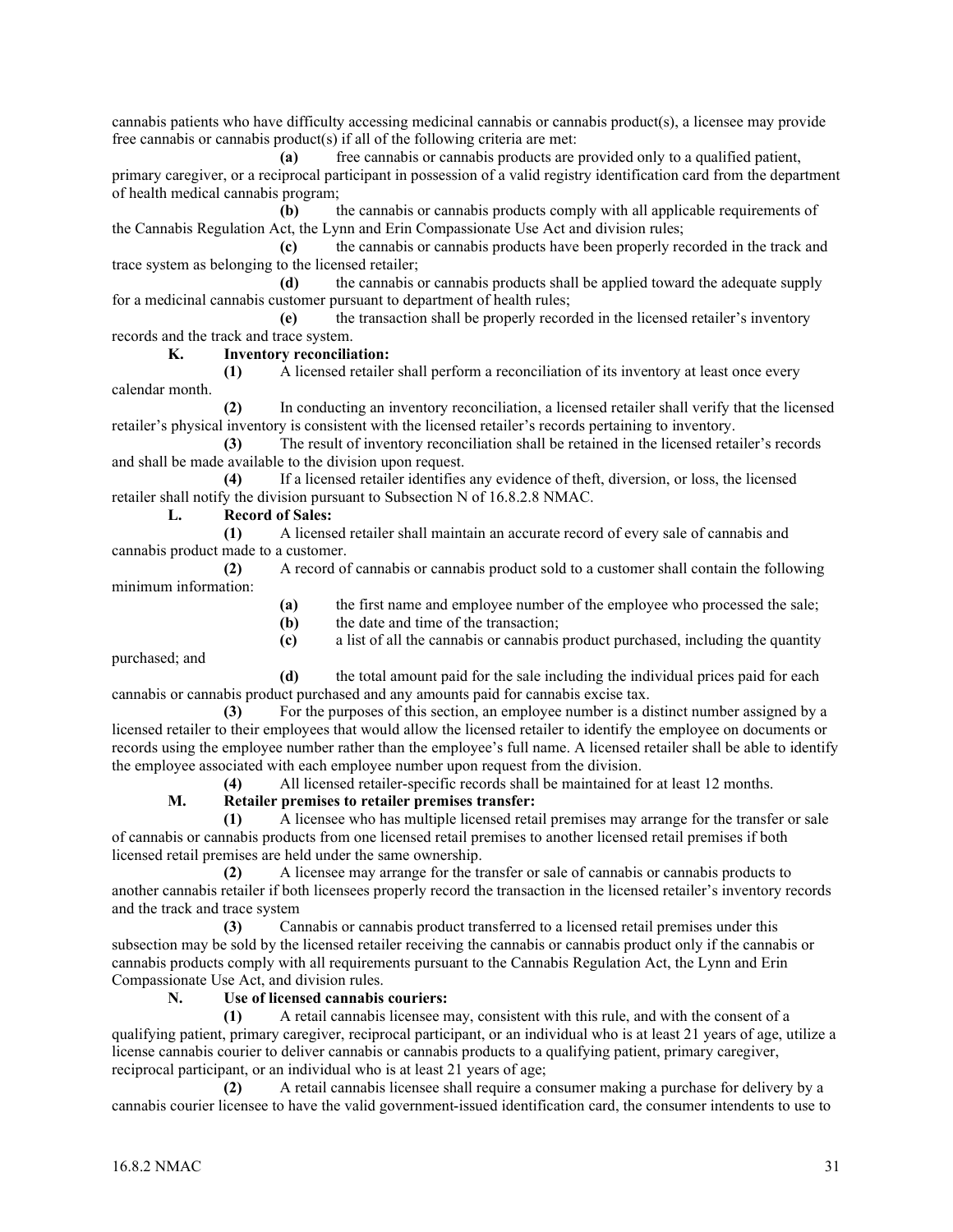verify their age at the time of delivery, and if applicable, a medical cannabis program registry identification card, examined and authenticated by the retail cannabis licensee prior to the order; and

**(3)** Pre-verification of the consumer's identity shall be performed through a division approved electronic means, which may include a third-party technology platform, and shall include examination of a consumers valid, unexpired, medical cannabis identification card, if applicable, and photo identification issued by a federal or state government that includes the name, date of birth, and picture of the intended recipient.  $[16.8.2.40 NMAC - N, 12/28/2021]$ 

## **16.8.2.41 CANNABIS COURIER LICENSURE; GENERALPROVISIONS:**

**A. Division application forms:** All applications for licensure authorized pursuant to the Cannabis Regulation Act shall be made upon current forms prescribed by the division found on the division website.

**B. License required:** Unless licensed pursuant to the Cannabis Regulation Act and division rules, a person shall not transport cannabis products directly to qualified patients, primary caregivers or reciprocal participants, or directly to consumers.

## **C. Consumer delivery:**

**(1)** A licensee may deliver cannabis or cannabis products from a licensed retail establishment to a qualified patient who is at least 18 years of age, a primary caregiver or a reciprocal participant, or a consumer who is at least 21 years of age.

**(2)** Licensees shall only deliver to the person who is identified by the retail cannabis licensee as an intended, authorized recipient.

**(3)** Licensees shall only deliver cannabis, cannabis products, or products not containing THC that are for sale within the licensed retail establishment from which the sale and delivery is initiated.

## **D. Operational requirements:**

**(1)** All cannabis and cannabis products delivered by a licensed cannabis courier shall be obtained from a retail cannabis licensee with which the cannabis courier is employed or has a delivery agreement.

**(2)** All delivery agreements between a retail cannabis licensee and a cannabis courier licensee shall be disclosed to the division. The division shall be notified in writing of a new delivery agreement or modification to a delivery agreement prior to delivery of cannabis or cannabis products under a new or modified delivery agreement.

**(3)** Licensees shall not transport or deliver cannabis or cannabis products that are not individually packaged, or that are not labeled in accordance with the Cannabis Regulation Act and division rules.

**(4)** Upon obtaining a package of cannabis or cannabis product from a retail cannabis licensee, the cannabis courier shall hold the package in a secure area or areas that are locked and otherwise resistant to tampering or theft, until the package is delivered to its intended recipient or returned to the retail cannabis licensee.

**(5)** Licensees shall not relinquish possession of cannabis or cannabis products unless and until the package of cannabis or cannabis products is either successfully delivered to its intended recipient or returned to the retain cannabis licensee. For purposes of this section, a package of cannabis or cannabis product is successfully delivered only upon the licensee's verification that an intended recipient has taken actual, physical possession of the package. Licensees shall not leave a package at any location for any reason, unless the package is successfully delivered to its intended recipient.

**(6)** At the time of delivery, a licensee shall verify the recipient's identity by requiring presentation of the recipient's photo identification issued by a federal or state government that includes the name, date of birth, and picture of the intended recipient. Identification must match the pre-verified identification of the consumer who placed the order for delivery. Licensees shall not deliver cannabis or cannabis product to any person whose identity is not verified in accordance with this rule. Upon delivery to the intended recipient, the licensee shall certify having verified the recipient's identification in accordance with this rule for each transaction. Licensee shall view proof of the order generated at the time of the order and receive the signature of the consumer who ordered the cannabis or cannabis product.

**(7)** Licensees shall not possess a delivery package of cannabis or cannabis product for a time period greater than 24 hours. Licensees shall return any cannabis or cannabis product that is not successfully delivered to its intended recipient to the originating retail cannabis licensee within this time-period.

**(8)** Licensees shall not, when transporting cannabis or cannabis products utilize a delivery vehicle that advertises or otherwise displays signage, logos, or symbols that would indicate that the vehicle is used for the transport of cannabis.

**(9)** Only shelf stable cannabis cannabis products, and products not containing THC that are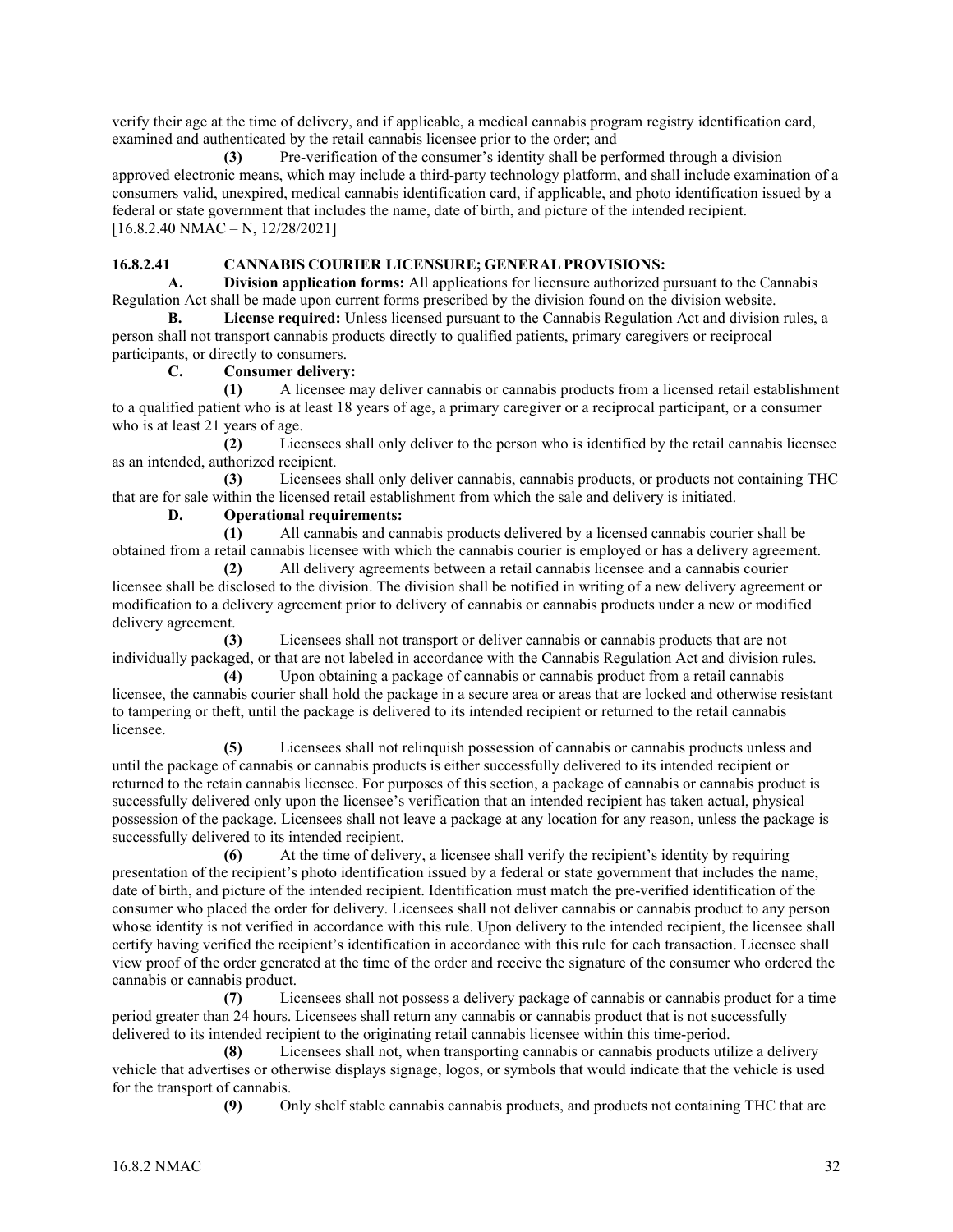for sale within the licensed retail establishment from which the sale and delivery is initiated may be delivered. Products that are perishable or time and temperature controlled to prevent deterioration may not be delivered.

**E. Confidentiality:** Licensees shall at all times take measures to ensure confidentiality and safety in the transport and delivery of cannabis and cannabis product. A licensee may obtain contact information of a purchasing qualified patient or primary caregiver, and a reciprocal participant, as permitted by agreement between the licensee and a respective retail cannabis licensee, and may utilize such information solely for the purpose of arranging a delivery location and time with the qualified patient or primary caregiver, or reciprocal participant. Licensees shall not otherwise disseminate, disclose, or use identifying information or contact information concerning a qualified patient or primary caregiver, or reciprocal participant.

**F. Maximum retail value:** The maximum retail value allowed in a cannabis courier's vehicle at any one time shall be \$10,000 and each product shall be associated with a specific order for delivery. For purposes of this provision, "maximum retail value" shall mean the aggregate value of cannabis, cannabis products, and products not containing THC that are for sale within the licensed retail establishment from which the sale and delivery is initiated as priced on the day of the order for delivery.

**G. Track and trace:** All cannabis and cannabis product deliveries shall be tracked using the track and trace system as designated by the division. Records of sales of cannabis accessories shall be maintained by the cannabis courier, but may not be tracked in the track and trace system designated by the division.

**H. Record retention:** Delivery records, including certification of delivery, the cannabis and cannabis product delivered, the date of delivery, and the time of delivery, shall be maintained by the cannabis courier for a minimum of 12 months.

#### **I. Delivery time and location:**

**(1)** Limitations on the time of delivery shall comply with all local laws.

**(2)** Licensees shall only deliver packages of cannabis or cannabis products to the address provided by the retail cannabis licensee.

**(3)** Licensees are prohibited from delivery to an individual consumer of more than two ounces of cannabis, 16 grams or cannabis extract and 800 milligrams of edible cannabis. [16.8.2.41 NMAC – N, 12/28/2021; A, 03/22/2022]

#### **16.8.2.42 APPLICATION REQUIREMENTS FOR CANNABIS COURIER LICENSE:**

**A.** An initial application or renewal for cannabis courier licensure shall include the following:

- **(1)** Contact information for the applicant, to include:
	- **(a)** applicant's full legal name;
	- **(b)** applicant's date of birth, if applicable;
	- **(c)** applicant's mailing address;
	- **(d)** applicant's contact telephone number;
	- **(e)** applicant's contact email address;
	- **(f)** physical address and mailing address, if different; and
	- **(g)** demographic data pursuant to the Cannabis Regulation Act;

**(2)** proof the applicant is at least 21 years of age, which shall include identification issued by a

federal or state government that includes the name, date of birth, and picture of the applicant or controlling person;

**(3)** criminal history screening documents as set forth in 16.8.2.9 NMAC and the Cannabis Regulation Act;

**(4)** a detailed description of any criminal convictions of the applicant, including the date of each conviction, dates of incarceration, probation or parole, if applicable, description of the offense, and statement of rehabilitation of each conviction;

**(5)** certification the applicant will adhere to courier requirements pursuant to the Cannabis Regulation Act, the Lynn and Erin Compassionate Use Act, or division rules;

**(6)** certification the applicant will adhere to cannabis transport requirements pursuant to the Cannabis Regulation Act, the Lynn and Erin Compassionate Use Act, or division rules;

**(7)** certification the applicant will adhere to security requirements pursuant to the Cannabis Regulation Act, the Lynn and Erin Compassionate Use Act, or division rules;

**(8)** certification the applicant will adhere to quality assurance requirements pursuant to the Cannabis Regulation Act, the Lynn and Erin Compassionate Use Act, or division rules;

**(9)** certification the applicant has never been denied a license or had a license suspended or revoked by the division or any other state cannabis licensing authority or a detailed description of any administrative orders, civil judgements, denial or suspension of a cannabis license, revocation of a cannabis license, or sanctions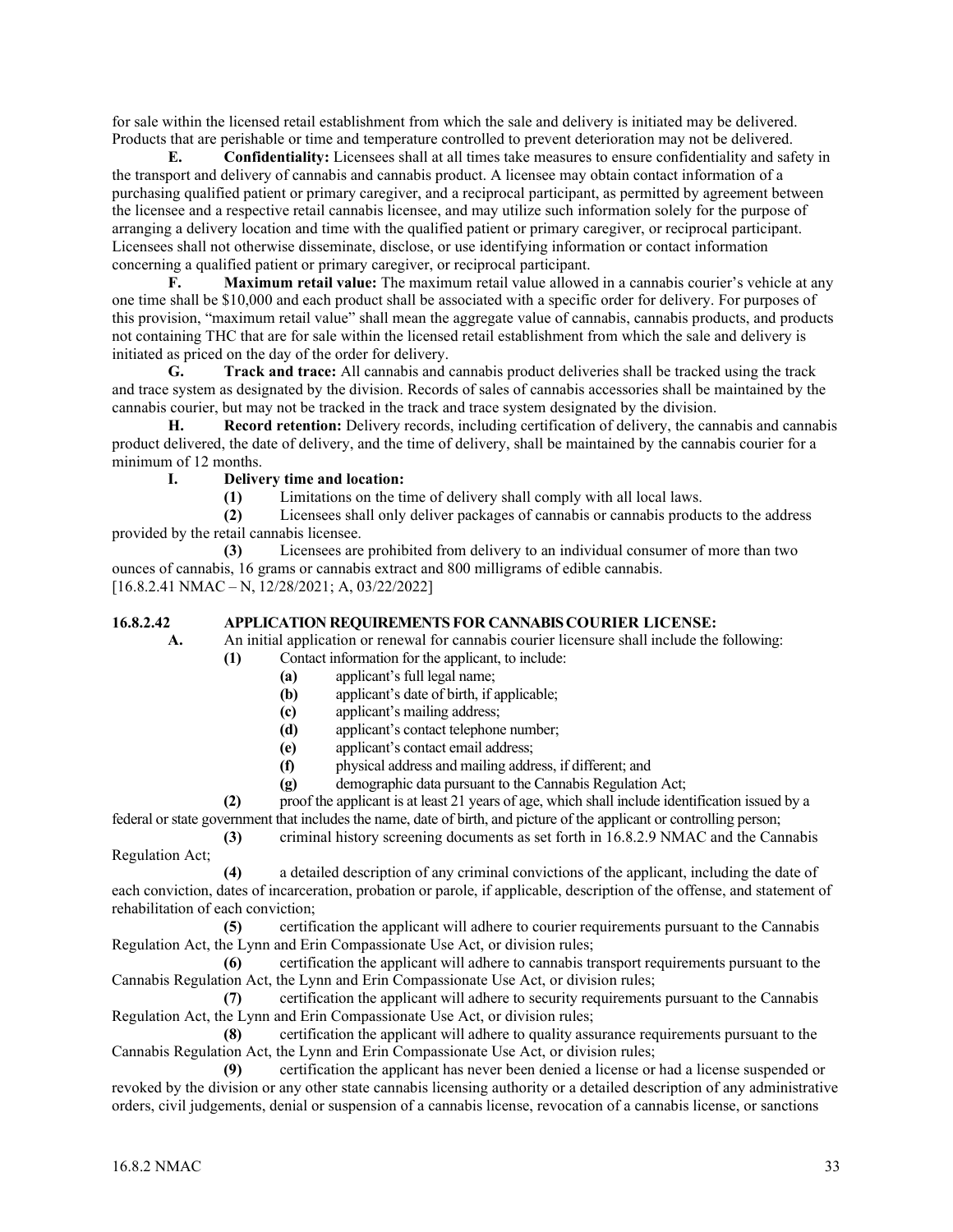for unlicensed cannabis activity by any state licensing authority, against the applicant, controlling person, or a business entity in which the applicant or controlling person was a controlling person within the three years immediately preceding the date of the application;

**(10)** certification the applicant is not licensed under the Liquor Control Act;

**(11)** an attestation of the following statement: Under penalty of perjury, I hereby declare that the information contained within and submitted with the application is complete, true and accurate. I understand that a misrepresentation of fact or violation of these rules may result in denial of the license application or revocation of a license issued; and

**(12)** payment of any required fees as set forth in 16.8.11 NMAC.

**B. Verification of information:** The division may verify information contained in each application and accompanying documentation by:

**(1)** contacting the applicant by telephone, mail, or electronic mail;

**(2)** requiring a face-to-face or virtual meeting and the production of additional documentation;

or

**(3)** consulting with state or local governments.

[16.8.2.42 NMAC – N, 12/28/2021]

## **16.8.2.43 CANNABIS TESTING LABORATORY LICENSE: GENERAL PROVISIONS:**

**A. Testing categories:** The division may license cannabis testing laboratories to perform analytical testing of cannabis products in one or more of the following categories:

- **(1)** visual inspection;
- **(2)** microbiological;
- (3) residual solvents;<br>(4) potency and home
- potency and homogeneity;
- **(5)** heavy metals;
- **(6)** pesticides; and
- **(7)** such other testing categories as the department may identify.

**B. License not required for internal testing:** A cannabis establishment may conduct analytical testing using validated methods for internal quality control purposes without obtaining a cannabis testing laboratory license but may not offer testing services to another person or entity.

**C. Division application forms:** All applications for licensure authorized pursuant to the Cannabis Regulation Act shall be made upon current forms prescribed by the division found on the division website.

**D. Other activities prohibited:** No person with a direct or indirect interest in any cannabis establishment other than a cannabis research laboratory may hold an interest in a cannabis testing laboratory. [16.8.2.43 NMAC – Rp, 16.8.2.43 NMAC, 01/11/2022; A, 03/22/2022]

#### **16.8.2.44 APPLICATION REQUIREMENTS FOR CANNABIS TESTING LABORATORY LICENSE:**

## **A. Contents of application:**

**(1)** for any initial or renewal application, contact information for the applicant and the cannabis establishment, to include:

- **(a)** applicant's full legal name;
- **(b)** applicant's mailing address;
- **(c)** applicant's contact telephone number;
- **(d)** applicant's contact email address;
- **(e)** applicant's business physical address and mailing address, if different;
- **(f)** applicant's business legal name, including a DBA name, if applicable;
- **(g)** applicant's business web address, if applicable;

**(2)** for any initial application, information about controlling persons, to include:

- **(a)** name and contact information;
- **(b)** documentation of legal name change, if applicable;
- **(c)** criminal history screening documents. as set forth in 16.8.2.9 NMAC and the

Cannabis Regulation Act;

**(d)** a detailed description of any criminal convictions, including for each: the date of the conviction; dates of incarceration, probation, or parole; description of the offense; and any evidence of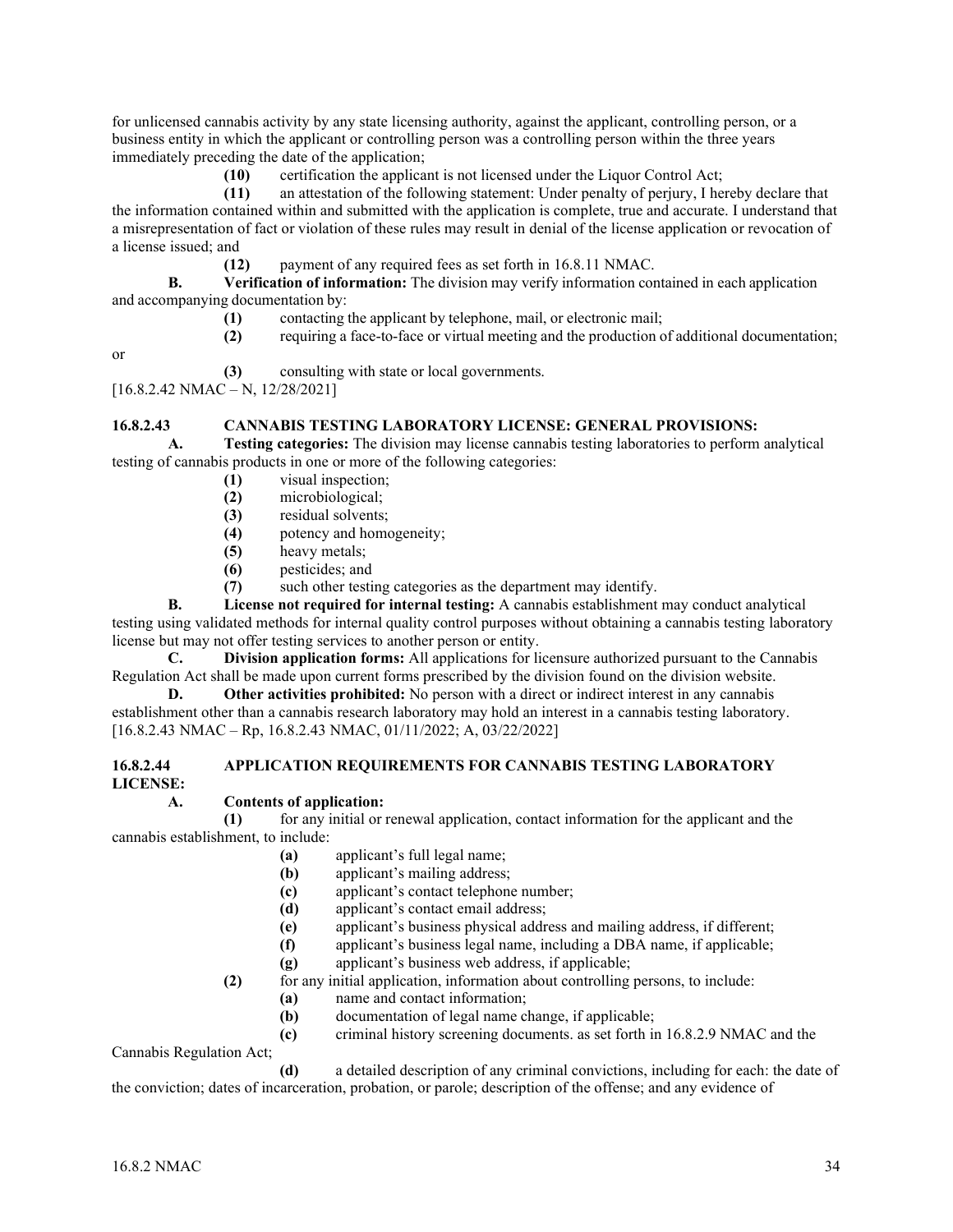rehabilitation, including court documents, personal or professional references, completion of treatment, employment records, and other relevant information;

(e) demographic data pursuant to the Cannabis Regulation Act; and <br> **(f)** A copy of identification issued by a federal or state government.

**(f)** A copy of identification issued by a federal or state government, including

name, date of birth, and picture and indicating the person is at least 21 years of age;

**(3)** for any renewal application, certifications that the applicant:

**(a)** attests to the following statement: Under penalty of perjury, I hereby declare that the information contained within and submitted with the application is complete, true and accurate. I understand that a misrepresentation of fact or violation of these rules may result in denial of the license application or revocation of a license issued;

**(b)** will adhere to the Cannabis Regulation Act, the Lynn and Erin Compassionate Use Act, and division rules, including:

- **(i)** testing requirements;
- **(ii)** transport requirements;
- **(iii)** security requirements;
- **(iv)** quality assurance requirements; and
- **(v)** the prohibition on any person holding an interest in one or more

cannabis testing laboratories from holding an interest in any other cannabis license other than a cannabis research laboratory;

**(c)** will adhere to applicable federal, state and local laws governing the protection of public health and the environment, including occupational health and safety, food safety, fire safety, environmental impacts, natural resource protections, air quality, solid and hazardous waste management, and wastewater discharge;

**(d)** has never been denied a license or had a license suspended or revoked by the division or any other state cannabis licensing authority or a detailed description of any administrative orders, civil judgements, denial or suspension of a cannabis license, revocation of a cannabis license, or sanctions for unlicensed cannabis activity by any state licensing authority, against the applicant, controlling person, or a business entity in which the applicant or controlling person was a controlling person within the three years immediately preceding the date of the application; and

**(e)** is not licensed at the same location under the Liquor Control Act;

**(f)** has obtained a current local jurisdiction business license, or will prior to

operation of the cannabis establishment, and the applicant shall adhere to local zoning ordinance; and **(g)** maintain on its licensed premise at all times, a complete and detailed diagram of

the premises containing information required by 16.8.2.46 NMAC, which shall be made immediately available to the division upon request.

**(4)** for any initial application, and, unless a statement is included that no material changes exist, for any renewal application:

**(a)** a list of categories of testing for which licensure is sought; and

**(b)** applicant's social and economic equity plan to encourage economic and social diversity in employment, including race, ethnicity, gender, age, and residential status of licensee, controlling persons and employees of applicant and whether the applicant, controlling persons, employees, or premises are located in an underserved rural community, including tribal, acequia, land grant-merced, federally designated opportunity zone, or other rural historic communities; and

**(5)** for any initial or renewal application, payment of any required fees as set forth in 16.8.11 NMAC.

**B. Initial demonstration of capability:** The division requires the submission of an initial demonstration of capability (IDC) for every test a cannabis testing laboratory intends to conduct, except tests for research and development purposes only. The IDC must identify a limit of quantitation that is equal to or lower than the action level for the specified test.

**(1)** An IDC is required whenever:

**(a)** an initial application is submitted, except that an applicant may instead submit evidence of prior completion of an IDC as a requirement of licensing under the Lynn and Erin Compassionate Use Act; **(b)** the cannabis testing laboratory proposes to use a new analytical instrument to

test for an analyte; or

**(c)** the cannabis testing laboratory proposes material changes to testing methods. **(2)** Every IDC shall include the following elements: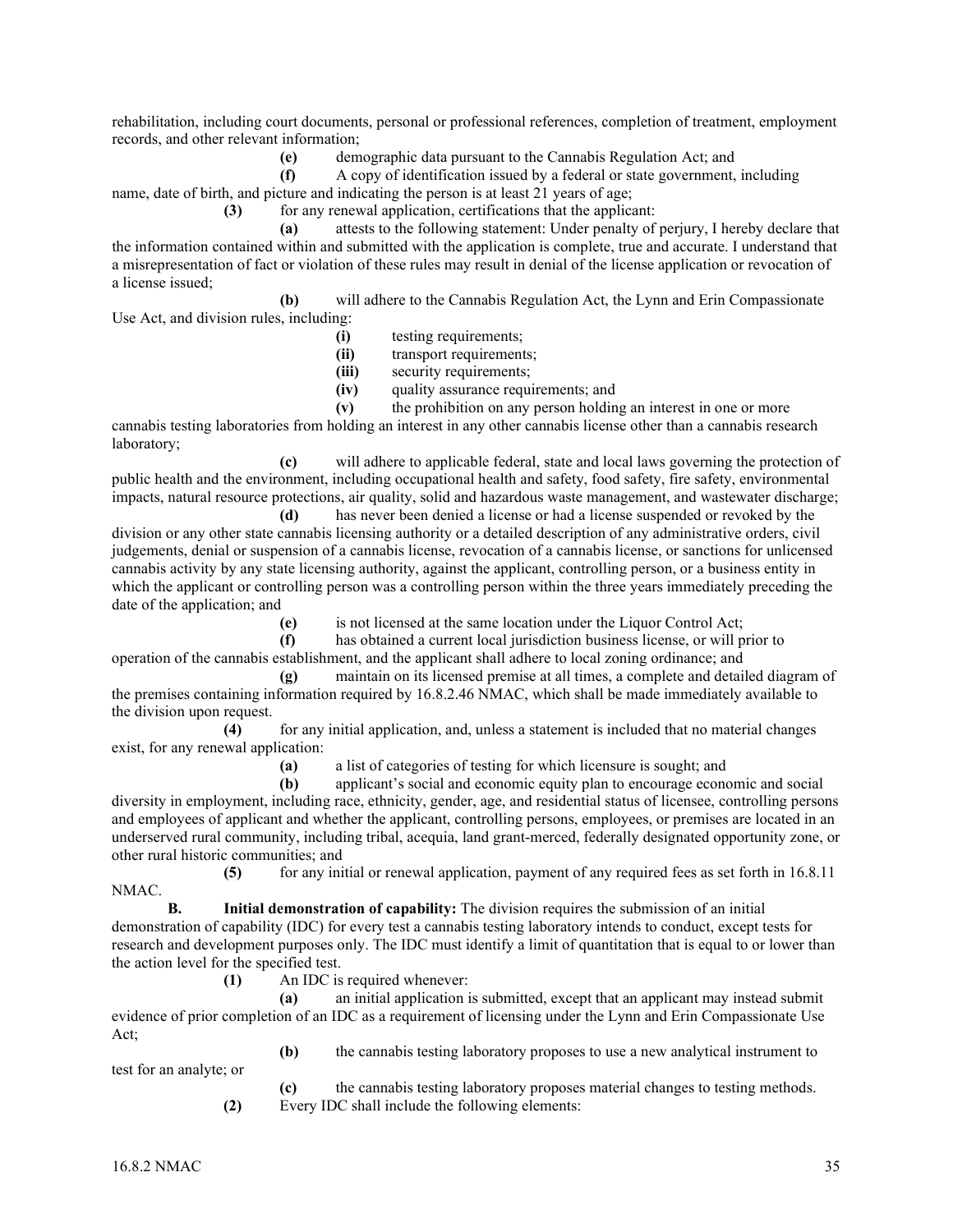**(a)** Demonstration of method calibration: The calibration range shall use at least five calibration points consisting of five different concentration levels of target compounds. The calibration range shall include a low calibration point equal to, or less than, the action level for each targeted compound. The cannabis testing laboratory shall provide the equation and the type of curve fit used for the calibration range, and the percent relative standard deviation or the goodness of fit. The percent relative standard deviation shall be less than twenty percent, or the goodness of fit (correlation coefficient) shall be 0.995 or better.

**(b)** Demonstration of method accuracy and precision: A cannabis testing laboratory shall supply the quantitation data for five positive control samples analyzed by its testing method utilizing median or mid-level calibration concentration. The cannabis testing laboratory shall identify and justify acceptance criteria and shall calculate and provide the calculated mean (average) result and the standard deviation. Any standard deviations greater than twenty percent shall be noted and explained.

**(c)** Demonstration of method detection limit: A cannabis testing laboratory shall calculate its method detection limit using a generally accepted method.

**(d)** Demonstration of low system background: A cannabis testing laboratory shall supply the analytical data of at least three negative control samples that do not contain any target analytes.

**(e)** Demonstration of analyte identification: A cannabis testing laboratory that uses, high performance liquid chromatography (HPLC) or gas chromatography with flame ionization detector or photoionization detector (GC-FID or GC-PID/FID) instrumentation shall supply analytical data where each targeted compound is analyzed as a single compound giving it its characteristic retention time. A cannabis testing laboratory that uses gas chromatography–mass spectrometry (GCMS), liquid chromatography–mass spectrometry (LCMS), or liquid chromatography–tandem mass spectrometry (LCMSMS) instrumentation shall supply analytical data with the characteristic mass spectrum of each targeted compound.

**C. Continuing demonstration of capability:** A cannabis testing laboratory shall submit a continuing demonstration of capability (CDC) for each test performed annually as part of the laboratory's application for renewal of licensure. A CDC may consist of:

**(1)** Evidence that the cannabis testing laboratory has the test within its current scope of accreditation to the current standards of ISO/IEC 17025, *Testing and Calibration Laboratories*;

**(2)** Evidence that each analyst performing the test has successfully completed, within the previous year, relevant proficiency testing administered by a provider accredited to the standards of ISO/IEC 17043, *Conformity Assessment—General Requirements for Proficiency Testing*; or

**(3)** The re-performance of the IDC.

**D. Verification of information:** The division may verify information contained in each application and accompanying documentation by:

- **(1)** contacting the applicant or controlling person by telephone, mail, or electronic mail;
- **(2)** conducting an on-site visit;
- **(3)** requiring a face-to-face or virtual meeting and the production of additional

documentation; or

**(4)** consulting with state or local governments.

**E. Trade secrets:** Any applicant submitting operating procedures and protocols to the division pursuant to the Lynn and Erin Compassionate Use Act, the Cannabis Regulation Act, or division rules, may claim such information as a trade secret by clearly identifying such information as "confidential trade secrets" on the document at the time of submission. Any claim of confidentiality by an applicant must be based on the applicant's good faith belief that the information marked as confidential constitutes a trade secret as defined in the Uniform Trade Secrets Act, Sections 57-3A-1 to -7, NMSA 1978. In the event the division receives a request to inspect such documents, the division will notify the applicant or licensee, via the current email of record. If the division does not receive an injunction pursuant to the Uniform Trade Secrets Act within five days of the request to inspect, the division will make the documents marked confidential available for inspection as required pursuant to the Inspection of Public Records Act.

[16.8.2.44 NMAC – N, 01/11/2022; A/E, 01/13/2022; A, 03/22/2022]

## **16.8.2.45 SUBMITTAL OF APPLICATION FOR AMENDED CANNABIS TESTING LABORATORY LICENSE:**

**A. Application:** A cannabis testing laboratory shall submit to the division an application form for an amended license and obtain approval from the division, prior to implementing any of the following:

- (**1)** material or substantial change of the size of the premises;
- **(2)** change of licensee's legal or business name;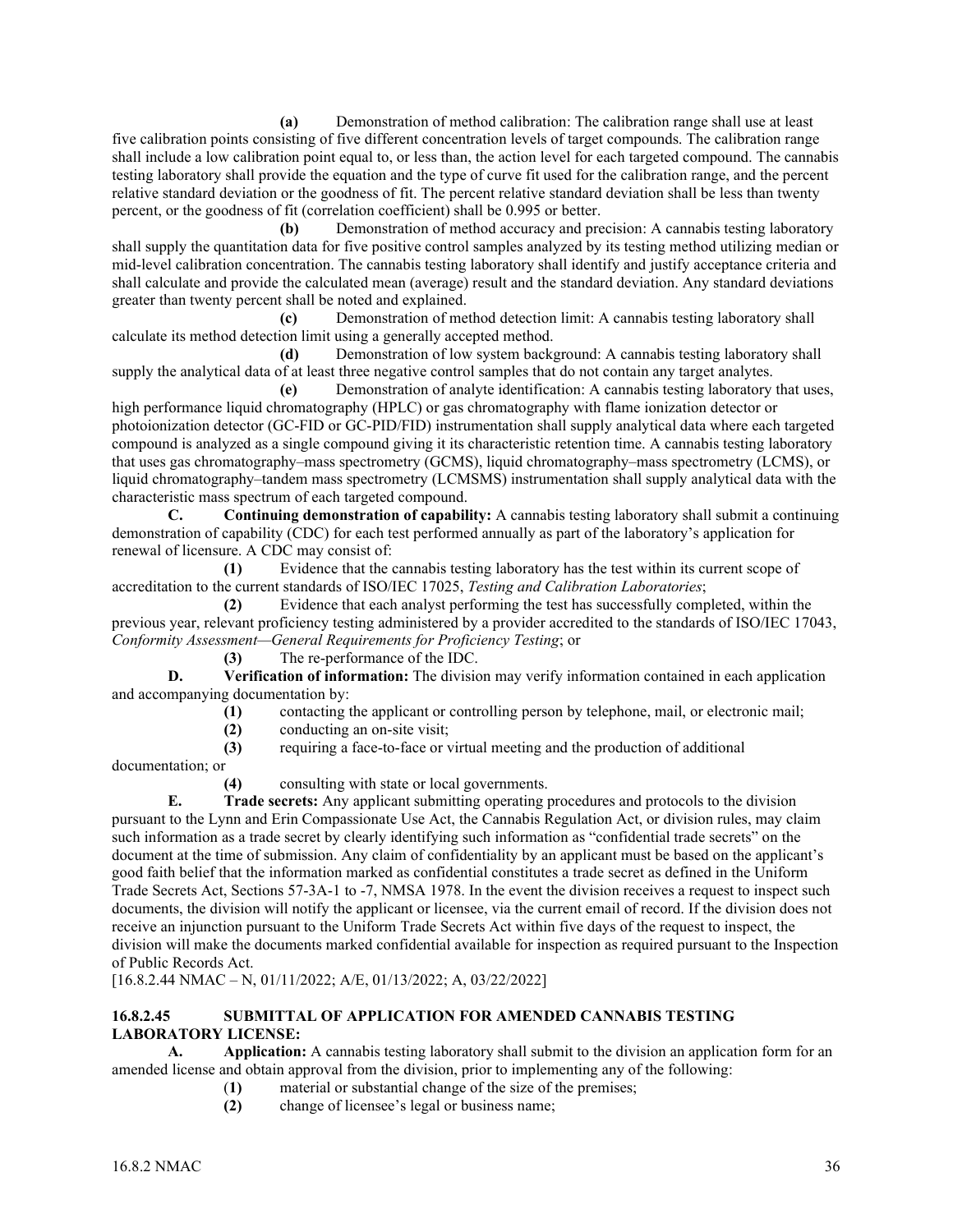- **(3)** material or substantial change in testing methods or equipment;
- **(4)** addition or elimination of a controlling person;
- **(5)** material or substantial change to a licensee's security system; or
- **(6)** material or substantial modification of the premises.

**B. Requirements and processing of application for amended license:** The application for amended license shall:

- **(1)** be clearly designated as one for an amended license;
- **(2)** supply any information representing a material change from the most recent application;

and

 **(3)** include an initial demonstration of capability for any new or materially different method for performing a required test, including testing for an additional analyte or testing for an analyte using a different type of instrument.

**C. Approval or denial:** The division shall approve or deny an application for amended license within 90 days of receiving a completed application. Denial of an application for amendment shall be pursuant to the Uniform Licensing Act.

**D. Material or substantial change:** Material or substantial changes requiring approval include:

 **(1)** increase or decrease in the size of the premises, including the sale of property used for the cannabis establishment, the purchase of additional property for the use of the cannabis establishment, or a change in the location of the cannabis establishment;

**(2)** testing for an analyte required in required testing using a different type of instrument; or

 **(3)** change to a licensee's security system, including relocation of security points or installation of a new security system.

**E. Amended license not required:** Other changes to standard operating policies and procedures, unless material or substantial, may be made without providing notification to the division, provided that licensees shall maintain at each licensed premises a copy of all current and prior operating policies and procedures. [16.8.2.45 NMAC – N, 01/11/2022]

## **16.8.2.46 TESTING LABORATORY PREMISES DIAGRAM:**

**A. Detailed diagram required:** An applicant shall maintain on its licensed premise at all times, a complete and detailed diagram of the premises. The diagram shall be used by the division to determine whether the premises meets the requirements of the Cannabis Regulation Act, the Lynn and Erin Compassionate Use Act, and division rules.

- **B. Contents of diagram:** The diagram shall show:
	- **(1)** the boundaries of the property and the proposed premises to be licensed;
	- **(2)** if applicable, the uses of any portion of the property not included in the premises;
	- **(3)** a brief statement or description of the principal activity to be conducted in each area on

the premises;

- **(4)** the dimensions of each area where testing of cannabis products will take place;
- **(5)** the location and identity of equipment; and
- **(6)** entrances and exits;

**C. Format of diagram:** The diagram shall:

- **(1)** be drawn to scale;
- **(2)** be rendered in black and white print; and
- **(3)** contain no highlighting.

[16.8.2.46 NMAC – N, 01/11/2022; A/E, 01/13/2022; A, 03/22/2022]

## **16.8.2.47 CANNABIS TESTING LABORATORY POLICIES AND PROCEDURES:**

**A. Minimum policy and procedure requirements:** A cannabis testing laboratory shall develop, implement, and maintain on the licensed premises, standard policies and procedures, which shall include the following:

- **(1)** sample collection procedures, including:
	- **(a)** specifications for sampling tools and containers;
	- **(b)** use of gloves and other personal protective equipment to prevent contamination

of batches;

**(c)** access to complete batches of cannabis products;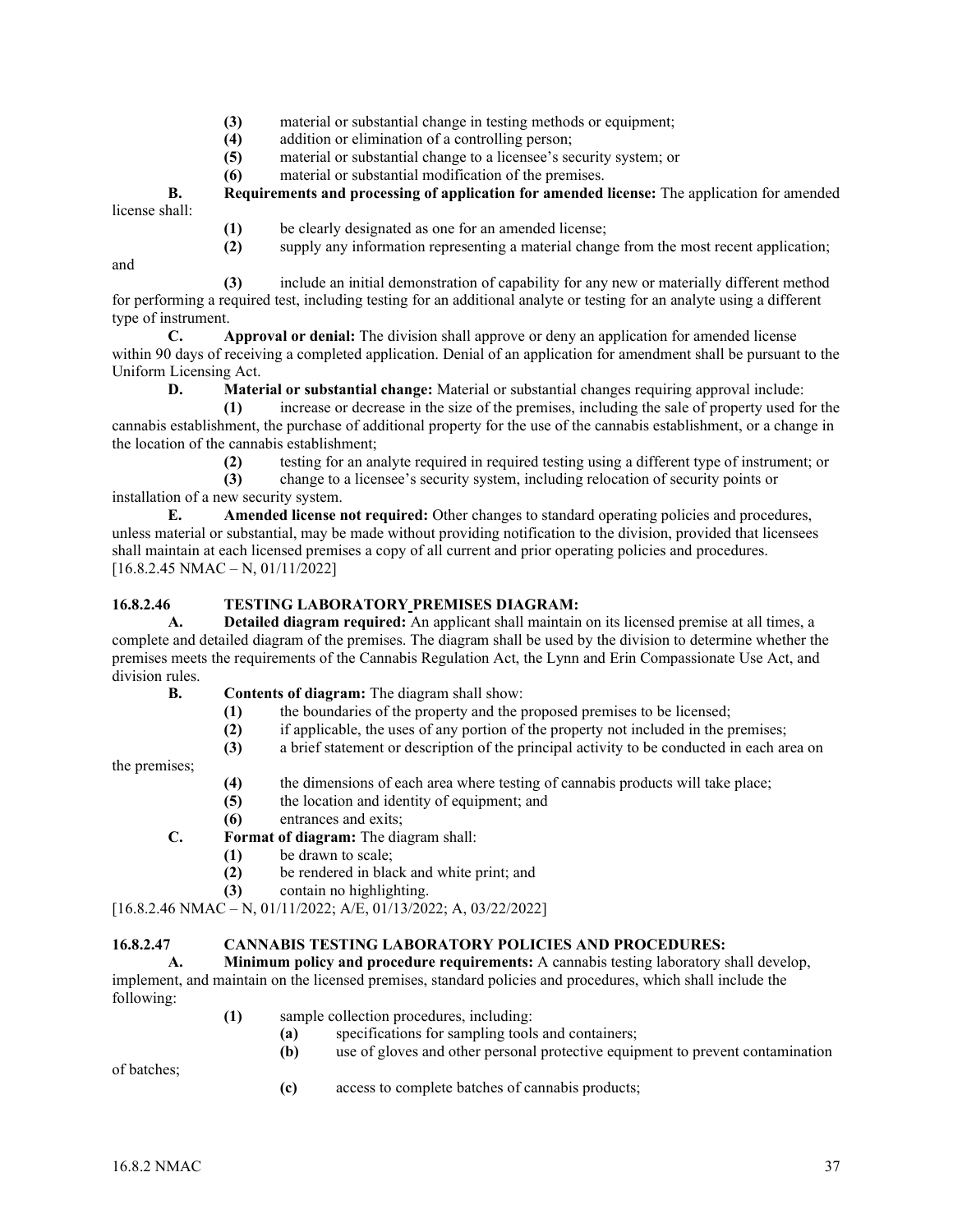**(d)** determination of the number of sample increments required, based on batch size;

and

- **(e)** random selection of sample increments;
- **(2)** chain of custody;
- **(3)** data recording;
- **(4)** sample storage and integrity, including sealing of sample containers and, if applicable,

the use of preservatives, inert gas, or other measures;

- **(5)** transportation, including protection from light, heat, and humidity;
- **(6)** sample preparation of each matrix for each test;
- **(7)** methodology for each test, including:
	- **(a)** sample preparation;
		- **(b)** reagent, solution, and reference standard preparation;
		- **(c)** instrument setup, as applicable;
		- **(d)** standardization of volumetric reagent solutions, as applicable;
		- **(e)** data acquisition; and
	- **(f)** calculation of results
- **(8)** data quality parameters for each test, including:
	- **(a)** specificity;
	- **(b)** limit of detection; and
	- **(c)** limit of quantitation;
- **(9)** reporting of results;
- **(10)** quality assurance;
- **(11)** employee policies and procedures, including but not limited to:
- **(a)** adherence to state and federal laws that do not conflict with the Cannabis

Regulation Act or the Lynn and Erin Compassionate Use Act;

- **(b)** responding to an emergency, including robbery or a serious accident or incident;
- **(c)** alcohol and drug-free workplace policies and procedures;
- **(d)** safety and security procedures;
- **(e)** occupational health and safety;
- **(f)** crime prevention techniques; and
- **(g)** if applicable, confidentiality laws, including the Health Insurance Portability and Accountability Act of 1996;
	- **(12)** equipment cleaning, maintenance, and inspection standards and schedules;
- **(13)** standards for labeling, storage, expiration, and re-qualification dates and records relating to reagents, solutions, and reference standards;
- **(14)** sample analysis procedures, including but not limited to procedures for the use of only primary or secondary standards for quantitative analyses;

**(15)** standards for data recording, review, storage, and reporting that include, but are not limited to, standards to ensure:

**(a)** that data is recorded in a manner consistent with this rule, and that it is reviewed to verify that applicable standards of practice, equipment calibration, and reference standards were applied before reporting;

**(b)** that all data, including raw data, documentation, protocols, and reports are retained in accordance with the requirements of this rule; and

**(c)** that reports are the property of the business or individual who provided the sample, and reports meet the requirements of this rule; and

**(16)** creation of chain of custody documentation for each sample.

## **B. Training program:**

**(1)** Licensee shall implement a training program, approved by the division, to ensure that all personnel present at the premises are provided information and training that, at minimum, covers the following topics within 30 days of the start of employment:

- **(a)** employee health and safety;
- **(b)** health and safety hazards;
- **(c)** hazard communication;
- **(d)** security procedures; and
- **(e)** record keeping/track and trace.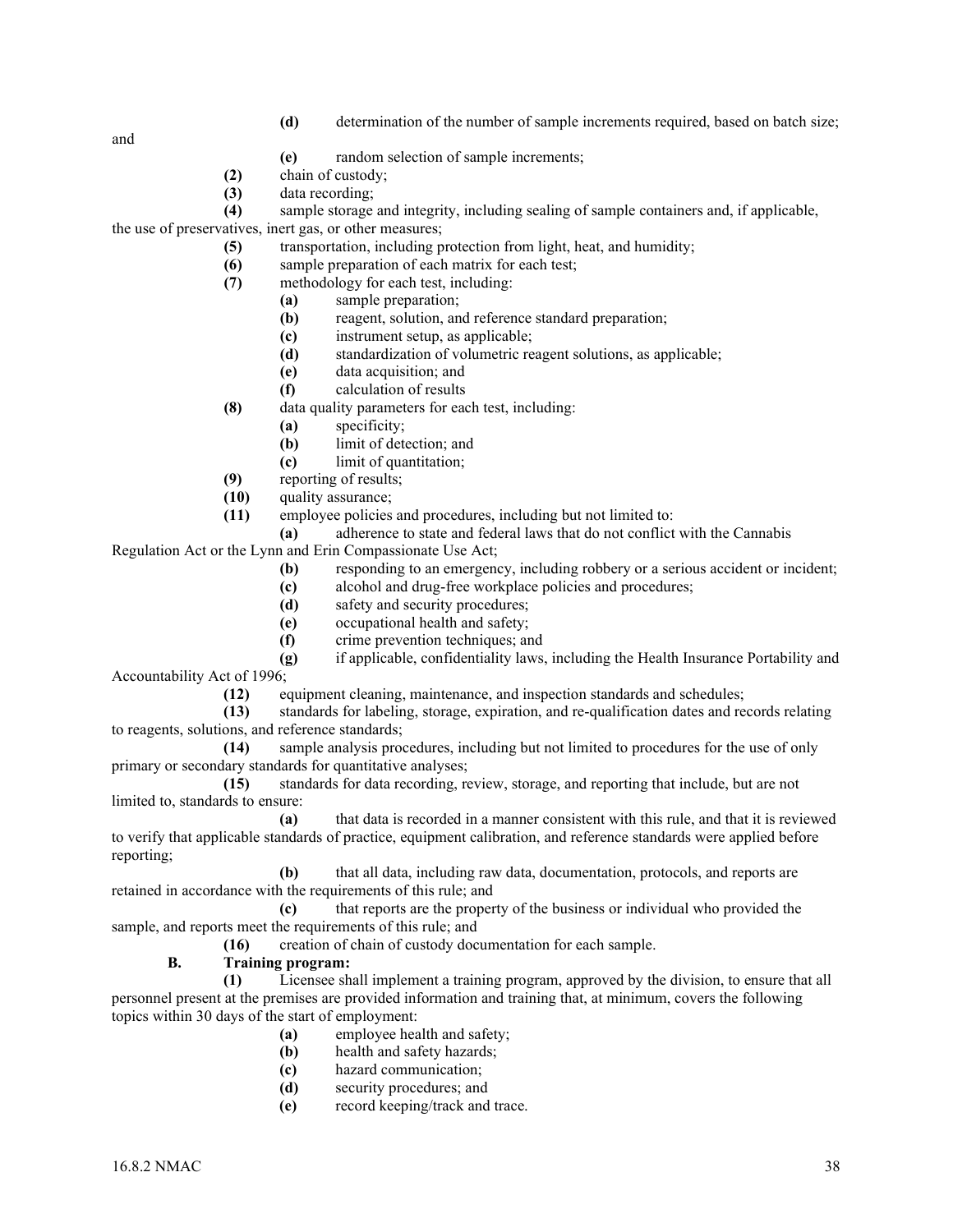**(2)** A cannabis testing laboratory must provide and document training on the following subjects before permitting any authorized person to independently collect samples of cannabis products:

- **(a)** an overview of the process and standard operating procedures of the laboratory;
- **(b)** quality control procedures, including sterile collection of samples and storage;
- **(c)** chain of custody, recordkeeping, and tracking requirements;
- **(d)** calibration, use, and maintenance of measuring devices;
- **(e)** transportation procedures; and
- **(f)** any additional information reasonably related to sample collection.

**(3)** A cannabis testing laboratory must provide and document training on the following subjects before an agent or employee independently performs any cannabis testing process:

- **(a)** an overview of the process and standard operating procedure(s);
	- **(b)** quality control procedures;
	- **(c)** chain of custody and tracking requirements;
	- **(d)** proper and safe usage of equipment or machinery;

**(e)** safe work practices applicable to an employee's job tasks, including appropriate use of any necessary safety or sanitary equipment;

- **(f)** cleaning and maintenance requirements;
- **(g)** emergency operations, including shutdown; and
- **(h)** any additional information reasonably related to an employee's job duties.

## **C. Training documentation:**

**(1)** Licensee shall ensure that all personnel receive annual refresher training to cover, at minimum, the topics listed in this section. The licensee shall maintain a record which contains at minimum:

**(a)** a list of all personnel at the premises, including at minimum, name and job

duties of each;

**(b)** documentation of training topics and dates of training completion for all

personnel;

**(c)** dates of refresher training completion for all personnel; and

**(d)** the signature of each employee verifying receipt and understanding of each training or refresher training completed.

**(2)** Licensee may assign responsibility for ensuring compliance by individual personnel with the requirements of this section to supervisory personnel.

**(3)** Licensees shall maintain documentation of an employee's training for a period of two years for current employees and at least six months after the termination of an employee's employment.

**D. Materials to be maintained on premises:** A cannabis testing laboratory shall maintain on its premises, and shall promptly present to the department upon request:

**(1)** all results of laboratory tests conducted on cannabis or cannabis derived products for a period of at least two years;

**(2)** operating manuals and other documentation for each piece of equipment;

- including:
- **(a)** the date of the operation;
- **(b)** the person who performed it;
- **(c)** the written procedure used; and
- **(d)** any deviations from the written procedure;

**(4)** records of non-routine repairs performed on equipment as a result of failure and

**(3)** records of required inspection, calibration, and maintenance for each piece of equipment,

malfunction, including:

- **(a)** the nature of the repair;
- **(b)** how and when the need for the repair was discovered; and
- **(c)** any remedial action taken in response to the repair;
- **(5)** the certificate of analysis for all reference standards, whether acquired or internally

produced.

- **(6)** current material safety data sheets for all chemicals used;
- **(7)** documentation of proficiency training.
- [16.8.2.47 NMAC N, 01/11/2022]

## **16.8.2.48 MINIMUM STANDARDS FOR THE TESTING OF CANNABIS PRODUCTS:**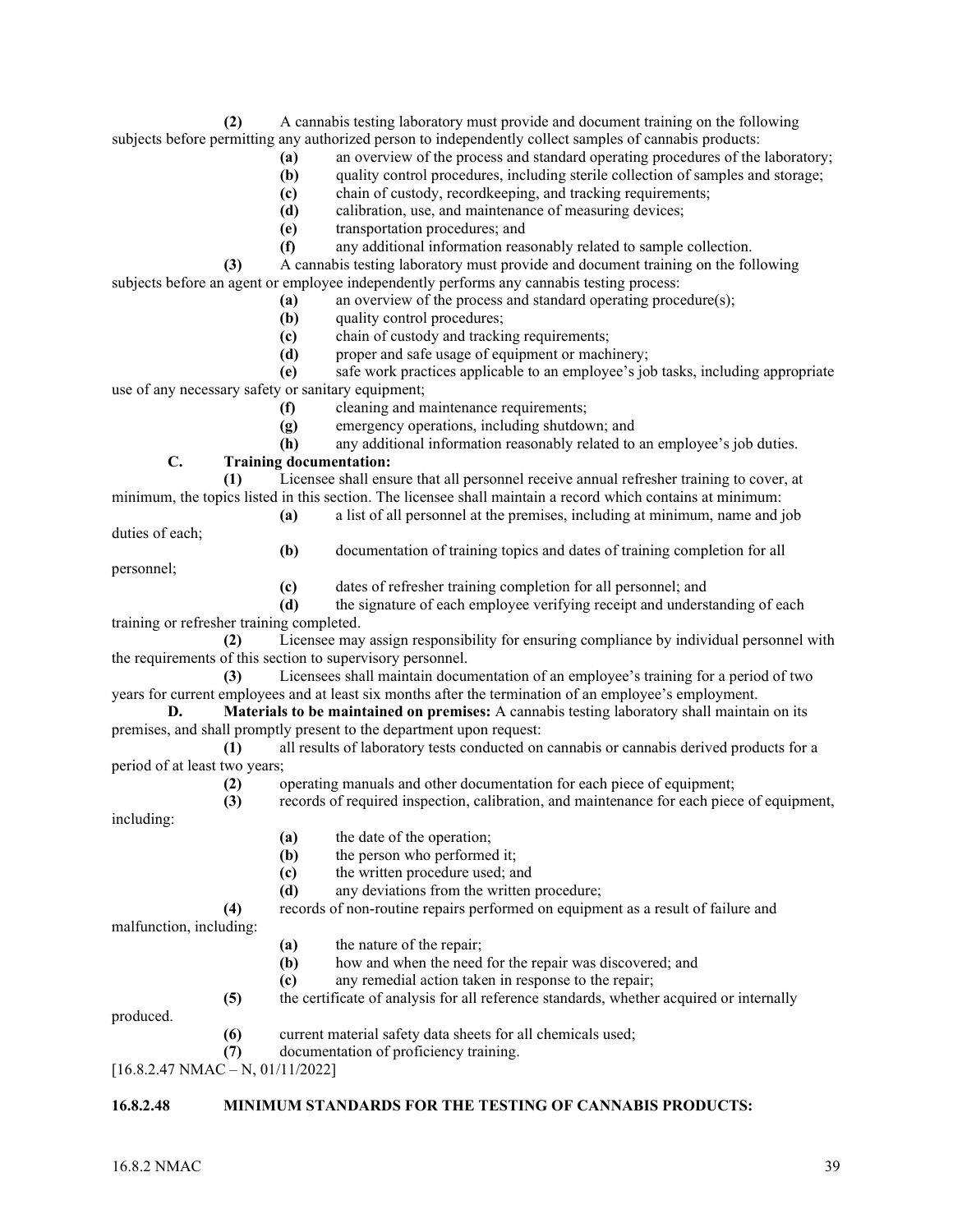**A. General requirements:** Cannabis testing laboratories shall ensure the following:

 **(1)** testing is done in premises that are in compliance with state and local laws that do not conflict with the Cannabis Regulation Act or the Lynn and Erin Compassionate Use Act; and

 **(2)** weighting or measuring devices that are used in testing are appropriately documented as having undergone certified registration and calibration that is in accordance with requirements of the New Mexico department of agriculture applicable to commercial transactions.

**B. Sample collection:** For all required testing or testing for the purposes of labeling claims, a person authorized by this rule shall collect the required samples according to the following guidelines:

 **(1)** Only the quantity of cannabis product specified in the cannabis testing laboratory's operating procedures as necessary for all tests to be performed and to ensure the proper number of representative samples shall be collected.

 **(2)** The number of sample increments per batch, as specified in the cannabis testing laboratory's operating procedures as necessary for all tests to be performed, shall be collected.

 **(a)** The number of sample increments shall not be less than the minimum quantity specified in Table 2.

 **(b)** Samples shall be taken randomly throughout the length, width, and depth of the batch.

 **(c)** The standard sample increment size shall be 0.5 grams, unless specified otherwise in the cannabis testing laboratory's operating procedures.

 **(3)** Samples from the same batch shall be secured in a single use, tamper-evident container that meets the specifications of the laboratory's policies and procedures.

**(4)** Samples shall be labeled according to the laboratory's policies and procedures, with, at

minimum:

**(a)** the license number of the establishment from which the sample was collected;

- **(b)** the batch number assigned by the establishment;
- **(c)** the date the sample was taken;
- **(d)** the name of the person collecting the sample; and
- **(e)** the tests to be performed;

 **(5)** If homogeneity testing is required, each sample increment necessary for homogeneity testing shall be collected and transported in individual sealed containers.

| Table 1, Minimum quantity of sample increments |                               |                                                            |
|------------------------------------------------|-------------------------------|------------------------------------------------------------|
| <b>Matrix Type</b>                             | <b>Batch Size</b>             | <b>Minimum Sample Increments</b>                           |
| Dried cannabis                                 | $<5.0$ lbs.                   | 10                                                         |
|                                                | $>5.0$ lbs.; $\leq$ 15.0 lbs. | $ 10 + 5 $ per pound or fraction thereof above<br>5 pounds |
| Other products                                 | $\leq$ 2.0 lbs.               | 10                                                         |
|                                                | $>2.0$ lbs.                   | 5 per pound                                                |

**C. Transportation:** All samples shall be transported according to the general requirements of 16.8.2.13 NMAC and the specifications found in the cannabis testing laboratory's policies and procedures.

**D. Receipt of test samples:** A cannabis testing laboratory may receive test samples of cannabis products from any cannabis establishment, adult 21 years of age or older, qualified patient, or primary caregiver as authorized by this rule.

**E. Storage:** A cannabis testing laboratory shall segregate and store cannabis samples in a manner that prevents contamination or degradations and shall safeguard any cannabis products and cannabis waste against diversion.

 **(1)** A cannabis testing laboratory shall provide one or more secure cabinets or vaults for the storage of cannabis samples, reference standards, and cannabis waste, and access shall be limited to persons authorized to conduct tests or dispose of cannabis waste.

 **(2)** Cannabis samples shall be stored in environmental conditions that minimize physical or chemical degradation and microbial contamination, including protection from light, heat, and humidity. Any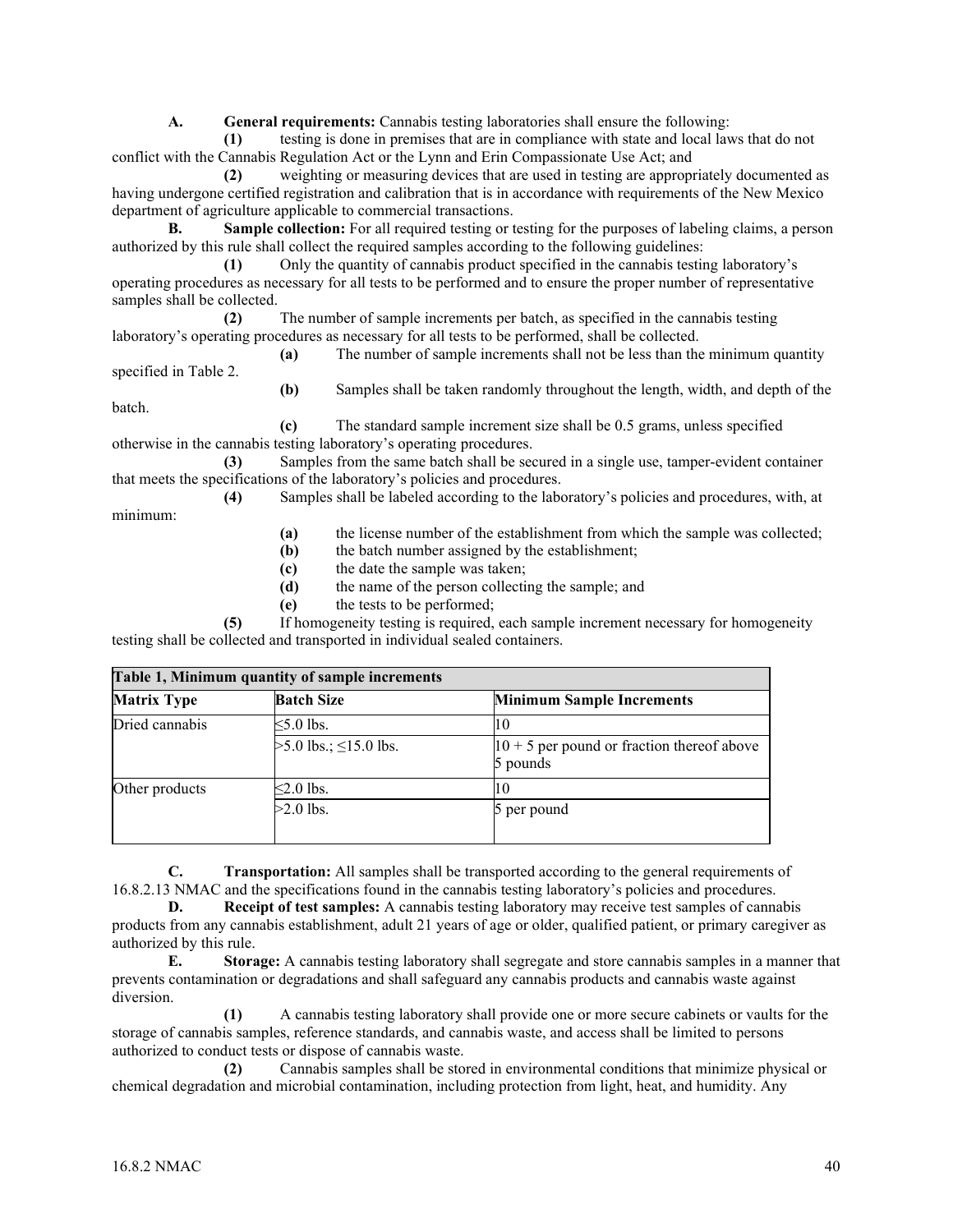cannabis product that requires refrigeration shall be kept at a temperature no greater than 40 degrees Fahrenheit (4 degrees Celsius) prior to sample preparation.

## **F. Sample retention and disposal:**

**(1)** Samples testing positive for a prohibited pesticide must be retained for a minimum of 30 days. All other samples must be retained for a minimum of 15 days. Upon notification from the division that samples are needed for an investigation by the division, a law enforcement agency, or another department, the cannabis testing laboratory shall retain the sample until further directed by the division.

**(2)** Any portion of a cannabis or cannabis-derived test sample that is not destroyed during analysis shall be:

**(a)** returned to the person who provided the sample;

**(b)** provided to the division, the state chemist laboratory (department of agriculture), or state laboratory division for additional testing;

**(c)** upon written notification to the department, used to make for internal quality

control purposes; or

**(d)** destroyed in accordance with the wastage requirements of this rule.

**G. Laboratory premises:** A cannabis testing laboratory shall maintain the premises of the laboratory in a clean and orderly condition; shall equip the premises with such utensils and equipment as necessary to conduct the operations of the laboratory; and shall ensure adequate space for laboratory operations, sample storage, and document storage.

## **H. Equipment:**

**(1)** Equipment used for the analysis of test samples shall be adequately inspected, cleaned, and maintained by laboratory staff, the manufacturer, or other trained persons according to manufacturer recommendations. Equipment used for the generation or measurement of data shall be adequately tested and calibrated on an appropriate schedule, as applicable.

**(2)** Laboratory operations shall document procedures setting forth in sufficient detail the methods and schedules to be used in the routine inspection, cleaning, maintenance, testing, and calibration of equipment, and shall specify, as appropriate, remedial action to be taken in the event of failure or malfunction of equipment. The procedures shall designate the personnel responsible for the performance of each operation.

**(3)** Computer systems used for the analysis of samples, retention of data, sample tracking, calibration scheduling, management of reference standards, or other critical laboratory management functions shall ensure that electronic records, electronic signatures, and handwritten signatures executed to electronic records are trustworthy, reliable, and generally equivalent to paper records and handwritten signatures executed on paper.

## **I. Reagents, solutions, and reference standards:**

**(1)** A cannabis testing laboratory is authorized to possess reagents, solutions, and reference standards. Such items shall be:

**(a)** secured in accordance with the approved laboratory's storage policies;

**(b)** labeled to indicate identity, date received or prepared, and expiration or

requalification date; and, where applicable, concentration or purity, storage requirements, and date opened; **(c)** stored under appropriate conditions to minimize degradation or deterioration of

the material; and

- **(d)** used only within the item's expiration or requalification date.
- **(2)** Deteriorated or outdated reagents and solutions shall be properly destroyed.
- **(3)** A cannabis testing laboratory may:

**(a)** acquire commercial reference standards for cannabinoids and other chemicals or contaminants, for the exclusive purpose of conducting testing for which the laboratory is approved;

**(b)** internally produce reference standards, using standard analytical techniques to document the purity and concentration of the internally produced reference standards;

**(c)** obtain cannabis products from a cannabis establishment for the purpose of producing reference standards.

## **J. Recording of analytical data:**

**(1)** A cannabis testing laboratory shall ensure that all data generated during the testing of a test sample, except data generated by automated data collection systems, is recorded directly, promptly, and legibly in ink.

**(2)** When automated data collection systems are used, the cannabis testing laboratory shall log the name of the individual performing the test.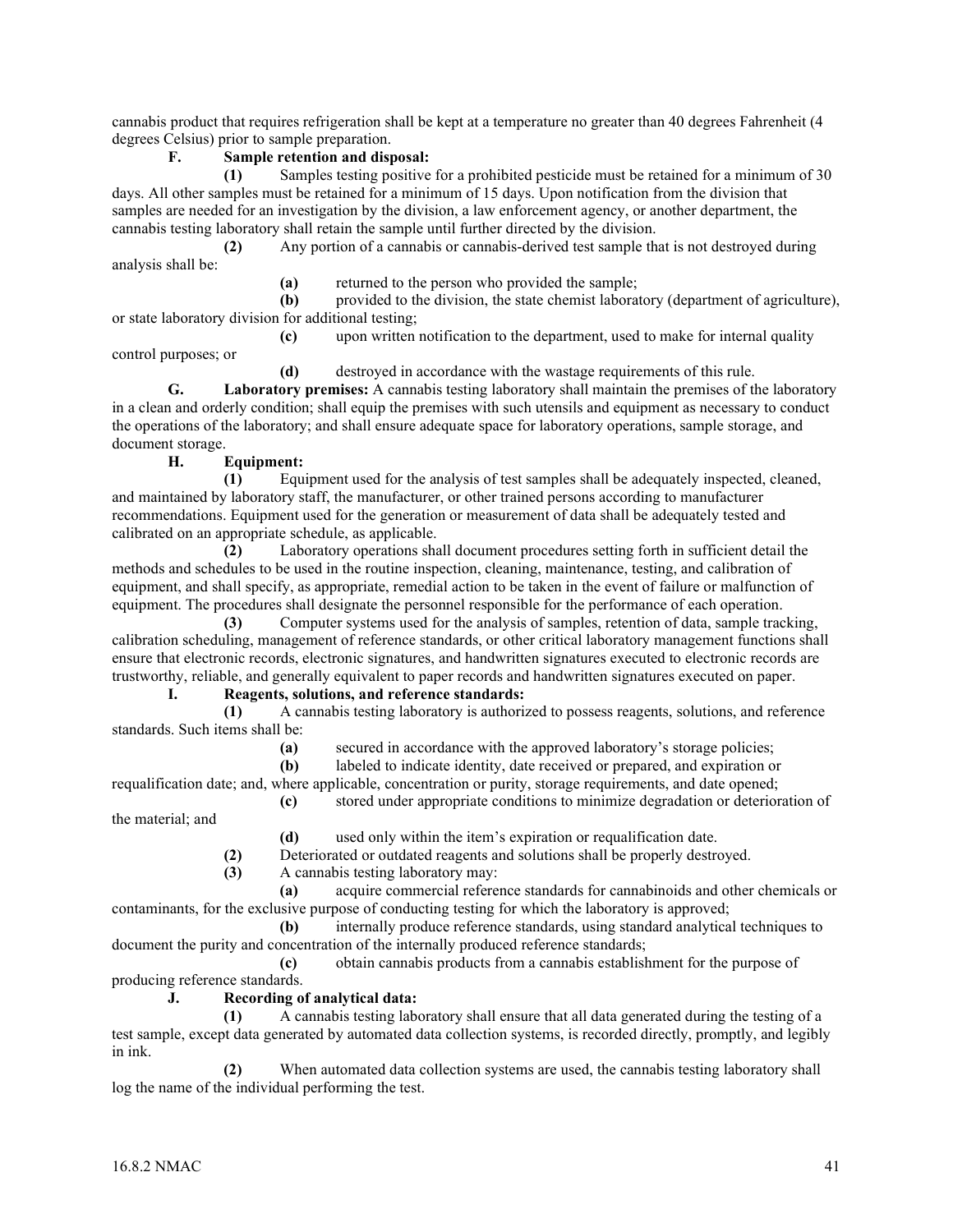**(3)** All data shall be annotated with the date of entry and signed or initialed by the person recording the data. Any change in entries shall be made so as not to obscure the original entry, shall indicate the reason for such change, and shall be dated and signed or initialed at the time of the change.

- **(4)** Any change in an entry shall:
	- **(a)** be made so as not to obscure the original entry;
	- **(b)** indicate the reason for such change;
	- **(c)** be dated and signed or initialed at the time of the change; and
	- **(d)** be accompanied by a corrective action report to be made available to the

division or the cannabis establishment that submitted the sample upon request for up to two years after the analysis is completed.

**(5)** For each final result reported, a cannabis testing laboratory shall verify that:

- **(a)** any calculations or other data processing steps were performed correctly;
- **(b)** the data meet any data quality requirements such as for accuracy, precision,

linearity, etc.;

**(c)** any reference standards used were of the appropriate purity and within their expiration or requalification dates;

**(d)** any volumetric solutions were properly standardized before use; and

**(e)** any test or measuring equipment used has been properly tested, verified, and calibrated, and is within its verification or calibration period.

**K. Data storage:**

- **(1)** A cannabis testing laboratory shall ensure that all raw data, documentation, protocols, and certificates of analysis associated with analysis of a test sample are retained for two years from the date of the completion of analysis.
- **(2)** A cannabis testing laboratory shall designate an individual as responsible for records maintenance;
- **(3)** A cannabis testing laboratory shall maintain the records identified in this section. Such records must be maintained:
	- **(a)** in a manner that allows retrieval as needed;
	- **(b)** under conditions of storage that minimize deterioration throughout the retention

period; and

- **(c)** in a manner that prevents unauthorized alteration.
- **(4)** Only authorized personnel may access the records.
- **L. Data reporting:**
	- **(1)** A certificate of analysis shall contain the following information:
		- **(a)** the date of receipt of the test sample;
- **(b)** the description of the type or form of the test sample (leaf, flower, powder, oil, specific edible product, etc.);
- **(c)** the batch number or code that is associated with the product batch and that is recorded in the track and trace system;
	- **(d)** the identity of the person who collected the sample;
	- **(e)** the date on which analysis occurred;
- **(f)** the analytical method used, including at a minimum identification of the type of analytical equipment used (e.g., GC, HPLC, etc.);
	- **(g)** the analytical results, including units of measure where applicable;
	- **(h)** the identity of the supervisory or management personnel who reviewed and

verified the data and results and ensured that data quality, calibration, and other applicable requirements were met; and

**(i)** the name, address, and contact information of the cannabis testing laboratory

that conducted the test.

**(2)** The certificate of analysis shall state that reported analytical results apply only to the test sample received.

**(3)** The certificate of analysis shall contain in minimum 12-point type, all capital letters, the disclaimer, "UNOFFICIAL TEST RESULTS. NOT VALID FOR TRANSFER OR SALE" whenever:

**(a)** The person submitting the test sample is not a licensed cannabis establishment;

**(b)** The test sample was not collected by a person authorized to collect samples for required testing under this rule; or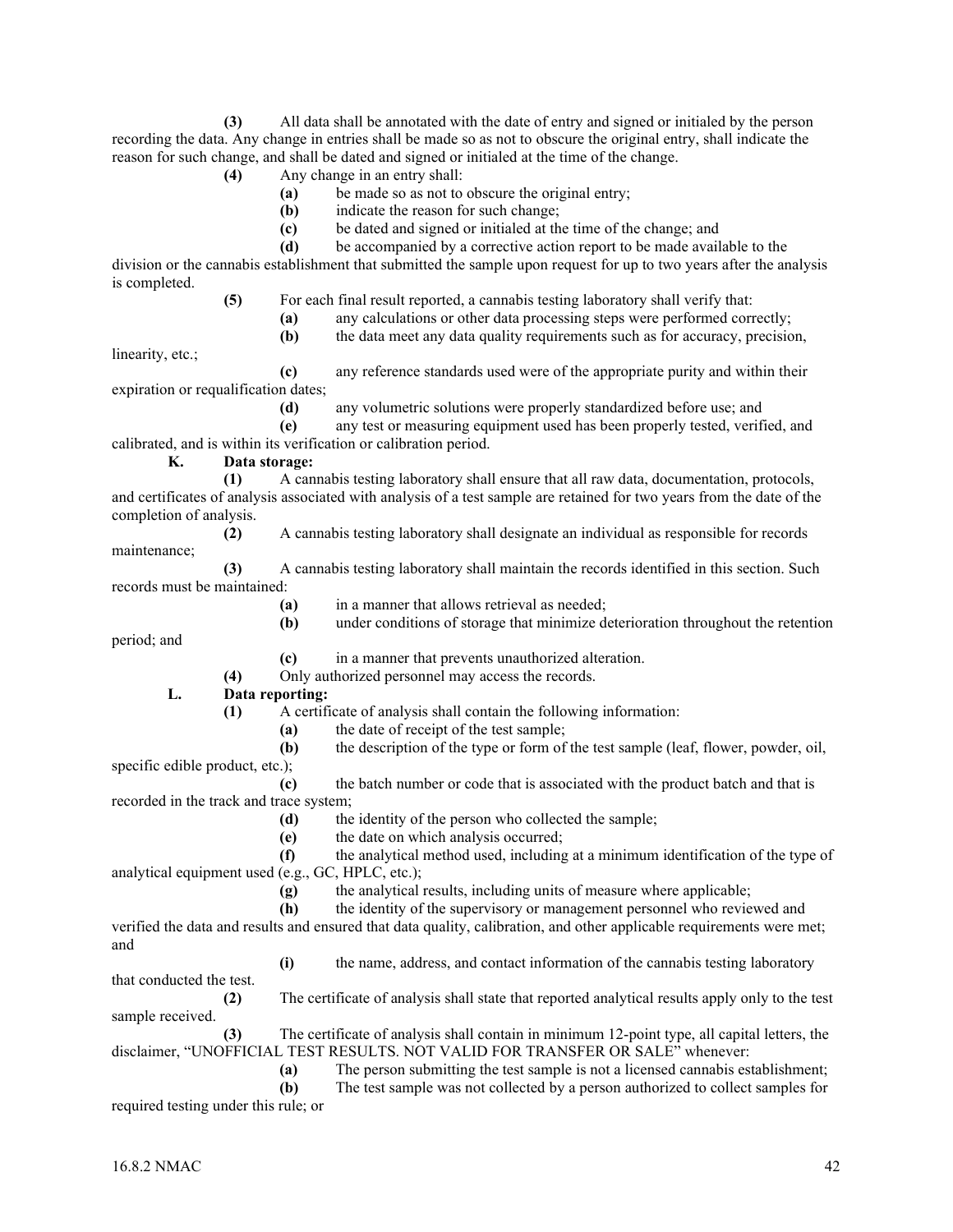**(c)** The person submitting the test sample requested that the analysis be performed for research and development purposes. [16.8.2.48 NMAC – N, 01/11/2022]

#### **16.8.2.49 CANNABIS CONSUMPTION AREA LICENSURE; GENERAL PROVISIONS:**

**A. License types:** The division may license two classes of cannabis consumption areas:

**(1)** Type I permit: A licensed cannabis consumption area where cannabis products may be consumed on the licensed premises, except for products consumed through the respiratory system.

**(2)** Type II permit: A licensed cannabis consumption area where cannabis products may be consumed, including products that are consumed through the respiratory system.

**B. Division application forms:** All applications for licensure authorized pursuant to the Cannabis Regulation Act shall be made upon current forms prescribed by the division using the online application portal.

**C. License required:** Unless licensed pursuant to the Cannabis Regulation Act and division rules, a person shall not sell cannabis products to qualified patients, primary caregivers or reciprocal participants, or directly to consumers.

**D. Other activities allowed:** A licensee may conduct any lawful activity or any combination of lawful activities at a licensed premises; provided that the licensee is not a licensee pursuant to the Liquor Control Act.

**E. Cannabis consumption area license:** Applicants for a cannabis consumption area must meet all qualifications for a cannabis retailer to be approved for, and authorized to conduct, a cannabis consumption area.  $[16.8.2.49 \text{ NMAC} - \text{Rp}, 16.8.2.49 \text{ NMAC}, 06/07/2022]$ 

## **16.8.2.50 APPLICATION REQUIREMENTS FOR CANNABIS CONSUMPTION AREA LICENSE: A. An initial application or renewal for cannabis consumption area licensure shall include the**

**following**:

- **(1)** Contact information for the applicant and the cannabis establishment, to include:
	- **(a)** applicant's full legal name;
	- **(b)** applicant's date of birth, if applicable;
	- **(c)** applicant's mailing address;
	- **(d)** applicant's contact telephone number;
	- **(e)** applicant's contact email address;
	- **(f)** applicant's business physical address and mailing address, if different;
	- **(g)** applicant's business legal name, including a DBA name if applicable;
	- **(h)** applicant's business web address, if applicable;
	- **(i)** applicant's business hours of operation;
	- **(j)** name and contact information for each controlling person;
	- **(k**) demographic data pursuant to the Cannabis Regulation Act; and
	- **(l)** license type sought;

**(2)** proof the applicant or each controlling person is at least 21 years of age, which shall include identification issued by a federal or state government that includes the name, date of birth, and picture of the applicant or controlling person;

**(3)** legible and accurate diagram and description of the location of the land or facility to be used for the cannabis establishment, including a description of each consumption or retail area and all security requirements, in a portable document format (.pdf), and if requested by the division, digital photographic photos;

**(4)** fully executed and dated documentation of the applicant's ownership or legal authority to use the property, buildings, or other facilities, establishing the applicant is, or will be, entitled to possession of the premises for which the application is made;

**(5)** a copy of a current business license, fire inspection report, and zoning approval;

**(6)** if applicable, certification the applicant is in good standing with the New Mexico

secretary of state, including all documents filed with the New Mexico secretary of state;

**(7)** a list of all controlling persons, a list of other current or prior licensed cannabis businesses, documentation of the applicant's or a controlling person legal name change, and criminal history screening documents as set forth in 16.8.2.9 NMAC and the Cannabis Regulation Act;

**(8)** a detailed description of any criminal convictions of the applicant and any controlling person, including the date of each conviction, dates of incarceration, probation or parole, if applicable, description of the offense, and statement of rehabilitation of each conviction;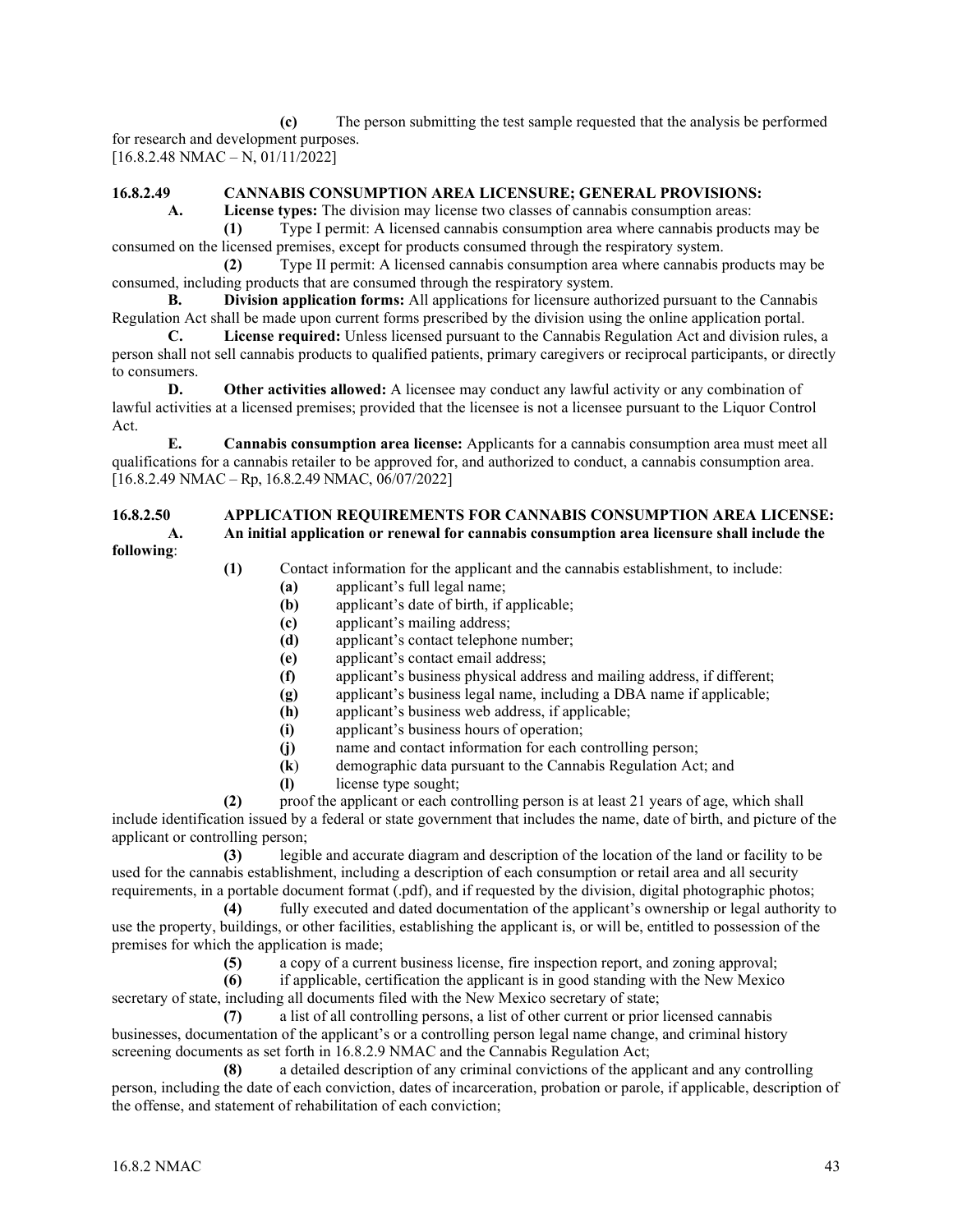**(9)** if applicable, a sample of the record form(s), which shall identify (among other items) the name of the wholesale purchaser, the date of the sale, the quantity, and price of cannabis purchased for retail sale;

**(10)** certification the applicant will adhere to retail requirements pursuant to the Cannabis Regulation Act, the Lynn and Erin Compassionate Use Act, or division rules;

**(11)** certification the applicant will adhere to cannabis transport requirements pursuant to the Cannabis Regulation Act, the Lynn and Erin Compassionate Use Act, or division rules;

**(12)** certification the applicant will adhere to security requirements pursuant to the Cannabis Regulation Act, the Lynn and Erin Compassionate Use Act, or division rules;<br>(13) certification the applicant will adhere to quality ass

**(13)** certification the applicant will adhere to quality assurance requirements pursuant to the Cannabis Regulation Act, the Lynn and Erin Compassionate Use Act, or division rules;

**(14)** certification the applicant will adhere to applicable federal, state and local laws governing the protection of public health and the environment, including occupational health and safety, food safety, environmental impacts, natural resource protections, air quality, solid and hazardous waste management, and wastewater discharge;

**(15)** certification the applicant has never been denied a license or had a license suspended or revoked by the division or any other state cannabis licensing authority or a detailed description of any administrative orders, civil judgements, denial or suspension of a cannabis license, revocation of a cannabis license, or sanctions for unlicensed cannabis activity by any state licensing authority, against the applicant, controlling person, or a business entity in which the applicant or controlling person was a controlling person within the three years immediately preceding the date of the application;

**(16)** certification the applicant is not licensed under the Liquor Control Act;

**(17)** applicant's social and economic equity plan to encourage economic and social diversity in employment, including race, ethnicity, gender, age, and residential status of licensee, controlling persons and employees of applicant and whether the applicant, controlling persons, employees or the locations where the cannabis products are produced are located in an underserved rural community, including tribal, acequia, land grantmerced, federally designated opportunity zone, or other rural historic communities;

**(18)** an attestation of the following statement: Under penalty of perjury, I hereby declare that the information contained within and submitted with the application is complete, true and accurate. I understand that a misrepresentation of fact or violation of these rules may result in denial of the license application or revocation of a license issued; and

**(19)** payment of any required fees as set forth in 16.8.11 NMAC.

**B. Verification of information:** The division may verify information contained in each application and accompanying documentation by:

- **(1)** contacting the applicant or controlling person by telephone, mail, or electronic mail;
- **(2)** conducting an on-site visit;
- **(3)** requiring a face-to-face or virtual meeting and the production of additional

documentation; or

**(4)** consulting with state or local governments.

[16.8.2.50 NMAC - N, 06/07/2022]

#### **16.8.2.51 SUBMITTAL OF APPLICATION FOR AMENDED CANNABIS CONSUMPTION AREA LICENSE:**

**A. Application:** A licensed cannabis consumption area shall submit to the division an application form for an amended license, if applicable, pay the required fee, and obtain approval from the division, prior to implementing any of the following:

- **(1)** material or substantial change of the size or location of the premises;
- **(2)** change of licensee's legal or business name;
- **(3)** addition or elimination of a controlling person;
- **(4)** material or substantial change to a license's security system; or
- **(5)** material or substantial modification of the premises.

**B. Amended license not required**: Changes to standard operating policies and procedures may be made without providing notification to the division, provided that licensees shall maintain at each licensed premises a copy of all current and prior operating policies and procedures.

**C. Requirements and processing of application for amended license:** The application for amended license must comply with all requirements applicable to initial applications, except that the application shall be clearly designated as one for an amended license. The division shall approve or deny an application for amended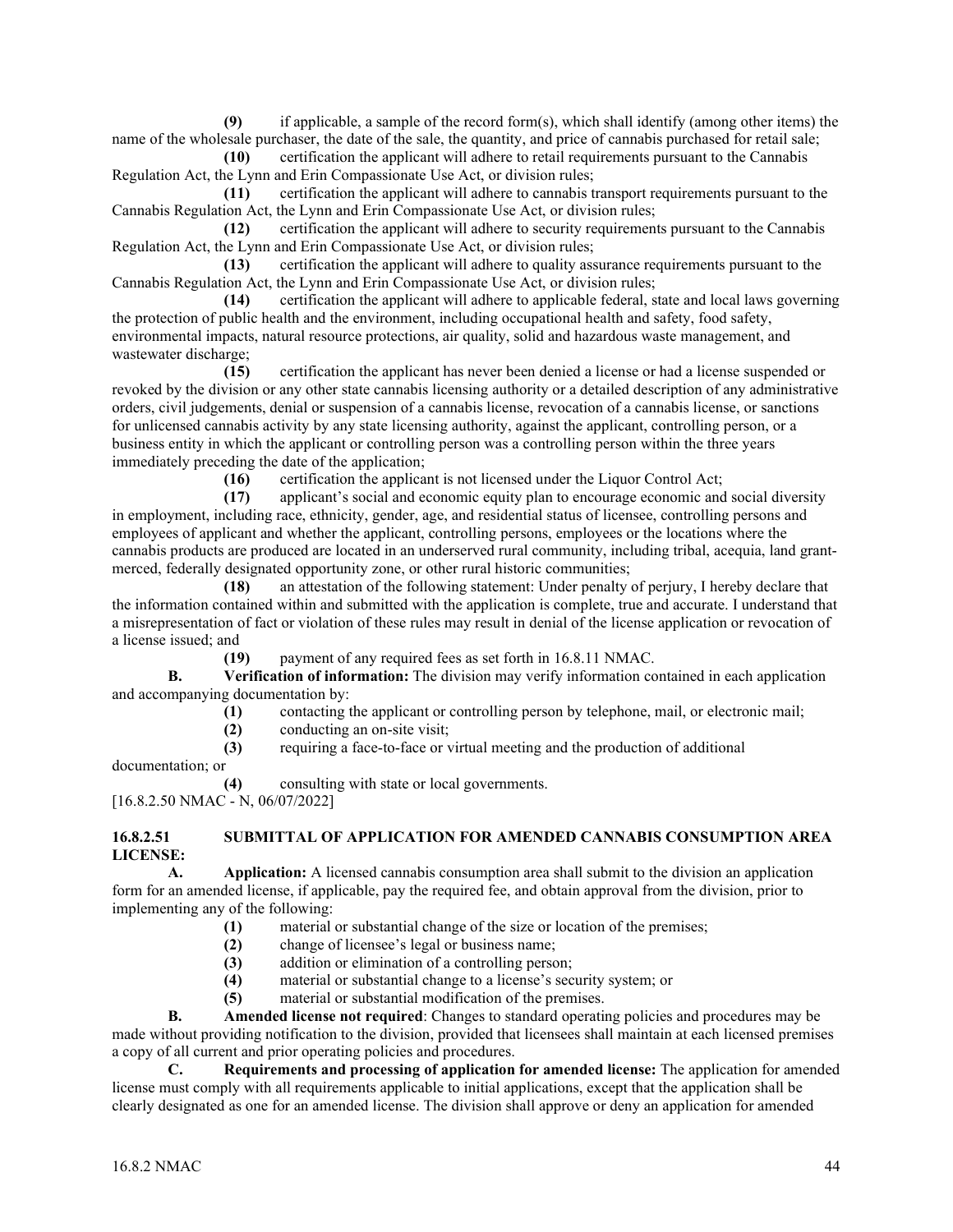license within 90 days of receiving a completed application. Denial of an application for amendment shall be pursuant to the Uniform Licensing Act.

**D. Material or substantial change:** Material or substantial changes requiring approval include:<br>(1) increase or decrease in the size of the premises, including the sale of property used for

**(1)** increase or decrease in the size of the premises, including the sale of property used for the cannabis establishment, the purchase of additional property for the use of the cannabis establishment, or a change in the location of the cannabis establishment;

**(2)** change to a license's security system, including relocation or security points or installation of a new security system; or

**(3)** modification of the premises to relocate cannabis activities. [16.8.2.51 NMAC - N, 06/07/2022]

## **16.8.2.52 PREMISES DIAGRAM:**

**A.** An applicant must submit to the division, with the application, a complete and detailed diagram of the proposed premises. The diagram shall be used by the division to determine whether the premises meets the requirements of the Cannabis Regulation Act, the Lynn and Erin Compassionate Use Act, and division rules. The division shall deny an application if the premises does not qualify for licensure pursuant to federal, state or local laws.

**B.** The diagram shall show the boundaries of the property and the proposed premises to be licensed, the dimensions of each area that cannabis will be stored and available to the public. The diagram shall also include, as applicable, any equipment to be used, entrances and exits, interior partitions, walls, rooms, windows, and doorways. The diagram shall include a brief statement or description of the principal activity to be conducted in each area on the premises.

**C.** The diagram shall show where all cameras are located and assign a number to each camera for identification purposes.

**D.** The diagram shall be to scale.

**E.** The diagram shall not contain any highlighting and the markings on the diagram shall be in blackand-white print.

**F.** If the proposed premises consists of only a portion of a property, the diagram must be labeled indicating which part of the property is the proposed premises and what the remaining property is used for.

**G.** If the proposed premises consists of only a portion of a property that will contain two or more licensed premises, then the diagram shall be supplemented with a description of how two or more licensed premises will be managed on the property.

**H.** If a proposed premise is a type II cannabis consumption area permit, the diagram shall clearly show the location of the designated smoking area or the area immediately surrounding the building to ensure smoke will not infiltrate other indoor workplaces or other indoor public places where smoking is otherwise prohibited pursuant to the Dee Johnson Clean Indoor Air Act.

**I.** If a proposed premise is located on only a portion of a property that also includes a residence, the diagram shall clearly show the designated buildings for the premises and the residence. [16.8.2.52 NMAC - N, 06/07/2022]

## **16.8.2.53 CANNABIS CONSUMPTION AREA POLICIES AND PROCEDURES:**

**A. Minimum policy and procedure requirements:** A licensed cannabis consumption area shall develop, implement, and maintain on the licensed premises, standard policies and procedures, which shall include the following:

**(1)** cannabis handling criteria and procedures, which shall be consistent with the Cannabis Regulation Act, the Lynn and Erin Compassionate Use Act, or division rules, and shall include at a minimum, the following topics:

- **(a)** employee health and safety training materials;
- **(b)** training requirements for the proper use of health and safety measures and

controls;

**(c)** if applicable, recordkeeping and chain of custody protocols for transportation of cannabis or cannabis product samples to a cannabis testing laboratory;

**(d)** recordkeeping and chain of custody protocols for transportation of cannabis products to another cannabis establishment for any purpose;

**(e)** protocols to ensure that cannabis products, including any samples of cannabis products, are transported and stored in a manner that prevents degradation, contamination, tampering, or diversion;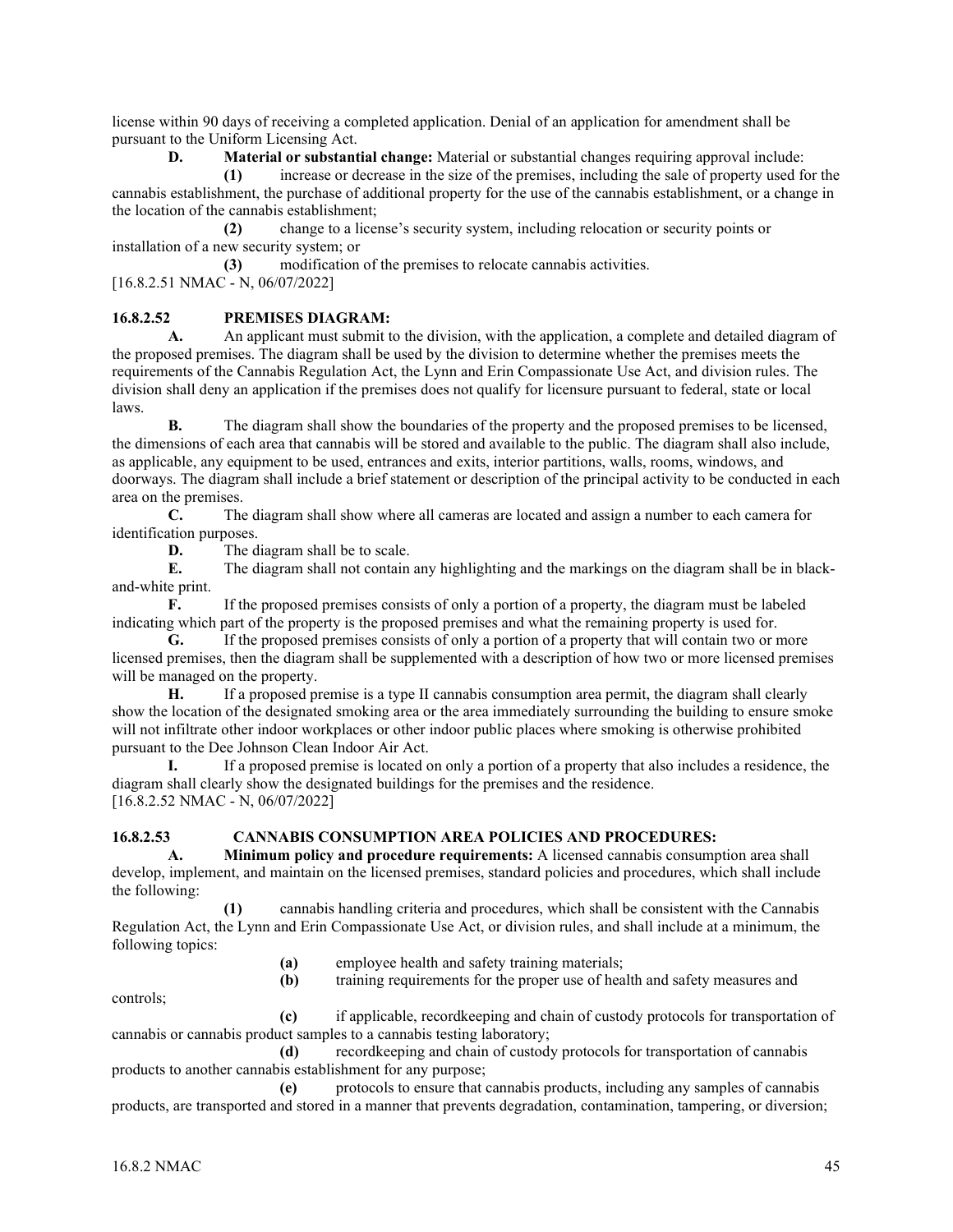**(g)** if applicable, protocols for testing sample collection that ensures accurate test

results; and

**(h)** if applicable, procedures for remedial measures to bring cannabis products into compliance with division standards or destruction of a tested batch of cannabis products if the testing samples from the tested batch indicate noncompliance with applicable health and safety standards;

- **(2)** employee policies and procedures to address the following minimum requirements:
	- **(a)** adherence to state and federal laws;
	- **(b)** responding to an emergency, including robbery or a serious accident;
	- **(c)** alcohol and drug-free workplace policies and procedures;
	- **(d)** safety and security procedures;
	- **(e)** occupational safety;
	- **(f)** crime prevention techniques; and

**(g)** confidentiality laws, including the Health Insurance Portability and

Accountability Act of 1996; and

**(3)** documentation prepared for each employee and statements signed by employees indicating receipt and understanding of policies and procedures.

## **B. Training program:**

**(1)** Licensee shall implement a training program to ensure that all personnel present at the premises are provided information and training that, at minimum, covers the following topics within 30 days of the start of employment:

- **(a)** health and safety hazards;
- **(b)** security procedures; and
- **(c)** record keeping requirements.
- **(2)** Prior to engaging in any cannabis consumption area process:
	- **(a)** an overview of the process and standard operating procedure(s);

**(b)** safe work practices applicable to an employee's job tasks, including appropriate use of any necessary safety or sanitary equipment;

- **(c)** cleaning and maintenance requirements;
- **(d)** emergency operations, including shutdown; and
- **(e)** any additional information reasonably related to an employee's job duties.

**(3)** A licensee that retails unpackaged edible cannabis products shall ensure that all personnel who handle edible products successfully complete a food handler course accredited by the American national standards institute (ANSI). Such training shall be maintained while employed by a cannabis consumption area. The licensee shall obtain documentation evidencing the fulfillment of this requirement.

## **C. Training documentation:**

**(1)** Licensee shall ensure that all personnel receive annual refresher training to cover, at minimum, the topics listed in this section. The licensee shall maintain a record which contains at minimum:

**(a)** a list of all personnel at the premises, including at minimum, name and job duties of each;

**(b)** dates of training completion for all personnel;

**(c)** dates of refresher training completion for all personnel;

**(d)** the signature of each employee verifying receipt and understanding of each training or refresher training completed by the personnel;

**(e)** any official documentation attesting to the successful completion of required training by personnel.

**(2)** Licensee may assign responsibility for ensuring compliance by individual personnel with the requirements of this section to supervisory personnel.

**D. Retention of training documentation:** Licensees shall maintain documentation of an employee's training for a period of five years for current employees and for at least six months after the termination of an employee's employment. [16.8.2.53 NMAC - N, 06/07/2022]

## **16.8.2.54 MINIMUM STANDARDS FOR CANNABIS CONSUMPTION AREAS:**

**A. Access to cannabis consumption area premises prior to authorization of consumption or** 

**retail sale of commercial cannabis:** Prior to the division authorizing the consumption or retail sale of commercial cannabis, pursuant to Subsection K of Section 26-2C-6 and Paragraph (5) of Subsection B of Section 26-2C-7 of the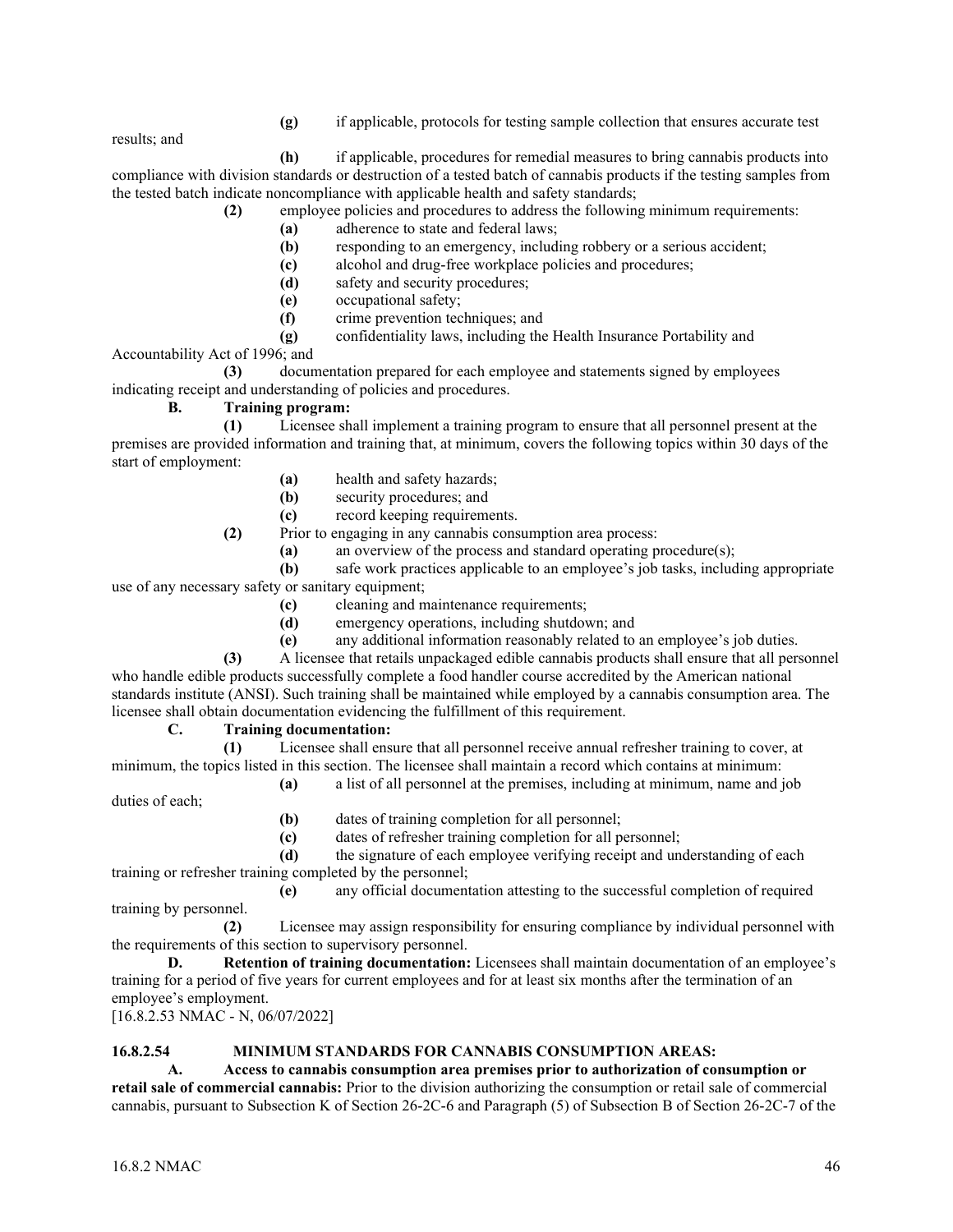Cannabis Regulation Act, NMSA 1978, access to the licensed premises of a retailer shall be limited to:

**(1)** individuals who are at least 21 years of age and possess a valid form of identification;

**(2)** individuals who are at least 18 years of age and possess a valid qualified patient, primary caregiver, or reciprocal participant registry identification card from the department of health medical cannabis program.

**B. Access to cannabis consumption area premises upon authorization of consumption or retail sale of commercial cannabis:** Upon the division authorizing the retail sale of commercial cannabis, pursuant to Subsection K of Section 26-2C-6 and Paragraph (5) of Subsection B of Section 26-2C-7 of the Cannabis Regulation Act, NMSA 1978, access to the licensed premises of a retailer shall be limited to the following:

**(1)** individuals who are at least 21 years of age and possess a valid form of identification; and

**(2)** individuals who are at least 18 years of age and possess a valid qualified patient, primary caregiver, or reciprocal participant registry identification card from the department of health medical cannabis program.

## **C. Customer access to the consumption area:**

**(1)** Individuals shall be granted access to consume or purchase cannabis goods only after the licensed cannabis consumption area or an employee of the licensed cannabis consumption area has confirmed the individual's age and identity, and if applicable, the individual's status as a qualified patient, primary caregiver, or reciprocal participant.

**(2)** The licensed cannabis consumption area or at least one employee shall be physically present in the consumption area at all times when individuals who are not employees of the licensed retailer are in the retail area.

**(3)** All sales of cannabis goods, with the exception of cannabis goods sold through delivery, must take place within the retail area of the retailer's licensed premises.

**(4)** A licensed cannabis consumption area shall s only allow cannabis consumption between the hours reported to the division as regular business hours.

**(5)** A licensed cannabis consumption area may allow qualified patients to bring previously purchased goods from the licensed cannabis consumption area for consumption provided the cannabis product is properly stored in the requisite resealable packaging and the qualified patient provides proof of purchase from the cannabis consumption licensee of the product to be consumed.

**D. Requirements while not open for business:** At any time the licensed premises is not open for cannabis consumption, a licensed cannabis consumption area shall ensure that:

**(1)** the licensed premises is securely locked with commercial-grade, nonresidential door locks;

**(2)** the licensed premises is equipped with an active alarm system pursuant to pursuant to Section 10 of this rule, which shall be activated when the licensed retailer or its employees are not on the licensed premises; and

**(3)** only employees of the licensee and other authorized individuals are allowed access to the licensed premises. For the purposes of this section, authorized individuals include individuals employed by the licensee as well as any outside vendors, contractors, or other individuals conducting business that requires access to the licensed premises.

## **E. Commercial and medical cannabis consumers:**

**(1)** A licensed cannabis consumption area shall only sell and allow for the consumption of commercial cannabis and cannabis products to individuals who are at least 21 years of age after confirming the customer's age and identity by inspecting a valid form of identification provided by the customer as required by Subsection B of this section.

**(2)** A licensed cannabis consumption area shall only sell and allow for the consumption of cannabis and cannabis products to individuals who are at least 18 years of age and possess a valid qualified patient, primary caregiver, or reciprocal participant registry identification card from the department of health medical cannabis program, after confirming the customer's age, identity, and valid registry identification.

**(3)** Acceptable forms of identification include the following

**(a)** a document issued by a federal, state, county, or municipal government, or a political subdivision or agency thereof, including, but not limited to, a valid motor vehicle operator's license, that contains the name, date of birth, and photo of the person;

**(b)** a valid identification card issued to a member of the armed forces that includes the person's name, date of birth, and photo; or

**(c)** a valid passport issued by the United States or by a foreign government.